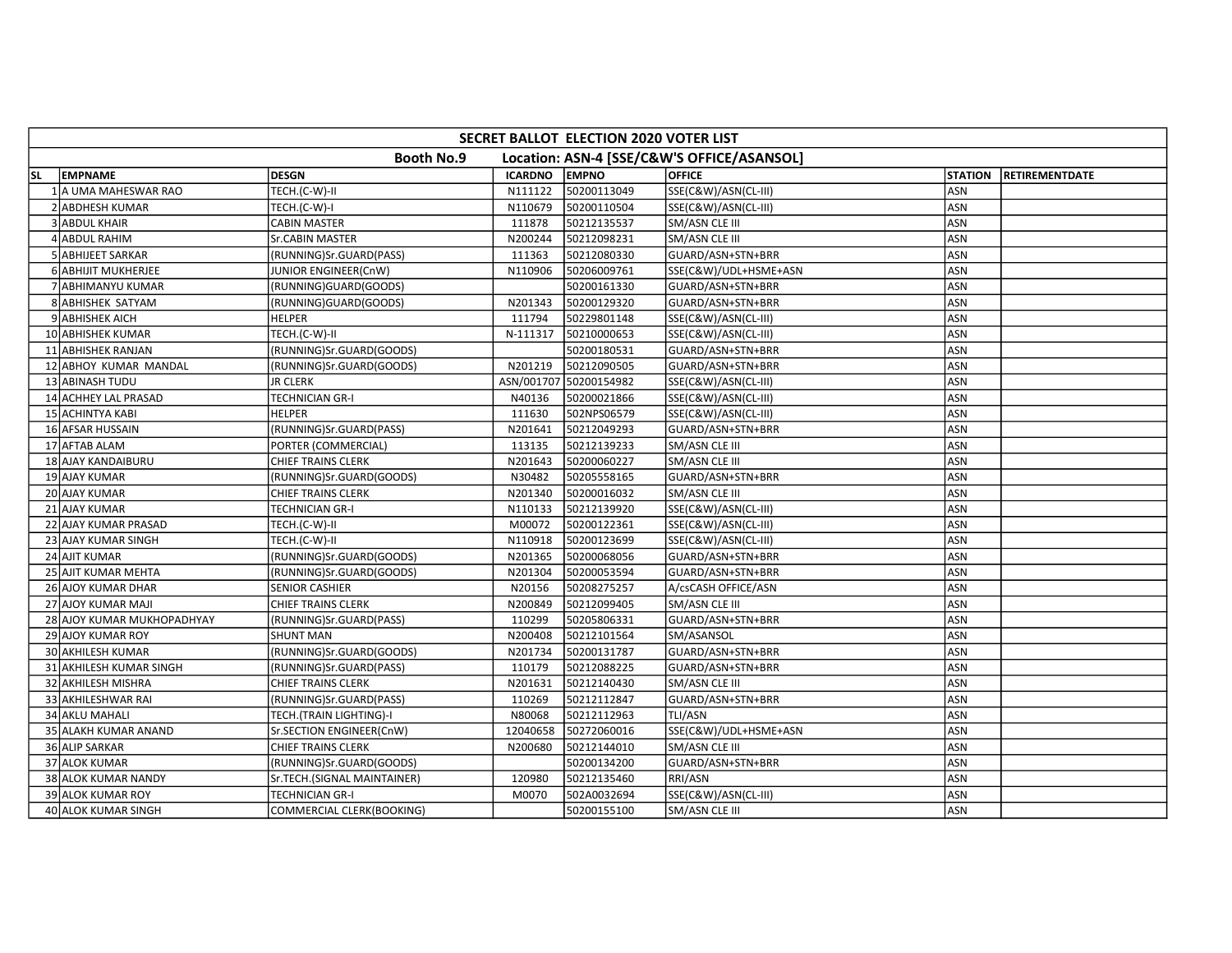|           | SECRET BALLOT ELECTION 2020 VOTER LIST |                           |                |              |                                            |                |                       |  |  |  |
|-----------|----------------------------------------|---------------------------|----------------|--------------|--------------------------------------------|----------------|-----------------------|--|--|--|
|           |                                        | <b>Booth No.9</b>         |                |              | Location: ASN-4 [SSE/C&W'S OFFICE/ASANSOL] |                |                       |  |  |  |
| <b>SL</b> | <b>EMPNAME</b>                         | <b>DESGN</b>              | <b>ICARDNO</b> | <b>EMPNO</b> | <b>OFFICE</b>                              | <b>STATION</b> | <b>RETIREMENTDATE</b> |  |  |  |
|           | 41 ALOKE KUMAR MONDAL                  | Sr. SECTION ENGINEER(SIG) | 121289         | 50204633040  | RRI/ASN                                    | ASN            |                       |  |  |  |
|           | 42 AMAR BHANDARY                       | SR.TECH.(ELEC)            | 060046         | 50212115952  | TLI/ASN                                    | <b>ASN</b>     |                       |  |  |  |
|           | 43 AMAR NATH PASWAN                    | TECH.(C-W)-II             | N111082        | 50200121174  | SSE(C&W)/ASN(CL-III)                       | <b>ASN</b>     |                       |  |  |  |
|           | 44 AMARESH MANDAL                      | SR.TECH.(C-W)             | N110577        | 50208020055  | SSE(C&W)/ASN(CL-III)                       | ASN            |                       |  |  |  |
|           | 45 AMARJEET KUMAR                      | (RUNNING)Sr.GUARD(GOODS)  | N201412        | 50200131222  | GUARD/ASN+STN+BRR                          | ASN            |                       |  |  |  |
|           | 46 AMARJEET SINGH                      | TRAINEE                   |                | 03429803033  | SSE(C&W)/ASN(CL-III)                       | ASN            |                       |  |  |  |
|           | 47 AMIR HUSSAIN                        | Sr.TECH(WELDER)           | 080553         | 50212017231  | SSE(C&W)/ASN(CL-III)                       | ASN            |                       |  |  |  |
|           | 48 AMIT KUMAR MUKHERJEE                | SR.TECH.(C-W)             | N110145        | 50212005046  | SSE(C&W)/ASN(CL-III)                       | ASN            |                       |  |  |  |
|           | 49 AMIT KUMAR RAY                      | <b>HELPER</b>             | N80219         | 50200046681  | TLI/ASN                                    | ASN            |                       |  |  |  |
|           | 50 AMIT MUKHERJEE                      | (RUNNING)Sr.GUARD(GOODS)  | 110505         | 50206082920  | GUARD/ASN+STN+BRR                          | ASN            |                       |  |  |  |
|           | 51 AMOL ROY                            | TECH.(C-W)-I              | N111206        | 50212074184  | SSE(C&W)/ASN(CL-III)                       | <b>ASN</b>     |                       |  |  |  |
|           | 52 AMRENDRA KUMAR                      | SR. TECHNICIAN            | N110541        | 50212144095  | SSE(C&W)/ASN(CL-III)                       | ASN            |                       |  |  |  |
|           | 53 AMRESH AJAD                         | (RUNNING)Sr.GUARD(GOODS)  |                | 12303535629  | GUARD/ASN+STN+BRR                          | ASN            |                       |  |  |  |
|           | 54 AMRIT SINGH SOY                     | STATION MANAGER-NG        | 113112         | 50212082107  | SM/ASN CLE III                             | ASN            |                       |  |  |  |
|           | 55 ANAND BHUSHAN                       | (RUNNING)Sr.GUARD(GOODS)  | N201226        | 50200034630  | GUARD/ASN+STN+BRR                          | <b>ASN</b>     |                       |  |  |  |
|           | 56 ANAND KUMAR MOOKIM                  | (RUNNING)Sr.GUARD(GOODS)  | N200267        | 50206162848  | GUARD/ASN+STN+BRR                          | <b>ASN</b>     |                       |  |  |  |
|           | 57 ANAND PRASAD                        | TECH.(C-W)-II             | N-1110409      | 50204139744  | SSE(C&W)/ASN(CL-III)                       | <b>ASN</b>     |                       |  |  |  |
|           | 58 ANAND PRASAD                        | (RUNNING)Sr.GUARD(GOODS)  | N200793        | 50212137297  | GUARD/ASN+STN+BRR                          | ASN            |                       |  |  |  |
|           | 59 ANAND PRASAD SHAW                   | PORTER (COMMERCIAL)       | 010196         | 50212131490  | SM/ASN CLE III                             | ASN            |                       |  |  |  |
|           | 60 ANANDA BAIRAGYA                     | SR. TECHNICIAN            | N80302         | 50212082314  | TLI/ASN                                    | ASN            |                       |  |  |  |
|           | 61 ANIL KUMAR YADAV                    | (RUNNING)Sr.GUARD(GOODS)  | 113342         | 50212115137  | GUARD/ASN+STN+BRR                          | <b>ASN</b>     |                       |  |  |  |
|           | 62 ANIL BOSE                           | (RUNNING)Sr.GUARD(GOODS)  | N200780        | 50212137273  | GUARD/ASN+STN+BRR                          | ASN            |                       |  |  |  |
|           | 63 ANIL KUMAR                          | (RUNNING)Sr.GUARD(PASS)   | 111970         | 50212070038  | GUARD/ASN+STN+BRR                          | ASN            |                       |  |  |  |
|           | 64 ANIL KUMAR                          | (RUNNING)Sr.GUARD(PASS)   | N201080        | 50212048410  | GUARD/ASN+STN+BRR                          | ASN            |                       |  |  |  |
|           | 65 ANIL KUMAR                          | <b>TICKET EXAMINER</b>    |                | 50200167411  | TC/ASN                                     | <b>ASN</b>     |                       |  |  |  |
|           | 66 ANIL KUMAR BIND                     | (RUNNING)GUARD(GOODS)     | 111069         | 03429800169  | GUARD/ASN+STN+BRR                          | <b>ASN</b>     |                       |  |  |  |
|           | 67 ANIL KUMAR PASWAN                   | (RUNNING)Sr.GUARD(GOODS)  | N201207        | 50212139221  | GUARD/ASN+STN+BRR                          | <b>ASN</b>     |                       |  |  |  |
|           | 68 ANIL KUMAR PASWAN                   | SR.TECH.(ELEC)            | N80352         | 50212138988  | TLI/ASN                                    | ASN            |                       |  |  |  |
|           | 69 ANIL KUMAR RAUT                     | (RUNNING)Sr.GUARD(GOODS)  | N201019        | 50208005588  | GUARD/ASN+STN+BRR                          | <b>ASN</b>     |                       |  |  |  |
|           | 70 ANIL KUMAR SINGH                    | (RUNNING)GUARD(GOODS)     | N200231        | 50200055906  | GUARD/ASN+STN+BRR                          | ASN            |                       |  |  |  |
|           | 71 ANIL KUMAR SONI                     | SR SECTION ENGINEER       | 060783         | 50212097445  | <b>TLI/ASN</b>                             | <b>ASN</b>     |                       |  |  |  |
|           | 72 ANIL KUMAR SRIVASTAVA               | (RUNNING)Sr.GUARD(PASS)   | 110223         | 50212073933  | GUARD/ASN+STN+BRR                          | ASN            |                       |  |  |  |
|           | 73 ANIL KUMAR UPADHYAY                 | TECH.(C-W)-I              | N111136        | 50200123857  | SSE(C&W)/ASN(CL-III)                       | ASN            |                       |  |  |  |
|           | 74 ANIL PRASAD                         | <b>SHUNT MAN</b>          | 112792         | 50212111508  | SM/ASANSOL                                 | ASN            |                       |  |  |  |
|           | 75 ANIL PRASAD                         | <b>HELPER</b>             | N80301         | 50200103561  | TLI/ASN                                    | ASN            |                       |  |  |  |
|           | 76 ANIMESH CHATTERJEE                  | (RUNNING)Sr.GUARD(GOODS)  | 120214         | 50212122890  | GUARD/ASN+STN+BRR                          | ASN            |                       |  |  |  |
|           | 77 ANIMESH MAJI                        | STATION MANAGER-NG        | N201082        | 50204117440  | SM/ASN CLE III                             | ASN            |                       |  |  |  |
|           | 78 ANIRBAN LAHIRI                      | <b>STATION MASTER</b>     | N200413        | 50205551043  | SM/ASN CLE III                             | ASN            |                       |  |  |  |
|           | 79 ANIRBAN GUHA                        | ASSISTANT(S/T)            |                | 50200163960  | RRI/ASN                                    | ASN            |                       |  |  |  |
|           | 80 ANITA DEVI                          | JR. WAITING ROOM BEARER   | N200215        | 50200003501  | SM/ASN CLE III                             | ASN            |                       |  |  |  |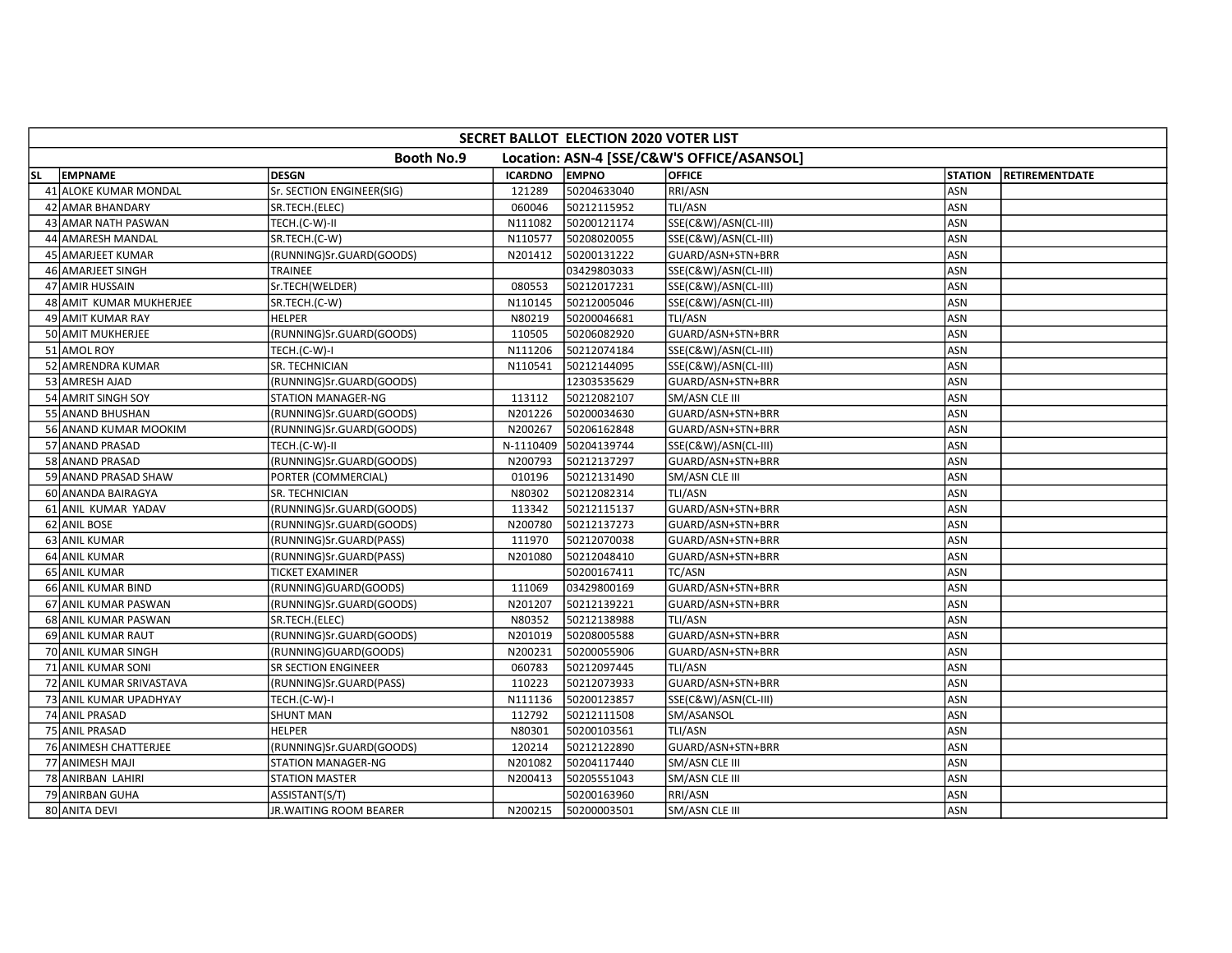|     | SECRET BALLOT ELECTION 2020 VOTER LIST |                                    |                |              |                                            |                |                       |  |  |  |
|-----|----------------------------------------|------------------------------------|----------------|--------------|--------------------------------------------|----------------|-----------------------|--|--|--|
|     |                                        | <b>Booth No.9</b>                  |                |              | Location: ASN-4 [SSE/C&W'S OFFICE/ASANSOL] |                |                       |  |  |  |
| SL. | <b>EMPNAME</b>                         | <b>DESGN</b>                       | <b>ICARDNO</b> | <b>EMPNO</b> | <b>OFFICE</b>                              | <b>STATION</b> | <b>RETIREMENTDATE</b> |  |  |  |
|     | 81 ANJAN BANDYOPADHYAY                 | ASSISTANT(S/T)                     | 120240         | 50212093014  | RRI/ASN                                    | ASN            |                       |  |  |  |
|     | 82 ANKHI RANI BOSE                     | CHIEF COMMERCIAL CLERK             | 030211         | 50212121344  | SM/ASN CLE III                             | ASN            |                       |  |  |  |
|     | 83 ANUGRAH SHEELA LAKRA                | <b>STATION MANAGER-NG</b>          | N200250        | 50200023127  | SM/ASN CLE III                             | ASN            |                       |  |  |  |
|     | 84 ANUP KUMAR MONDAL                   | TECH. (TL FITTER EHLF)-I           | N80103         | 50200022056  | TLI/ASN                                    | ASN            |                       |  |  |  |
|     | 85 ANUP SARKAR                         | <b>TICKET EXAMINER</b>             | 308063         | 03429800468  | TC/ASN                                     | ASN            |                       |  |  |  |
|     | 86 ANURANJAN KUMAR                     | Sr.SECTION ENGINEER(CnW)           | 082188         | 50212143110  | SSE(C&W)/UDL+HSME+ASN                      | ASN            |                       |  |  |  |
|     | 87 APURBA BHOWAL                       | <b>SECTION ENGINEER(SIG)</b>       | N170320        | 50200113591  | RRI/ASN                                    | ASN            |                       |  |  |  |
|     | 88 ARAKSHITA MALLICK                   | <b>SHUNT MAN</b>                   | 111025         | 50212091406  | SM/ASANSOL                                 | <b>ASN</b>     |                       |  |  |  |
|     | 89 ARCHITA ROY                         | TECH.(C-W)-III                     | N111308        | 50200138060  | SSE(C&W)/ASN(CL-III)                       | ASN            |                       |  |  |  |
|     | 90 ARIJIT NANDI                        | <b>SR SECTION ENGINEER</b>         | N-110403       | 50215000000  | SSE(C&W)/UDL+HSME+ASN                      | <b>ASN</b>     |                       |  |  |  |
|     | 91 ARIJIT RUJ                          | (RUNNING)Sr.GUARD(GOODS)           | N200239        | 50200034540  | GUARD/ASN+STN+BRR                          | ASN            |                       |  |  |  |
|     | 92 ARJUN TANTI                         | (RUNNING)Sr.GUARD(GOODS)           | 110504         | 50211091125  | GUARD/ASN+STN+BRR                          | ASN            |                       |  |  |  |
|     | 93 ARJUNA ROUT                         | <b>TECHNICIAN GR-I</b>             | 080445         | 50212116993  | SSE(C&W)/ASN(CL-III)                       | ASN            |                       |  |  |  |
|     | 94 ARUN KUMAR                          | CHIEF COMMERCIAL CLERK             | 031155         | 50205412018  | SM/ASN CLE III                             | ASN            |                       |  |  |  |
|     | 95 ARUN KUMAR BANERJEE                 | OFFICE SUPERINTENDENT              | 110610         | 50207372243  | SM/ASN CLE III                             | <b>ASN</b>     |                       |  |  |  |
|     | 96 ARUN KUMAR MANDAL                   | <b>TECHNICIAN GR-II</b>            | N110024        | 50200021854  | SSE(C&W)/ASN(CL-III)                       | <b>ASN</b>     |                       |  |  |  |
|     | 97 ARUN KUMAR MANDAL                   | (RUNNING)Sr.GUARD(GOODS)           | 113340         | 50212115241  | GUARD/ASN+STN+BRR                          | ASN            |                       |  |  |  |
|     | 98 ARUN KUMAR RAJAK                    | YARD MASTER                        |                | 50212020709  | SM/ASN CLE III                             | ASN            |                       |  |  |  |
|     | 99 ARUNAVA MUKHERJEE                   | PORTER (COMMERCIAL)                | N201857        | 50200012130  | SM/ASN CLE III                             | ASN            |                       |  |  |  |
|     | 100 ARUP KUMAR BANERJEE                | (RUNNING)Sr.GUARD(PASS)            | 110189         | 50212101485  | GUARD/ASN+STN+BRR                          | ASN            |                       |  |  |  |
|     | 101 ARUP KUMAR DAS                     | Sr.SECTION ENGINEER(CnW)           | 080492         | 50212084396  | SSE(C&W)/UDL+HSME+ASN                      | <b>ASN</b>     |                       |  |  |  |
|     | 102 ARVIND PASWAN                      | <b>SHUNT MAN</b>                   | 111739         | 50212098085  | SM/ASANSOL                                 | ASN            |                       |  |  |  |
|     | 103 ARVIND KUMAR                       | (RUNNING)GUARD(GOODS)              | N60664         | 50200114522  | GUARD/ASN+STN+BRR                          | ASN            |                       |  |  |  |
|     | 104 ARVIND KUMAR SINGH                 | (RUNNING)Sr.GUARD(GOODS)           | N200799        | 50208367097  | GUARD/ASN+STN+BRR                          | <b>ASN</b>     |                       |  |  |  |
|     | 105 ARVIND KUMAR SINGH                 | SUPERVISOR (ENQUIRY / RESERVATION) | N30577         | 50202658367  | RESERVN/ASN+GSR/BCME+GSR/SCOB              | ASN            |                       |  |  |  |
|     | 106 ARVIND SHARMA                      | Sr.COMMERCIAL CLERK(BOOKING)       | N30598         | 50200011332  | SM/ASN CLE III                             | ASN            |                       |  |  |  |
|     | 107 ASHIS BHATTACHARJEE                | Sr. SECTION ENGINEER(SIG)          | 120224         | 50212136190  | RRI/ASN                                    | ASN            |                       |  |  |  |
|     | 108 ASHIS KUMAR                        | TECH.(FITTER)-I                    | 82206          | 50212106227  | SSE(C&W)/ASN(CL-III)                       | <b>ASN</b>     |                       |  |  |  |
|     | 109 ASHIS PRASAD SUR                   | <b>Sr.CABIN MASTER</b>             | 110477         | 50212074860  | SM/ASN CLE III                             | ASN            |                       |  |  |  |
|     | 110 ASHISH KUMAR BHAGAT                | SUPERVISOR (ENQUIRY / RESERVATION) | N30389         | 50200869799  | RESERVN/ASN+GSR/BCME+GSR/SCOB              | ASN            |                       |  |  |  |
|     | 111 ASHOK BISWAS                       | <b>TICKET EXAMINER</b>             | N30532         | 50200125118  | <b>TC/ASN</b>                              | ASN            |                       |  |  |  |
|     | 112 ASHOK KUMAR                        | (RUNNING)Sr.GUARD(PASS)            | T00107         | 50212014588  | GUARD/ASN+STN+BRR                          | ASN            |                       |  |  |  |
|     | 113 ASHOK KUMAR                        | <b>TECHNICIAN GR-I</b>             | N110831        | 50209347367  | SSE(C&W)/ASN(CL-III)                       | ASN            |                       |  |  |  |
|     | 114 ASHOK KUMAR DAS                    | (RUNNING)Sr.GUARD(PASS)            | N200523        | 50212080238  | GUARD/ASN+STN+BRR                          | <b>ASN</b>     |                       |  |  |  |
|     | 115 ASHOK KUMAR KESHRI                 | STATION MANAGER-NG                 | 112456         | 50212109903  | SM/ASN CLE III                             | <b>ASN</b>     |                       |  |  |  |
|     | 116 ASHOK KUMAR PRASAD                 | SR. TECHNICIAN                     | N110832        | 50212105820  | SSE(C&W)/ASN(CL-III)                       | ASN            |                       |  |  |  |
|     | 117 ASHOK KUMAR RAUT                   | (RUNNING)Sr.GUARD(GOODS)           | N201775        | 50212088961  | GUARD/ASN+STN+BRR                          | ASN            |                       |  |  |  |
|     | 118 ASHOK KUMAR SHRIVASTVA             | (RUNNING)Sr.GUARD(GOODS)           | 110326         | 50211114307  | GUARD/ASN+STN+BRR                          | ASN            |                       |  |  |  |
|     | 119 ASHOK KUMAR SINGH                  | SR. TECHNICIAN                     | N110974        | 50200006464  | SSE(C&W)/ASN(CL-III)                       | ASN            |                       |  |  |  |
|     | 120 ASHOK PASWAN                       | <b>TECHNICIAN GR-I</b>             | 082241         | 50212089758  | SSE(C&W)/ASN(CL-III)                       | ASN            |                       |  |  |  |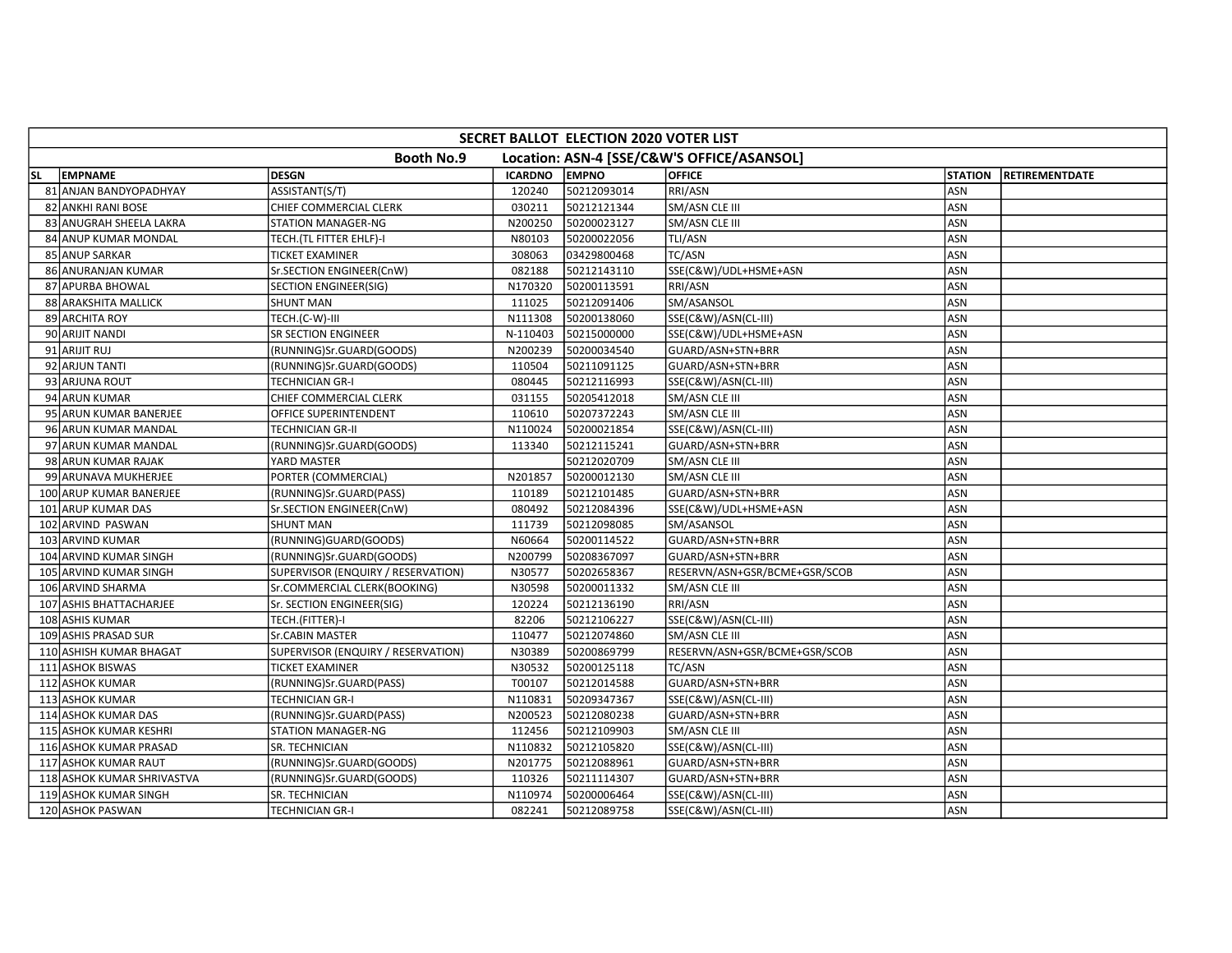|           | SECRET BALLOT ELECTION 2020 VOTER LIST |                                    |                |              |                                            |                |                       |  |  |  |
|-----------|----------------------------------------|------------------------------------|----------------|--------------|--------------------------------------------|----------------|-----------------------|--|--|--|
|           |                                        | <b>Booth No.9</b>                  |                |              | Location: ASN-4 [SSE/C&W'S OFFICE/ASANSOL] |                |                       |  |  |  |
| <b>SL</b> | <b>EMPNAME</b>                         | <b>DESGN</b>                       | <b>ICARDNO</b> | <b>EMPNO</b> | <b>OFFICE</b>                              | <b>STATION</b> | <b>RETIREMENTDATE</b> |  |  |  |
|           | 121 ASHOK PRASAD                       | SUPERVISOR (ENQUIRY / RESERVATION) | N30603         | 50207713150  | RESERVN/ASN+GSR/BCME+GSR/SCOB              | <b>ASN</b>     |                       |  |  |  |
|           | 122 ASHU GORAI                         | TECH.(TRAIN LIGHTING)-II           | N80066         | 50200011824  | <b>TLI/ASN</b>                             | ASN            |                       |  |  |  |
|           | 123 ASHWINI PRASAD                     | (RUNNING)Sr.GUARD(GOODS)           |                | 50200149100  | GUARD/ASN+STN+BRR                          | ASN            |                       |  |  |  |
|           | 124 ASIM HOWLADAR                      | (RUNNING)Sr.GUARD(PASS)            | 113311         | 50212094237  | GUARD/ASN+STN+BRR                          | <b>ASN</b>     |                       |  |  |  |
|           | 125 ASIM KUMAR DEY                     | CHIEF COMMERCIAL CLERK             |                | 50207201450  | SM/ASN CLE III                             | ASN            |                       |  |  |  |
|           | 126 ASIT KUMAR MAJI                    | Sr.SECTION ENGINEER(CnW)           | N110655        | 50212142426  | SSE(C&W)/UDL+HSME+ASN                      | <b>ASN</b>     |                       |  |  |  |
|           | 127 ASWINI MAJI                        | ASSISTANT(S/T)                     |                | 50200155354  | RRI/ASN                                    | ASN            |                       |  |  |  |
|           | 128 ATANU KOLAY                        | (RUNNING)Sr.GUARD(GOODS)           | N201222        | 50200995350  | GUARD/ASN+STN+BRR                          | ASN            |                       |  |  |  |
|           | 129 AVIJIT CHOWDHURI                   | (RUNNING)Sr.GUARD(GOODS)           | N201367        | 50205201718  | GUARD/ASN+STN+BRR                          | ASN            |                       |  |  |  |
|           | 130 AVINASH KUMAR                      | Sr.COMMERCIAL CLERK(BOOKING)       | N30529         | 50212134351  | SM/ASN CLE III                             | ASN            |                       |  |  |  |
|           | 131 AWNISH KUMAR                       | <b>HELPER</b>                      | N80227         | 50200095849  | TLI/ASN                                    | ASN            |                       |  |  |  |
|           | 132 AZME DAUD                          | SR.TICKET EXAMINER                 |                | 502NPS05680  | TC/ASN                                     | ASN            |                       |  |  |  |
|           | 133 BABADIN PRASAD                     | (RUNNING)Sr.GUARD(GOODS)           | 111991         | 50212045329  | GUARD/ASN+STN+BRR                          | ASN            |                       |  |  |  |
|           | 134 BABAN SINGH                        | TECH.(C-W)-I                       | 080458         | 50212106410  | SSE(C&W)/ASN(CL-III)                       | <b>ASN</b>     |                       |  |  |  |
|           | 135 BABLOO                             | <b>TRAINEE</b>                     |                | 03429801789  | SSE(C&W)/ASN(CL-III)                       | <b>ASN</b>     |                       |  |  |  |
|           | 136 BABLU RAJAK                        | CHIEF COMMERCIAL CLERK             | N30243         | 50212134028  | SM/ASN CLE III                             | ASN            |                       |  |  |  |
|           | 137 BABUA RAM                          | SR. TECHNICIAN                     | N110107        | 50212101850  | SSE(C&W)/ASN(CL-III)                       | ASN            |                       |  |  |  |
|           | 138 BABY CHHETRY                       | <b>CHIEF TRAINS CLERK</b>          |                | 50200170410  | SM/ASN CLE III                             | ASN            |                       |  |  |  |
|           | 139 BADRI NARAYAN MAHATO               | PORTER (COMMERCIAL)                | 110154         | 50212112616  | SM/ASN CLE III                             | ASN            |                       |  |  |  |
|           | <b>140 BAIDYA NATH TUDU</b>            | Sr.TECH(FITTER)                    | N110802        | 50212078451  | SSE(C&W)/ASN(CL-III)                       | <b>ASN</b>     |                       |  |  |  |
|           | 141 BAIJNATH PRASAD                    | (RUNNING)Sr.GUARD(PASS)            | N200727        | 50212082028  | GUARD/ASN+STN+BRR                          | ASN            |                       |  |  |  |
|           | 142 BAIJNATH MAHATO                    | <b>TECHNICIAN GR-I</b>             | 080652         | 50212139932  | SSE(C&W)/ASN(CL-III)                       | <b>ASN</b>     |                       |  |  |  |
|           | 143 BALMIKI MAHATO                     | (RUNNING)Sr.GUARD(GOODS)           |                | 50205616270  | GUARD/ASN+STN+BRR                          | <b>ASN</b>     |                       |  |  |  |
|           | 144 BALRAM MEENA                       | (RUNNING)GUARD(GOODS)              |                | 03429802048  | GUARD/ASN+STN+BRR                          | ASN            |                       |  |  |  |
|           | 145 BAMESHWAR SINGH                    | (RUNNING)GUARD(MAIL/EXP.)          | 110384         | 50212071870  | GUARD/ASN+STN+BRR                          | ASN            |                       |  |  |  |
|           | 146 BANASHREE CHOWDHURY                | <b>TECHNICIAN GR-I</b>             | N110928        | 50200015945  | SSE(C&W)/ASN(CL-III)                       | ASN            |                       |  |  |  |
|           | 147 BANESWAR MURMU                     | SR. TECHNICIAN                     | N110202        | 50212089680  | SSE(C&W)/ASN(CL-III)                       | ASN            |                       |  |  |  |
|           | 148 BANSHI DHAR BANERJEE               | (RUNNING)Sr.GUARD(GOODS)           | N201378        | 50200045202  | GUARD/ASN+STN+BRR                          | ASN            |                       |  |  |  |
|           | 149 BAPI MONDAL                        | ASSISTANT(S/T)                     | 120288         | 50212099983  | RRI/ASN                                    | <b>ASN</b>     |                       |  |  |  |
|           | 150 BASAB KUMAR MOHANTA                | <b>TECHNICIAN GR-II</b>            | N110125        | 50200066928  | SSE(C&W)/ASN(CL-III)                       | ASN            |                       |  |  |  |
|           | 151 BASANT KUMAR RAJAK                 | (RUNNING)Sr.GUARD(GOODS)           | 112484         | 50212080159  | GUARD/ASN+STN+BRR                          | ASN            |                       |  |  |  |
|           | 152 BASANT PRASAD                      | <b>TICKET EXAMINER</b>             | N110450        | 50200404745  | <b>TC/ASN</b>                              | ASN            |                       |  |  |  |
|           | 153 BASANTI MAJI                       | <b>STATION MANAGER-NG</b>          | N201081        | 50200045962  | SM/ASN CLE III                             | <b>ASN</b>     |                       |  |  |  |
|           | 154 BASUDEV GHOSH                      | Sr.CABINMAN                        | 112016         | 50212133061  | SM/ASN CLE III                             | <b>ASN</b>     |                       |  |  |  |
|           | 155 BASUKI GIRI                        | (RUNNING)GUARD(GOODS)              | N60695         | 50200115113  | GUARD/ASN+STN+BRR                          | ASN            |                       |  |  |  |
|           | 156 BASUKI NATH SHUKLA                 | (RUNNING)Sr.GUARD(PASS)            | 110928         | 50212012683  | GUARD/ASN+STN+BRR                          | <b>ASN</b>     |                       |  |  |  |
|           | <b>157 BASUKINATH PATHAK</b>           | TECH.(WELDER)-I                    | 080346         | 50212116804  | SSE(C&W)/ASN(CL-III)                       | ASN            |                       |  |  |  |
|           | 158 BEDESHI KORA                       | PORTER(TRANSPORTATION)             | 030113         | 50212126834  | SM/ASN CLE III                             | ASN            |                       |  |  |  |
|           | 159 BHAIRAB FARFARIA                   | <b>TECHNICIAN III</b>              | N80217         | 50212135598  | TLI/ASN                                    | <b>ASN</b>     |                       |  |  |  |
|           | 160 BHOLA NATH OJHA                    | SR.TECH.(C-W)                      | 080381         | 50212070488  | SSE(C&W)/ASN(CL-III)                       | ASN            |                       |  |  |  |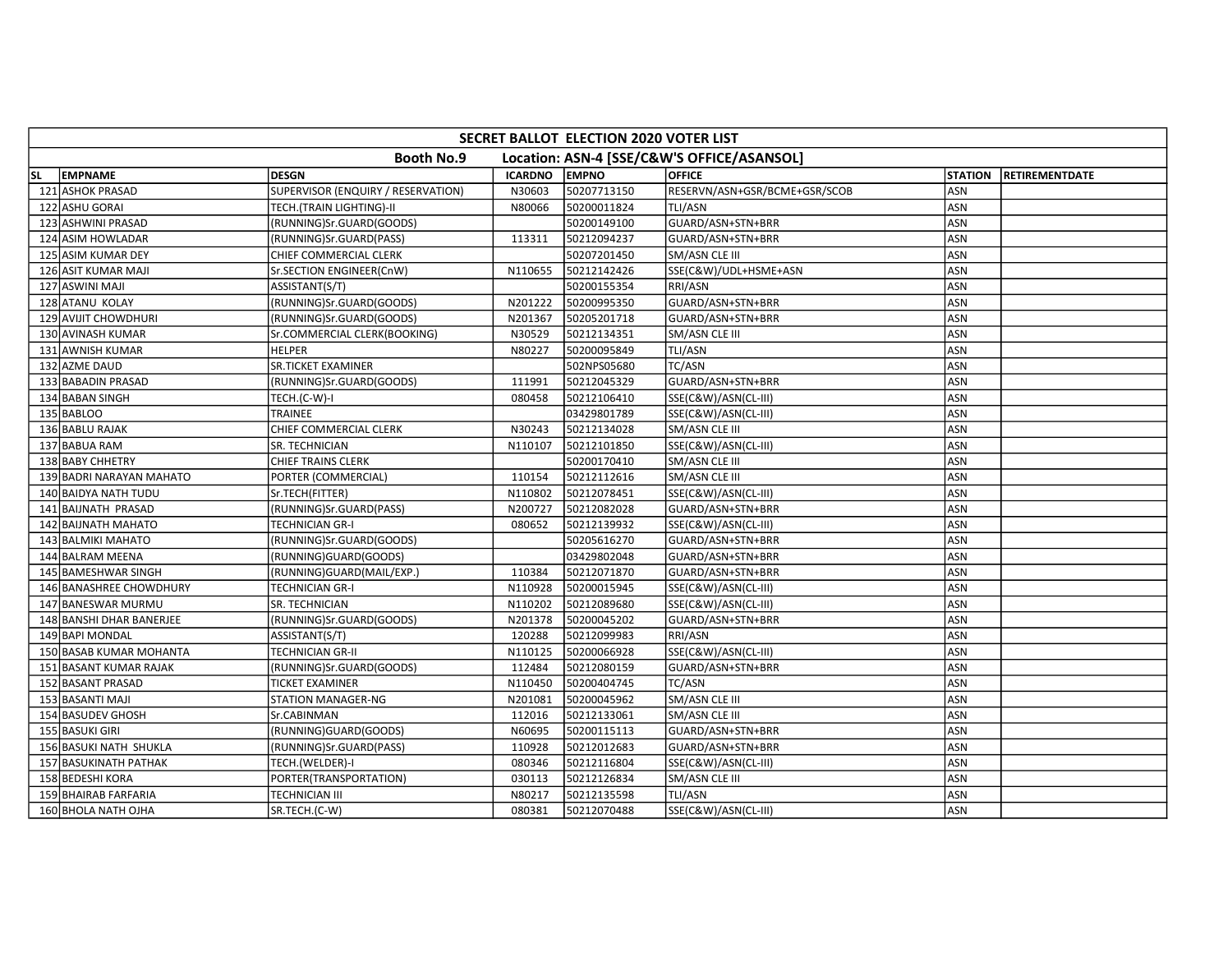|     | SECRET BALLOT ELECTION 2020 VOTER LIST |                                    |                |                        |                                            |                |                       |  |  |  |
|-----|----------------------------------------|------------------------------------|----------------|------------------------|--------------------------------------------|----------------|-----------------------|--|--|--|
|     |                                        | <b>Booth No.9</b>                  |                |                        | Location: ASN-4 [SSE/C&W'S OFFICE/ASANSOL] |                |                       |  |  |  |
| SL. | <b>EMPNAME</b>                         | <b>DESGN</b>                       | <b>ICARDNO</b> | <b>EMPNO</b>           | <b>OFFICE</b>                              | <b>STATION</b> | <b>RETIREMENTDATE</b> |  |  |  |
|     | 161 BHOLA PRASAD                       | (RUNNING)Sr.GUARD(GOODS)           | 113457         | 50212079947            | GUARD/ASN+STN+BRR                          | ASN            |                       |  |  |  |
|     | 162 BHUPAL DEB SARKAR                  | (RUNNING)Sr.GUARD(GOODS)           | N200840        | 50200070828            | GUARD/ASN+STN+BRR                          | ASN            |                       |  |  |  |
|     | 163 BHUPENDRA KUMAR                    | POINTSMAN-B                        |                | 03429802999            | SM/ASN CLE III                             | ASN            |                       |  |  |  |
|     | 164 BHUPENDRA NARAYAN SINHA            | (RUNNING)Sr.GUARD(GOODS)           | N201151        | 50212131568            | GUARD/ASN+STN+BRR                          | ASN            |                       |  |  |  |
|     | 165 BHUPENDRA PRASAD SINGH             | TECH(PAINTER)-I                    |                | 50210580025            | SSE(C&W)/ASN(CL-III)                       | ASN            |                       |  |  |  |
|     | 166 BIBEKANANDA ROY                    | SR.TECH.(C-W)                      | 081690         | 50212005083            | SSE(C&W)/ASN(CL-III)                       | ASN            |                       |  |  |  |
|     | 167 BIBHASH JOHAN TOPPO                | (RUNNING)Sr.GUARD(GOODS)           | N200941        | 50200071225            | GUARD/ASN+STN+BRR                          | ASN            |                       |  |  |  |
|     | 168 BIDYUT KUMAR BISWAS                | TECH.(C-W)-II                      | N110932        | 50200115824            | SSE(C&W)/ASN(CL-III)                       | ASN            |                       |  |  |  |
|     | 169 BIHARI LAL PASWAN                  | <b>TECHNICIAN III</b>              | N80296         | 50212143820            | TLI/ASN                                    | ASN            |                       |  |  |  |
|     | 170 BIHARI YADAV                       | PORTER(TRANSPORTATION)             | 030078         | 50212126548            | SM/ASN CLE III                             | ASN            |                       |  |  |  |
|     | 171 BIJAY KR PRASAD                    | (RUNNING)Sr.GUARD(PASS)            | 100268         | 50212005794            | GUARD/ASN+STN+BRR                          | ASN            |                       |  |  |  |
|     | 172 BIJENDRA KUMAR                     | TECH.(C-W)-II                      | 17819          | 50290041896            | SSE(C&W)/ASN(CL-III)                       | ASN            |                       |  |  |  |
|     | 173 BIJENDRA KUMAR MEHTA               | <b>HELPER</b>                      | 80408          | 50200140600            | TLI/ASN                                    | ASN            |                       |  |  |  |
|     | 174 BIJOY MAJI                         | SR. TECHNICIAN                     | N110635        | 50212145543            | SSE(C&W)/ASN(CL-III)                       | ASN            |                       |  |  |  |
|     | 175 BIJOY NARAYAN SINGH                | (RUNNING)Sr.GUARD(GOODS)           | 110327         | 50211091370            | GUARD/ASN+STN+BRR                          | ASN            |                       |  |  |  |
|     | 176 BIKASH BISWAS                      | (RUNNING)Sr.GUARD(PASS)            | 110210         | 50212132949            | GUARD/ASN+STN+BRR                          | ASN            |                       |  |  |  |
|     | 177 BIKASH KR VERMA                    | <b>CABIN MASTER</b>                | 112864         | 50212132482            | SM/ASN CLE III                             | ASN            |                       |  |  |  |
|     | 178 BIKASH KR YADAV                    | (RUNNING)Sr.GUARD(GOODS)           | N201409        | 50200129689            | GUARD/ASN+STN+BRR                          | <b>ASN</b>     |                       |  |  |  |
|     | 179 BIKASH KUMAR NATHANIEL             | <b>TECHNICIAN GR-I</b>             | N110136        | 50212000061            | SSE(C&W)/ASN(CL-III)                       | ASN            |                       |  |  |  |
|     | 180 BIKESH KUMAR                       | <b>GATEMAN (ENGG)</b>              |                | 50200148556            | SM/ASANSOL                                 | ASN            |                       |  |  |  |
|     | 181 BIMAL BAKHLA                       | SUPERVISOR (ENQUIRY / RESERVATION) | 030593         | 50211102846            | RESERVN/ASN+GSR/BCME+GSR/SCOB              | ASN            |                       |  |  |  |
|     | 182 BIMAL KUMAR                        | TECH.(C-W)-II                      | N110704        | 50200089140            | SSE(C&W)/ASN(CL-III)                       | ASN            |                       |  |  |  |
|     | 183 BIMALENDU SEKHAR BANERJEE          | SR. TECHNICIAN                     | N110937        | 50220702164            | SSE(C&W)/ASN(CL-III)                       | ASN            |                       |  |  |  |
|     | 184 BINAY KUMAR PRASAD                 | <b>TICKET EXAMINER</b>             | 411165         | 508D2747002            | <b>TC/ASN</b>                              | ASN            |                       |  |  |  |
|     | 185 BINOD KUMAR CHOUDHARY              | (RUNNING)Sr.GUARD(GOODS)           | N200201        | 50200068111            | GUARD/ASN+STN+BRR                          | ASN            |                       |  |  |  |
|     | 186 BINOD KUMAR GUPTA                  | (RUNNING)Sr.GUARD(PASS)            | 111005         | 50212100791            | GUARD/ASN+STN+BRR                          | ASN            |                       |  |  |  |
|     | 187 BINOD KUMAR SINGH                  | <b>TECHNICIAN GR-I</b>             | N110591        | 50212118461            | SSE(C&W)/ASN(CL-III)                       | ASN            |                       |  |  |  |
|     | 188 BIPAD TARAN GORAI                  | CALL PORTER(TRANSPORTATION)        | 110085         | 50212109460            | SM/ASN CLE III                             | ASN            |                       |  |  |  |
|     | 189 BIPIN KR SINGH                     | <b>TECHNICIAN GR-I</b>             | N110594        | 50200059742            | SSE(C&W)/ASN(CL-III)                       | ASN            |                       |  |  |  |
|     | 190 BIPIN KUMAR                        | <b>HELPER</b>                      | N80223         | 50200106446            | TLI/ASN                                    | ASN            |                       |  |  |  |
|     | 191 BIPIN KUMAR YADAW                  | <b>TICKET EXAMINER</b>             | 110596         | 50200146250            | TC/ASN                                     | <b>ASN</b>     |                       |  |  |  |
|     | 192 BIPLAB PAUL                        | TECH.(C-W)-III                     | 111573         | 502NPS05893            | SSE(C&W)/ASN(CL-III)                       | ASN            |                       |  |  |  |
|     | 193 BIPUL KUMAR                        | TECH.(C-W)-III                     | N111310        | 50200138101            | SSE(C&W)/ASN(CL-III)                       | ASN            |                       |  |  |  |
|     | 194 BIR BRATH DEY                      | JUNIOR ENGINEER(TR)                |                | 03429802586            | SSE(C&W)/UDL+HSME+ASN                      | ASN            |                       |  |  |  |
|     | 195 BIRBAL PRASAD                      | (RUNNING)Sr.GUARD(GOODS)           | N201350        | 50212144526            | GUARD/ASN+STN+BRR                          | ASN            |                       |  |  |  |
|     | 196 BIREN KUMAR CHOUDHARY              | <b>HELPER</b>                      | 80595          | 50200405990            | <b>TLI/ASN</b>                             | ASN            |                       |  |  |  |
|     | 197 BIRENDRA GOSWAMI                   | TECH.(C-W)-I                       | N110280        | 50200021842            | SSE(C&W)/ASN(CL-III)                       | ASN            |                       |  |  |  |
|     | 198 BIRENDRA KUMAR                     | (RUNNING)Sr.GUARD(GOODS)           | 110246         | 50211089891            | GUARD/ASN+STN+BRR                          | ASN            |                       |  |  |  |
|     | 199 BIRJU HARI                         | <b>TECHNICIAN GR-I</b>             | 688            | 50212118151            | SSE(C&W)/ASN(CL-III)                       | ASN            |                       |  |  |  |
|     | 200 BIRJU PASWAN                       | TECH.(C-W)-II                      |                | ASN/000482 50221004073 | SSE(C&W)/ASN(CL-III)                       | ASN            |                       |  |  |  |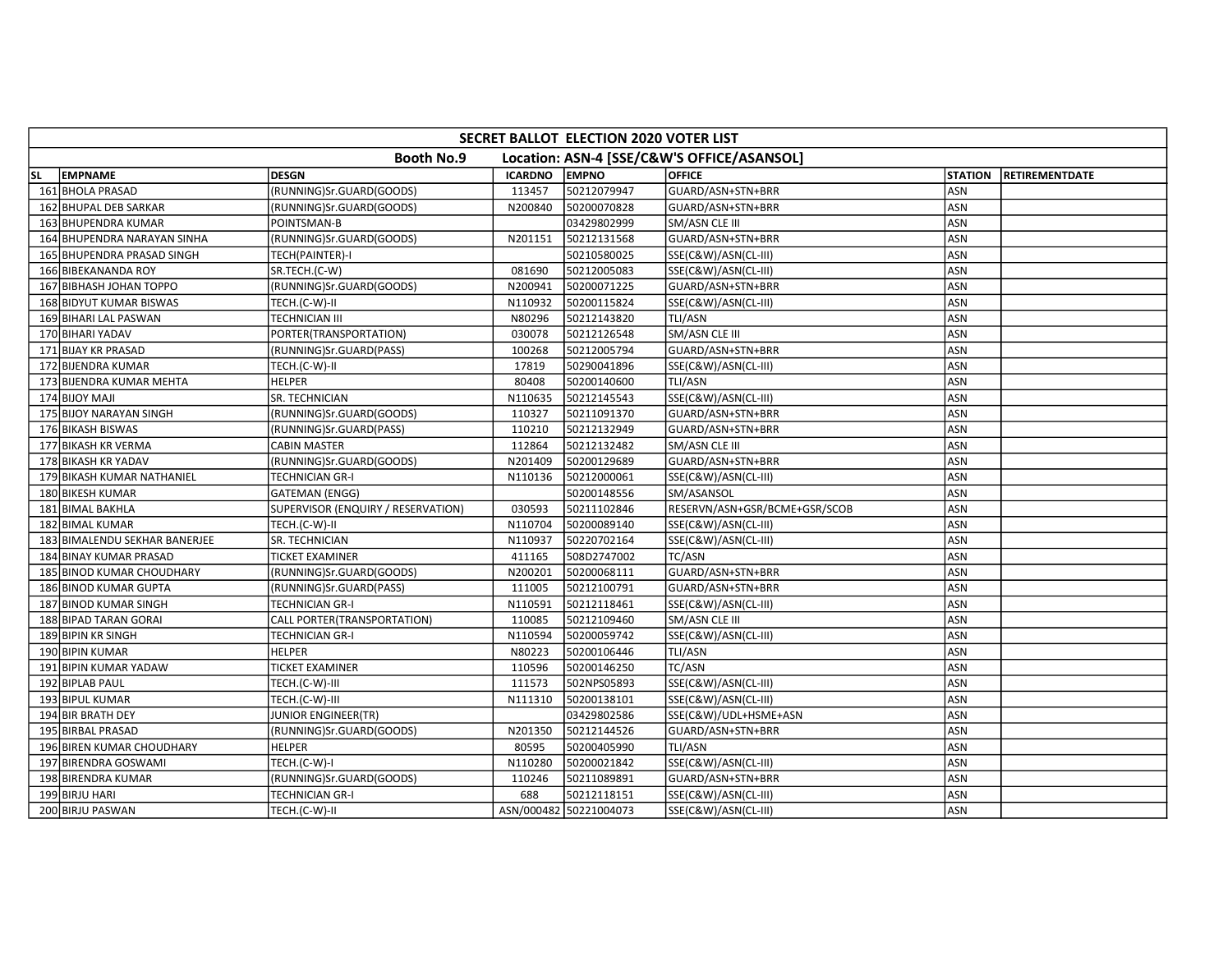| SECRET BALLOT ELECTION 2020 VOTER LIST |                              |                |              |                                            |                |                       |  |  |  |
|----------------------------------------|------------------------------|----------------|--------------|--------------------------------------------|----------------|-----------------------|--|--|--|
|                                        | <b>Booth No.9</b>            |                |              | Location: ASN-4 [SSE/C&W'S OFFICE/ASANSOL] |                |                       |  |  |  |
| <b>EMPNAME</b><br>lsl.                 | <b>DESGN</b>                 | <b>ICARDNO</b> | <b>EMPNO</b> | <b>OFFICE</b>                              | <b>STATION</b> | <b>RETIREMENTDATE</b> |  |  |  |
| 201 BISHU RUIDAS                       | <b>TECHNICIAN GR-I</b>       | 082278         | 50212144897  | SSE(C&W)/ASN(CL-III)                       | ASN            |                       |  |  |  |
| 202 BISHWA NATH CHAUDHARY              | (RUNNING)GUARD(MAIL/EXP.)    | 110195         | 50212089874  | GUARD/ASN+STN+BRR                          | ASN            |                       |  |  |  |
| 203 BISHWAJIT GOSWAMI                  | <b>HELPER</b>                | N80180         | 50208708940  | TLI/ASN                                    | ASN            |                       |  |  |  |
| 204 BISWA NATH CHATTOPADHYAY           | (RUNNING)Sr.GUARD(PASS)      | 113124         | 50212082867  | GUARD/ASN+STN+BRR                          | ASN            |                       |  |  |  |
| 205 BISWA RANJAN BISWAS                | <b>TECHNICIAN GR-I</b>       | N110671        | 50200036341  | SSE(C&W)/ASN(CL-III)                       | <b>ASN</b>     |                       |  |  |  |
| 206 BISWAJIT BHADURI                   | SR. TECHNICIAN               | 080581         | 50212127190  | SSE(C&W)/ASN(CL-III)                       | ASN            |                       |  |  |  |
| 207 BISWAJIT ROY                       | TECH-I(ELECT)                | N80058         | 50200052127  | TLI/ASN                                    | ASN            |                       |  |  |  |
| 208 BISWAMBER JENA                     | <b>TECHNICIAN GR-I</b>       | N110134        | 50212128510  | SSE(C&W)/ASN(CL-III)                       | ASN            |                       |  |  |  |
| 209 BISWANATH BHAGAT                   | CALL PORTER(TRANSPORTATION)  | 110495         | 50212052097  | SM/ASN CLE III                             | ASN            |                       |  |  |  |
| 210 BISWANATH HANSDA                   | SR. TECHNICIAN               | 060055         | 50212090300  | TLI/ASN                                    | ASN            |                       |  |  |  |
| 211 BISWANATH PAL                      | <b>HELPER</b>                | M00004         | 50229801147  | SSE(C&W)/ASN(CL-III)                       | ASN            |                       |  |  |  |
| 212 BOBBY PRASAD                       | SAFAIWALA                    | N111093        | 50200129252  | SSE(C&W)/ASN(CL-III)                       | ASN            |                       |  |  |  |
| 213 BRIJ BIHARI RAM                    | <b>SR.TICKET EXAMINER</b>    |                | 502NPS06073  | TC/ASN                                     | ASN            |                       |  |  |  |
| 214 BRIJ KISHORE SINGH                 | (RUNNING)Sr.GUARD(GOODS)     | N201210        | 50212136785  | GUARD/ASN+STN+BRR                          | ASN            |                       |  |  |  |
| 215 BROJO MALI                         | <b>TECHNICIAN GR-I</b>       | N110072        | 50200022720  | SSE(C&W)/ASN(CL-III)                       | <b>ASN</b>     |                       |  |  |  |
| 216 BUDDHA DEV SEN                     | CHIEF COMMERCIAL CLERK       | N30185         | 50200031501  | SM/ASN CLE III                             | ASN            |                       |  |  |  |
| 217 CHAKRADHAR KUDADA                  | <b>TECHNICIAN GR-I</b>       | N110665        | 50200053132  | SSE(C&W)/ASN(CL-III)                       | ASN            |                       |  |  |  |
| 218 CHANCHAL SINGHA                    | (RUNNING)Sr.GUARD(GOODS)     |                | 50200045275  | GUARD/ASN+STN+BRR                          | ASN            |                       |  |  |  |
| 219 CHANDAN GHOSH                      | TECH.(SIGNAL MAINTAINER)-III | 120805         | 50212137959  | RRI/ASN                                    | ASN            |                       |  |  |  |
| 220 CHANDAN KUMAR                      | <b>HELPER</b>                | N80413         | 50200147035  | TLI/ASN                                    | ASN            |                       |  |  |  |
| 221 CHANDAN NANDI                      | CHIEF COMMERCIAL CLERK       | 030623         | 50204647350  | SM/ASN CLE III                             | ASN            |                       |  |  |  |
| 222 CHANDAN PRASAD                     | (RUNNING)Sr.GUARD(GOODS)     | N200966        | 50200033881  | GUARD/ASN+STN+BRR                          | ASN            |                       |  |  |  |
| 223 CHANDAN SARKAR                     | JUNIOR ENGINEER(CnW)         | N111047        | 50208657208  | SSE(C&W)/UDL+HSME+ASN                      | <b>ASN</b>     |                       |  |  |  |
| 224 CHANDAR MAHATO                     | <b>TECHNICIAN III</b>        | 060041         | 50212133140  | <b>TLI/ASN</b>                             | <b>ASN</b>     |                       |  |  |  |
| 225 CHANDESHWAR PRASAD SINGH           | (RUNNING)Sr.GUARD(GOODS)     | N200277        | 50208099170  | GUARD/ASN+STN+BRR                          | ASN            |                       |  |  |  |
| 226 CHANDRA KISHORE KULLU              | (RUNNING)Sr.GUARD(PASS)      | 110355         | 50212118527  | GUARD/ASN+STN+BRR                          | ASN            |                       |  |  |  |
| 227 CHANDRA KANT MISHRA                | PORTER(TRANSPORTATION)       | 030079         | 50212126846  | SM/ASN CLE III                             | ASN            |                       |  |  |  |
| 228 CHANDRA PRAKASH SINHA              | PORTER(TRANSPORTATION)       | 030114         | 50212126858  | SM/ASN CLE III                             | ASN            |                       |  |  |  |
| 229 CHANDRA RANI VERMA                 | <b>TECHNICIAN GR-I</b>       | 080363         | 50212128582  | SSE(C&W)/ASN(CL-III)                       | ASN            |                       |  |  |  |
| 230 CHANDRA SEKHAR MONDOL              | SR. TECHNICIAN               | 060032         | 50212082296  | TLI/ASN                                    | ASN            |                       |  |  |  |
| 231 CHANDRA SHEKHAR KUMAR              | TECH.(C-W)-III               |                | 42504674936  | SSE(C&W)/ASN(CL-III)                       | <b>ASN</b>     |                       |  |  |  |
| 232 CHANDRIKA PRASAD                   | (RUNNING)Sr.GUARD(PASS)      | 110716         | 50212098966  | GUARD/ASN+STN+BRR                          | ASN            |                       |  |  |  |
| 233 CHANDU LAYAK                       | <b>SHUNT MAN</b>             | N200518        | 50212104073  | SM/ASANSOL                                 | ASN            |                       |  |  |  |
| 234 CHHOTE LAL                         | (RUNNING)Sr.GUARD(GOODS)     | N200774        | 50212144411  | GUARD/ASN+STN+BRR                          | ASN            |                       |  |  |  |
| 235 CHINA MONDAL                       | <b>TECHNICIAN GR-I</b>       | 080411         | 50212112288  | SSE(C&W)/ASN(CL-III)                       | ASN            |                       |  |  |  |
| 236 CHUNCHUN KUMAR                     | TECH.(C-W)-III               | N111456        | 50200403432  | SSE(C&W)/ASN(CL-III)                       | <b>ASN</b>     |                       |  |  |  |
| 237 DADAN                              | SR.TECH.(C-W)                | 080434         | 50212070518  | SSE(C&W)/ASN(CL-III)                       | ASN            |                       |  |  |  |
| 238 DADAN CHOUDHURY                    | Sr.CABIN MASTER              | 110043         | 50210095627  | SM/ASN CLE III                             | ASN            |                       |  |  |  |
| 239 DASARATH                           | <b>TECHNICIAN GR-I</b>       | 081378         | 50212095205  | SSE(C&W)/ASN(CL-III)                       | ASN            |                       |  |  |  |
| 240 DAYA NAND DUBEY                    | Sr.COMMERCIAL CLERK          |                | 50208353062  | SM/ASN CLE III                             | ASN            |                       |  |  |  |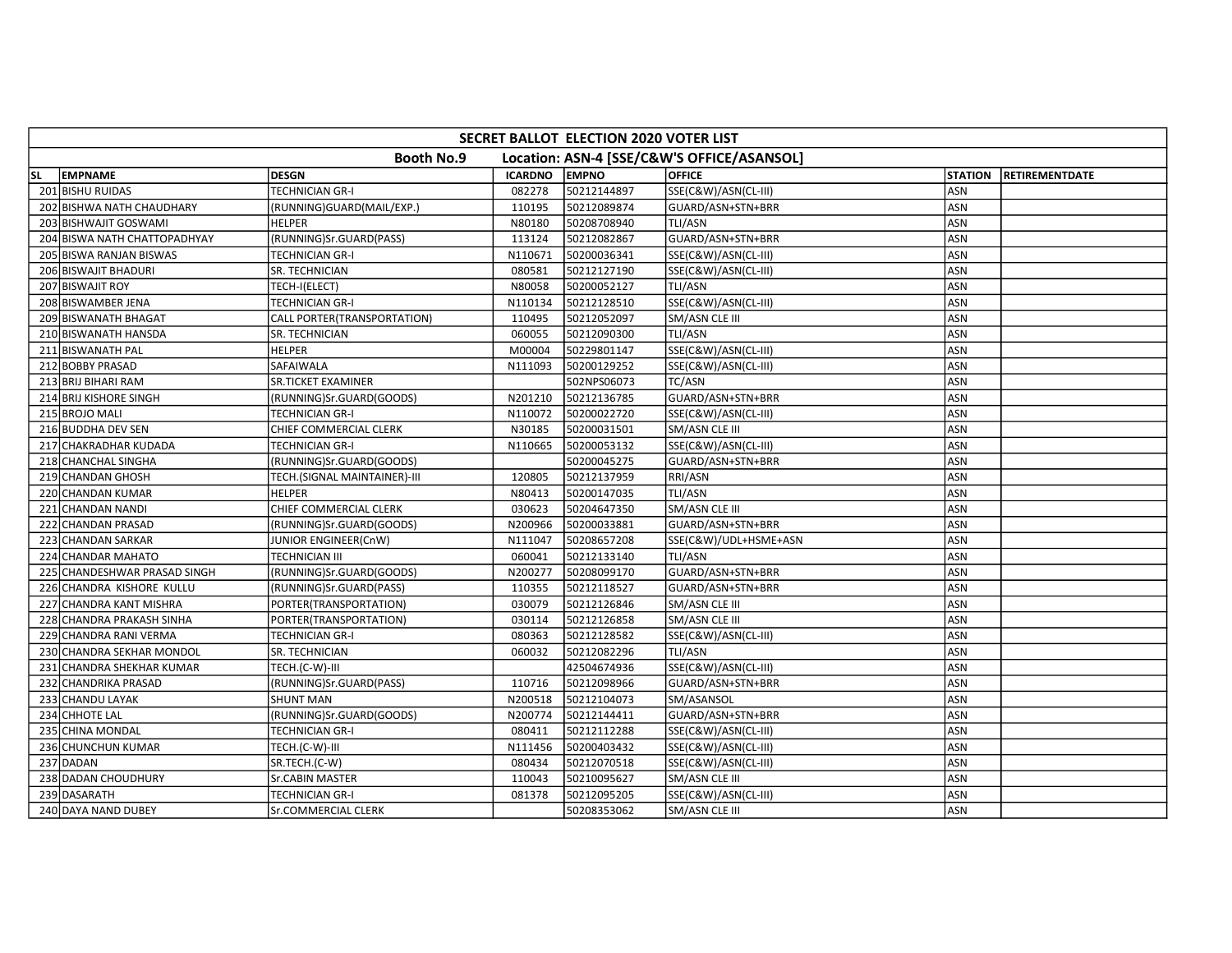| SECRET BALLOT ELECTION 2020 VOTER LIST                          |                                    |                |              |                               |                |                       |  |  |  |
|-----------------------------------------------------------------|------------------------------------|----------------|--------------|-------------------------------|----------------|-----------------------|--|--|--|
| Location: ASN-4 [SSE/C&W'S OFFICE/ASANSOL]<br><b>Booth No.9</b> |                                    |                |              |                               |                |                       |  |  |  |
| <b>EMPNAME</b><br><b>SL</b>                                     | <b>DESGN</b>                       | <b>ICARDNO</b> | <b>EMPNO</b> | <b>OFFICE</b>                 | <b>STATION</b> | <b>RETIREMENTDATE</b> |  |  |  |
| 241 DAYAMOY GHOSH                                               | <b>TECHNICIAN GR-I</b>             | 080412         | 50212094705  | SSE(C&W)/ASN(CL-III)          | ASN            |                       |  |  |  |
| 242 DEBABRATA GHOSH                                             | (RUNNING)GUARD(GOODS)              | 112468         | 50212098206  | GUARD/ASN+STN+BRR             | ASN            |                       |  |  |  |
| 243 DEBABRATA TAH                                               | <b>TECHNICIAN GR-I</b>             | N110925        | 50200093907  | SSE(C&W)/ASN(CL-III)          | <b>ASN</b>     |                       |  |  |  |
| 244 DEBABRATA TIWARI                                            | Sr.SECTION ENGINEER(CnW)           | N110206        | 50200039731  | SSE(C&W)/UDL+HSME+ASN         | <b>ASN</b>     |                       |  |  |  |
| 245 DEBASHIS DUTTA                                              | SUPERVISOR (ENQUIRY / RESERVATION) | N30026         | 50212073891  | RESERVN/ASN+GSR/BCME+GSR/SCOB | ASN            |                       |  |  |  |
| 246 DEBASISH DAS                                                | <b>CHIEF TRAINS CLERK</b>          |                | 50200161512  | SM/ASN CLE III                | ASN            |                       |  |  |  |
| 247 DEBASISH DEBNATH                                            | Sr. SECTION ENGINEER(SIG)          | N170016        | 50200015787  | RRI/ASN                       | ASN            |                       |  |  |  |
| 248 DEBASISH MALAKAR                                            | OFFICE SUPERINTENDENT              | N200788        | 50212094018  | SM/ASN CLE III                | <b>ASN</b>     |                       |  |  |  |
| 249 DEBASISH MONDAL                                             | TECH.(C-W)-II                      | N110935        | 50210001529  | SSE(C&W)/ASN(CL-III)          | ASN            |                       |  |  |  |
| 250 DEBJIT CHAKRABORTY                                          | <b>HELPER</b>                      | 80581          | 50200405785  | TLI/ASN                       | <b>ASN</b>     |                       |  |  |  |
| 251 DEBNANDAN KARAN                                             | OFFICE SUPERINTENDENT              | N201319        | 50208341771  | SM/ASN CLE III                | ASN            |                       |  |  |  |
| 252 DEBOBROTO BISWAS                                            | <b>HELPER</b>                      | 111624         | 502NPS06012  | SSE(C&W)/ASN(CL-III)          | ASN            |                       |  |  |  |
| 253 DEBRAJ THAKUR                                               | POINTSMAN-B                        |                | 03429803000  | SM/ASN CLE III                | ASN            |                       |  |  |  |
| 254 DEEPAK KUMAR                                                | TECH.(TRAIN LIGHTING)-III          | N80228         | 50200087786  | TLI/ASN                       | ASN            |                       |  |  |  |
| 255 DEEPAK KUMAR DAS                                            | TECH.(C-W)-II                      | 111669         | 502NPS08907  | SSE(C&W)/ASN(CL-III)          | ASN            |                       |  |  |  |
| 256 DEEPAK KUMAR MANDAL                                         | <b>SHUNT MAN</b>                   |                | 03429801652  | SM/ASANSOL                    | <b>ASN</b>     |                       |  |  |  |
| 257 DEEPAK MANDAL                                               | TECH.(C-W)-II                      | 1103           | 50200169638  | SSE(C&W)/ASN(CL-III)          | <b>ASN</b>     |                       |  |  |  |
| 258 DEEPAK ROY                                                  | TECH.(TRAIN LIGHTING)-III          |                | 50200163983  | <b>TLI/ASN</b>                | ASN            |                       |  |  |  |
| 259 DEEPNARAYAN KISHOR                                          | (RUNNING)Sr.GUARD(GOODS)           | N200785        | 50208001492  | GUARD/ASN+STN+BRR             | ASN            |                       |  |  |  |
| 260 DEONANDAN SHOW                                              | (RUNNING)Sr.GUARD(GOODS)           | 112791         | 50212072552  | GUARD/ASN+STN+BRR             | ASN            |                       |  |  |  |
| 261 DEORAJ PASWAN                                               | <b>TECHNICIAN GR-I</b>             | N110221        | 50212103305  | SSE(C&W)/ASN(CL-III)          | <b>ASN</b>     |                       |  |  |  |
| 262 DEVENDRA KUMAR                                              | Sr.SECTION ENGINEER(CnW)           | N110669        | 50212145490  | SSE(C&W)/UDL+HSME+ASN         | <b>ASN</b>     |                       |  |  |  |
| 263 DEWASHISH CHOUDHARY                                         | <b>TECHNICIAN GR-I</b>             | N111358        | 50200003116  | SSE(C&W)/ASN(CL-III)          | ASN            |                       |  |  |  |
| 264 DHANANJOY KUMAR PANDEY                                      | (RUNNING)Sr.GUARD(GOODS)           | N200765        | 50205040137  | GUARD/ASN+STN+BRR             | <b>ASN</b>     |                       |  |  |  |
| 265 DHANANJOY TUDU                                              | SR. TECHNICIAN                     | 080590         | 50212086721  | SSE(C&W)/ASN(CL-III)          | ASN            |                       |  |  |  |
| 266 DHANEDHAR SINGH                                             | SR. TECHNICIAN                     | N110661        | 50212123869  | SSE(C&W)/ASN(CL-III)          | ASN            |                       |  |  |  |
| 267 DHANU MARANDI                                               | TECH.(C-W)-I                       | N110517        | 50200102088  | SSE(C&W)/ASN(CL-III)          | ASN            |                       |  |  |  |
| 268 DHARAM DASI BOURI                                           | <b>TECHNICIAN GR-I</b>             | N111090        | 50212106100  | SSE(C&W)/ASN(CL-III)          | ASN            |                       |  |  |  |
| 269 DHARAMDEO YADAV                                             | PORTER(TRANSPORTATION)             | 030110         | 50212126895  | SM/ASN CLE III                | ASN            |                       |  |  |  |
| 270 DHARAMDEO YADAV                                             | (RUNNING)Sr.GUARD(GOODS)           | N201098        | 50212141197  | GUARD/ASN+STN+BRR             | ASN            |                       |  |  |  |
| 271 DHARI RAM                                                   | PORTER(TRANSPORTATION)             | 030102         | 50212126779  | SM/ASN CLE III                | ASN            |                       |  |  |  |
| 272 DHARM RAJ SINGH                                             | ASSISTANT(S/T)                     |                | 50200175026  | <b>RRI/ASN</b>                | ASN            |                       |  |  |  |
| 273 DHARMDEO PRASAD                                             | (RUNNING)GUARD(MAIL/EXP.)          | N201370        | 50212099235  | GUARD/ASN+STN+BRR             | <b>ASN</b>     |                       |  |  |  |
| 274 DHARMENDAR YADAV                                            | SR.TECH.(C-W)                      | N111242        | 50212106240  | SSE(C&W)/ASN(CL-III)          | <b>ASN</b>     |                       |  |  |  |
| 275 DHARMENDRA KR ROUTH                                         | PORTER (COMMERCIAL)                | 110116         | 50212134326  | SM/ASN CLE III                | <b>ASN</b>     |                       |  |  |  |
| 276 DHARMENDRA KUMAR                                            | <b>STATION MASTER</b>              |                | 50200148283  | SM/ASN CLE III                | ASN            |                       |  |  |  |
| 277 DHARMENDRA KUMAR                                            | <b>STATION MANAGER-NG</b>          | N201603        | 50204389426  | SM/ASN CLE III                | ASN            |                       |  |  |  |
| 278 DHARMENDRA KUMAR SAH                                        | (RUNNING)Sr.GUARD(GOODS)           | N200783        | 50200061098  | GUARD/ASN+STN+BRR             | ASN            |                       |  |  |  |
| 279 DHARMENDRA KUMAR SINGH                                      | TECH.(C-W)-III                     | 111621         | 502NPS05936  | SSE(C&W)/ASN(CL-III)          | ASN            |                       |  |  |  |
| 280 DHARMENDRA KUMAR SINGH                                      | ASSISTANT(S/T)                     |                | 50200406303  | RRI/ASN                       | <b>ASN</b>     |                       |  |  |  |
|                                                                 |                                    |                |              |                               |                |                       |  |  |  |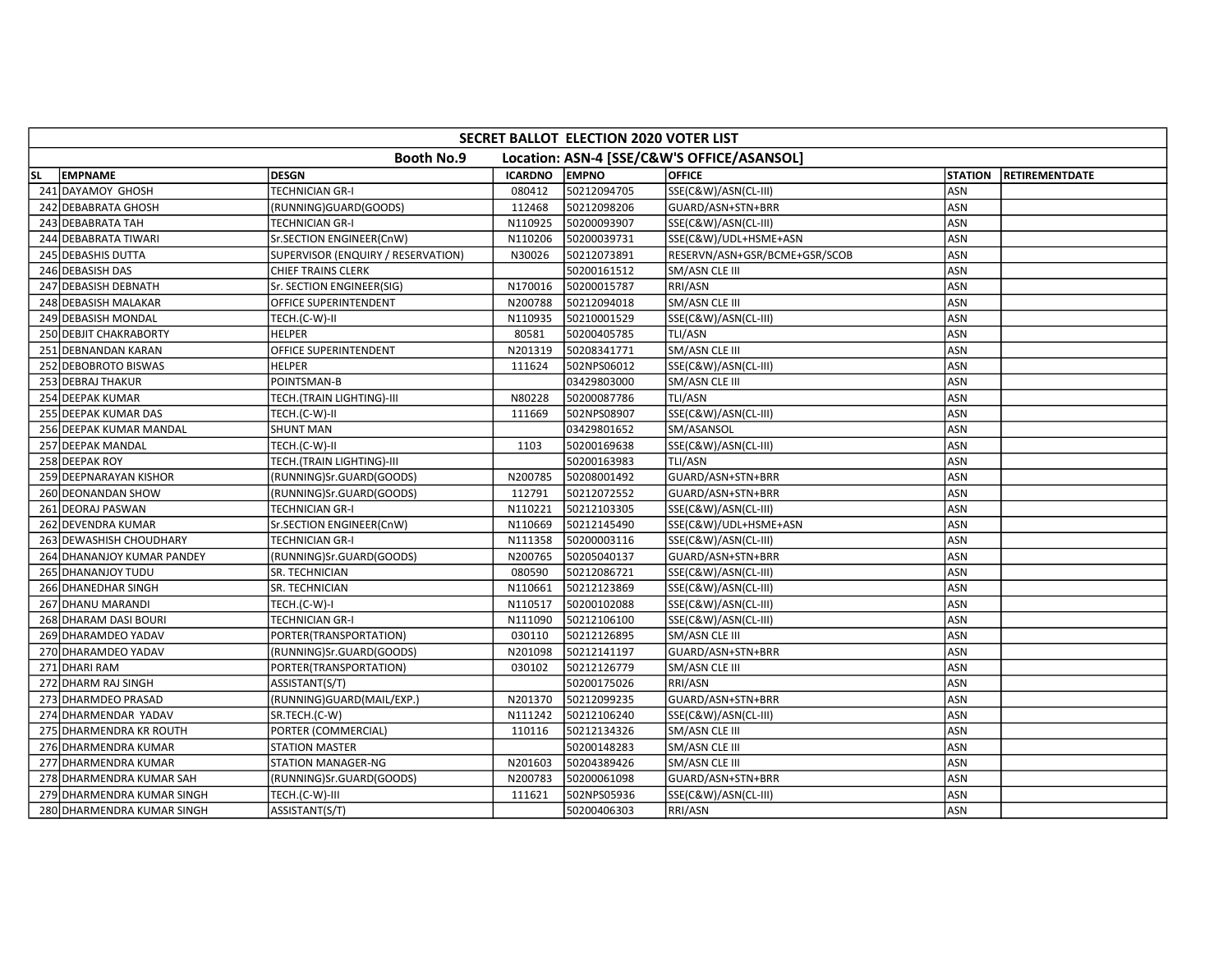| SECRET BALLOT ELECTION 2020 VOTER LIST |                              |                |                        |                                            |                |                       |  |  |  |
|----------------------------------------|------------------------------|----------------|------------------------|--------------------------------------------|----------------|-----------------------|--|--|--|
|                                        | <b>Booth No.9</b>            |                |                        | Location: ASN-4 [SSE/C&W'S OFFICE/ASANSOL] |                |                       |  |  |  |
| <b>EMPNAME</b><br><b>SL</b>            | <b>DESGN</b>                 | <b>ICARDNO</b> | <b>EMPNO</b>           | <b>OFFICE</b>                              | <b>STATION</b> | <b>RETIREMENTDATE</b> |  |  |  |
| 281 DHARMENDRA KUMAR YADAV             | TECH.(C-W)-III               | 111584         | 502N0002976            | SSE(C&W)/ASN(CL-III)                       | ASN            |                       |  |  |  |
| 282 DHARMENDRA PRATAP SHARMA           | (RUNNING)Sr.GUARD(GOODS)     |                | 124N0402867            | GUARD/ASN+STN+BRR                          | <b>ASN</b>     |                       |  |  |  |
| 283 DHARMENDRA SHARMA                  | SR. TECHNICIAN               | N110903        | 50205540513            | SSE(C&W)/ASN(CL-III)                       | <b>ASN</b>     |                       |  |  |  |
| 284 DHIRAJ SRIVASTAVA                  | <b>TICKET EXAMINER</b>       | N201251        | 50200127553            | TC/ASN                                     | ASN            |                       |  |  |  |
| 285 DIBYENDU SAHA                      | <b>TECHNICIAN III</b>        | N111244        | 50200109617            | SSE(C&W)/ASN(CL-III)                       | ASN            |                       |  |  |  |
| 286 DILIP DUTTA                        | TECH.(C-W)-III               |                | 50200138125            | SSE(C&W)/ASN(CL-III)                       | ASN            |                       |  |  |  |
| 287 DILIP KUMAR PRASAD                 | (RUNNING)Sr.GUARD(GOODS)     | N201476        | 50209007969            | GUARD/ASN+STN+BRR                          | ASN            |                       |  |  |  |
| 288 DILIP KUMAR RAI                    | TECH.(C-W)-II                | N111681        | 50200089643            | SSE(C&W)/ASN(CL-III)                       | <b>ASN</b>     |                       |  |  |  |
| 289 DILIP KUMAR ROUTH                  | PORTER (COMMERCIAL)          | 110399         | 50212099764            | SM/ASN CLE III                             | ASN            |                       |  |  |  |
| 290 DILIP PANJA                        | (RUNNING)Sr.GUARD(GOODS)     | 110283         | 50212132895            | GUARD/ASN+STN+BRR                          | <b>ASN</b>     |                       |  |  |  |
| 291 DINBANDHU SINGH                    | (RUNNING)GUARD(GOODS)        | N200266        | 50200018211            | GUARD/ASN+STN+BRR                          | <b>ASN</b>     |                       |  |  |  |
| 292 DINDAYAL PASWAN                    | <b>HELPER</b>                | N80379         | 50200134417            | TLI/ASN                                    | ASN            |                       |  |  |  |
| 293 DINESH KUMAR                       | SR.TICKET EXAMINER           | N30639         | 50200103329            | TC/ASN                                     | ASN            |                       |  |  |  |
| 294 DINESH KUMAR DINKAR                | (RUNNING)Sr.GUARD(PASS)      | 110193         | 50212049062            | GUARD/ASN+STN+BRR                          | ASN            |                       |  |  |  |
| 295 DINESH KUMAR SHARMA                | (RUNNING)Sr.GUARD(GOODS)     | N200472        | 50216272158            | GUARD/ASN+STN+BRR                          | ASN            |                       |  |  |  |
| 296 DINESH KUMAR SHARMA                | (RUNNING)GUARD(GOODS)        | N201342        | 50209C00070            | GUARD/ASN+STN+BRR                          | <b>ASN</b>     |                       |  |  |  |
| 297 DINESH KUMAR SINGH                 | MARKER (COMMERCIAL)          | 031136         | 50212076491            | SM/ASN CLE III                             | <b>ASN</b>     |                       |  |  |  |
| 298 DINESH KUMAR TEWARY                | <b>HELPER</b>                | M00002         | 50207AD0283            | SSE(C&W)/ASN(CL-III)                       | ASN            |                       |  |  |  |
| 299 DINESH PRASAD                      | CHIEF COMMERCIAL CLERK       | N031191        | 50212106781            | SM/ASN CLE III                             | ASN            |                       |  |  |  |
| 300 DINESH PRASAD GUPTA                | (RUNNING)Sr.GUARD(PASS)      | 111208         | 50212049025            | GUARD/ASN+STN+BRR                          | ASN            |                       |  |  |  |
| 301 DINESH RAM                         | (RUNNING)GUARD(GOODS)        | N200473        | 50200034071            | GUARD/ASN+STN+BRR                          | ASN            |                       |  |  |  |
| 302 DIPAK BAURI                        | TECH.(C-W)-I                 | 111628         | 50200012282            | SSE(C&W)/ASN(CL-III)                       | ASN            |                       |  |  |  |
| 303 DIPAK DEBNATH                      | Sr.TECH.(SIGNAL MAINTAINER)  | 120249         | 50212123511            | RRI/ASN                                    | ASN            |                       |  |  |  |
| 304 DIPAK GOPE                         | <b>TECHNICIAN GR-I</b>       | 080400         | 50212146419            | SSE(C&W)/ASN(CL-III)                       | <b>ASN</b>     |                       |  |  |  |
| 305 DIPAK KUMAR MONDAL                 | CHIEF COMMERCIAL CLERK       | N30391         | 50212067106            | SM/ASN CLE III                             | <b>ASN</b>     |                       |  |  |  |
| 306 DIPAK NANDI                        | CHIEF COMMERCIAL CLERK       | 031137         | 50212105624            | SM/ASN CLE III                             | ASN            |                       |  |  |  |
| 307 DIPALI MANDAL                      | TECH.(C-W)-III               | M00115         | 50200640529            | SSE(C&W)/ASN(CL-III)                       | ASN            |                       |  |  |  |
| 308 DIPANJAN BHATTACHARJEE             | (RUNNING)GUARD(GOODS)        |                | 03429802047            | GUARD/ASN+STN+BRR                          | <b>ASN</b>     |                       |  |  |  |
| 309 DIPANKAR MALLICK                   | <b>SENIOR CASHIER</b>        | 020039         | 50208283217            | A/csCASH OFFICE/ASN                        | <b>ASN</b>     |                       |  |  |  |
| 310 DIPANKAR SANYAL                    | SR.TECH.(C-W)                | 080632         | 50212142396            | SSE(C&W)/ASN(CL-III)                       | ASN            |                       |  |  |  |
| 311 DIPANWITA SINHA PRASAD             | Sr.COMMERCIAL CLERK(BOOKING) | N30315         | 50200113487            | SM/ASN CLE III                             | <b>ASN</b>     |                       |  |  |  |
| 312 DOLLY EKKA                         | CLERK-CUM-TYPIST             |                | 03429803017            | SSE(C&W)/ASN(CL-III)                       | ASN            |                       |  |  |  |
| 313 DULAL MONDAL                       | TECH.(C-W)-I                 | N111054        | 50200021829            | SSE(C&W)/ASN(CL-III)                       | ASN            |                       |  |  |  |
| 314 FARIDA BEGUM                       | PORTER(TRANSPORTATION)       |                | ASN/001388 244IG131735 | SM/ASN CLE III                             | ASN            |                       |  |  |  |
| 315 FEROZ ALAM                         | <b>SHUNT MAN</b>             | 110073         | 50212113177            | SM/ASANSOL                                 | ASN            |                       |  |  |  |
| 316 FULKUMARI                          | <b>CHIEF TRAINS CLERK</b>    | 110048         | 50212110589            | SM/ASN CLE III                             | ASN            |                       |  |  |  |
| 317 FULMUNI HANSDA                     | <b>COOK</b>                  |                | 502NPS06104            | SM/ASN CLE III                             | ASN            |                       |  |  |  |
| 318 FUZAIL AHMED KHAN                  | <b>STATION MANAGER-NG</b>    | 113465         | 50212090748            | SM/ASN CLE III                             | ASN            |                       |  |  |  |
| 319 GAJENDRA MONDAL                    | <b>SHUNT MAN</b>             | 110400         | 50212110504            | SM/ASANSOL                                 | ASN            |                       |  |  |  |
| 320 GANESH KUMAR DAS                   | <b>TECHNICIAN GR-II</b>      |                | 50200401144            | <b>RRI/ASN</b>                             | ASN            |                       |  |  |  |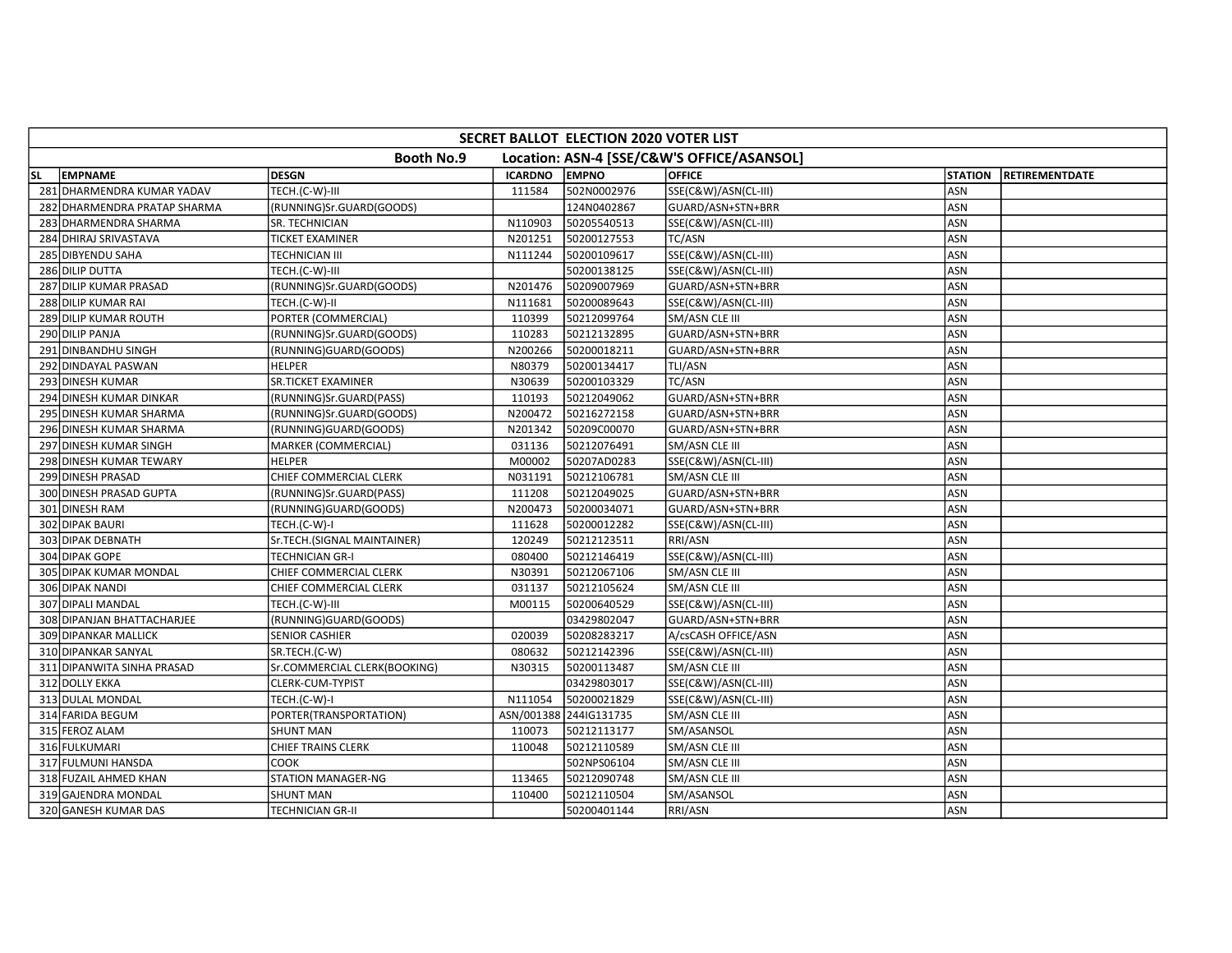|           | SECRET BALLOT ELECTION 2020 VOTER LIST                          |                                |                |              |                       |                |                       |  |  |  |
|-----------|-----------------------------------------------------------------|--------------------------------|----------------|--------------|-----------------------|----------------|-----------------------|--|--|--|
|           | Location: ASN-4 [SSE/C&W'S OFFICE/ASANSOL]<br><b>Booth No.9</b> |                                |                |              |                       |                |                       |  |  |  |
| <b>SL</b> | <b>EMPNAME</b>                                                  | <b>DESGN</b>                   | <b>ICARDNO</b> | <b>EMPNO</b> | <b>OFFICE</b>         | <b>STATION</b> | <b>RETIREMENTDATE</b> |  |  |  |
|           | 321 GANESH KUMAR MAHTO                                          | <b>HELPER</b>                  | N80416         | 50200147059  | TLI/ASN               | <b>ASN</b>     |                       |  |  |  |
|           | 322 GANESH NANDI                                                | TECHNICIAN GR-III              |                | 50211153556  | SSE(C&W)/ASN(CL-III)  | <b>ASN</b>     |                       |  |  |  |
|           | 323 GANESH PASWAN                                               | TECH-I(ELECT)                  | 060702         | 50212115964  | TLI/ASN               | ASN            |                       |  |  |  |
|           | 324 GANESH PRASAD                                               | ASSISTANT(S/T)                 |                | 50229800475  | RRI/ASN               | ASN            |                       |  |  |  |
|           | 325 GANESH PRASAD PATWA                                         | Sr.SECTION ENGINEER(CnW)       | 111460         | 50210288235  | SSE(C&W)/UDL+HSME+ASN | ASN            |                       |  |  |  |
|           | 326 GANGA PRASAD                                                | Sr.CABINMAN                    | N200392        | 50212099752  | SM/ASN CLE III        | ASN            |                       |  |  |  |
|           | 327 GAUTAM KR ARYA                                              | (RUNNING)Sr.GUARD(GOODS)       | N20146         | 50200129926  | GUARD/ASN+STN+BRR     | ASN            |                       |  |  |  |
|           | 328 GAUTAM MUKHERJEE                                            | OFFICE SUPERINTENDENT          | 041499         | 50212082739  | SSE(C&W)/ASN(CL-III)  | <b>ASN</b>     |                       |  |  |  |
|           | 329 GAUTAM SARKAR                                               | <b>JR CLERK</b>                | N20150         | 50208327051  | A/csCASH OFFICE/ASN   | ASN            |                       |  |  |  |
|           | 330 GAUTOM SARKAR                                               | Sr.SECTION ENGINEER(CnW)       | 080475         | 50212073088  | SSE(C&W)/UDL+HSME+ASN | ASN            |                       |  |  |  |
|           | 331 GAYATRI DEVI                                                | TECHNICIAN GR-I                | 080414         | 50212105016  | SSE(C&W)/ASN(CL-III)  | ASN            |                       |  |  |  |
|           | 332 GAYTRI KUMARI                                               | ASSISTANT(S/T)                 |                | 50200145075  | RRI/ASN               | <b>ASN</b>     |                       |  |  |  |
|           | 333 GEETA DEVI                                                  | <b>TECHNICIAN GR-I</b>         | N110208        | 50212142360  | SSE(C&W)/ASN(CL-III)  | ASN            |                       |  |  |  |
|           | 334 GIRIDHARI ROY                                               | Sr.SECTION ENGINEER(CnW)       | N110994        | 50205419451  | SSE(C&W)/UDL+HSME+ASN | <b>ASN</b>     |                       |  |  |  |
|           | 335 GIRISH DEO PANDEY                                           | (RUNNING)Sr.GUARD(GOODS)       | N30107         | 50212127012  | GUARD/ASN+STN+BRR     | ASN            |                       |  |  |  |
|           | 336 GITA SAHA                                                   | <b>CHIEF TYPIST</b>            | 110176         | 50202838527  | SM/ASN CLE III        | ASN            |                       |  |  |  |
|           | 337 GOBIND MONDAL                                               | (RUNNING)Sr.GUARD(GOODS)       | N201448        | 50212102430  | GUARD/ASN+STN+BRR     | ASN            |                       |  |  |  |
|           | 338 GOBIND YADAV                                                | PORTER(TRANSPORTATION)         | 030101         | 50212126767  | SM/ASN CLE III        | ASN            |                       |  |  |  |
|           | 339 GOBINDA CHANDRA SHIKARI                                     | SR.DIVISIONAL CASHIER          | N20164         | 50208317677  | A/csCASH OFFICE/ASN   | ASN            |                       |  |  |  |
|           | 340 GOPAL BANERJEE                                              | CHIEF COML. SUPERVISOR(PARCEL) | 030049         | 50204612012  | SM/ASN CLE III        | ASN            |                       |  |  |  |
|           | 341 GOPAL DAS                                                   | TECH.(C-W)-I                   | N110598        | 50205522031  | SSE(C&W)/ASN(CL-III)  | ASN            |                       |  |  |  |
|           | 342 GOPAL MISTRY                                                | <b>HELPER</b>                  | 111703         | 502NPS06411  | SSE(C&W)/ASN(CL-III)  | ASN            |                       |  |  |  |
|           | 343 GOPAL SHAW                                                  | PORTER(TRANSPORTATION)         | 030099         | 50212126720  | SM/ASN CLE III        | ASN            |                       |  |  |  |
|           | 344 GOURI SANKAR RAY                                            | TECH.(TRAIN LIGHTING)-II       | N80224         | 50200102374  | TLI/ASN               | ASN            |                       |  |  |  |
|           | 345 GOUTAM DAS                                                  | <b>SHUNT MAN</b>               |                | 03429801651  | SM/ASANSOL            | ASN            |                       |  |  |  |
|           | 346 GOUTAM KUMAR MONDAL                                         | SR.TECH.(C-W)                  | N110715        | 50200022755  | SSE(C&W)/ASN(CL-III)  | <b>ASN</b>     |                       |  |  |  |
|           | 347 GOUTAM PAUL                                                 | (RUNNING)GUARD(GOODS)          | N200855        | 50200014989  | GUARD/ASN+STN+BRR     | ASN            |                       |  |  |  |
|           | 348 GOUTAM ROY                                                  | Sr.SECTION ENGINEER(CnW)       | 080709         | 50212073155  | SSE(C&W)/UDL+HSME+ASN | ASN            |                       |  |  |  |
|           | 349 GOVINDA HELA                                                | PORTER (COMMERCIAL)            | N201315        | 50200115472  | SM/ASN CLE III        | ASN            |                       |  |  |  |
|           | 350 GUDDU KUMAR MAHTO                                           | PORTER (COMMERCIAL)            | N110491        | 50208808545  | SM/ASN CLE III        | <b>ASN</b>     |                       |  |  |  |
|           | 351 HAFIJUL MONDAL                                              | TECH.(C-W)-III                 | N-111457       | 50200165256  | SSE(C&W)/ASN(CL-III)  | ASN            |                       |  |  |  |
|           | 352 HAIDAR ALI                                                  | Sr.CABIN MASTER                | 113210         | 50212051937  | SM/ASN CLE III        | ASN            |                       |  |  |  |
|           | 353 HAIDER ALI                                                  | ASSISTANT(S/T)                 | 120281         | 50212076387  | RRI/ASN               | ASN            |                       |  |  |  |
|           | 354 HALENDRA SINGH                                              | <b>TECHNICIAN GR-I</b>         | N110706        | 50212140004  | SSE(C&W)/ASN(CL-III)  | ASN            |                       |  |  |  |
|           | 355 HARAN JAMADAR                                               | SR.TECH.(C-W)                  | 080449         | 50212096003  | SSE(C&W)/ASN(CL-III)  | ASN            |                       |  |  |  |
|           | 356 HARASIT RAY                                                 | <b>STATION MANAGER-NG</b>      | 110466         | 50212107311  | SM/ASN CLE III        | ASN            |                       |  |  |  |
|           | 357 HARBHAJAN SINGH                                             | <b>CHIEF TRAINS CLERK</b>      | 110061         | 50212078773  | SM/ASN CLE III        | ASN            |                       |  |  |  |
|           | 358 HARE RAM NONIA                                              | (RUNNING)Sr.GUARD(GOODS)       | N201034        | 50220051480  | GUARD/ASN+STN+BRR     | ASN            |                       |  |  |  |
|           | 359 HARGOURI DAS                                                | SR. TECHNICIAN                 | 081587         | 50212102520  | SSE(C&W)/ASN(CL-III)  | ASN            |                       |  |  |  |
|           | 360 HARIHAR KUMAR SINGH                                         | (RUNNING)Sr.GUARD(GOODS)       |                | 275N0001628  | GUARD/ASN+STN+BRR     | ASN            |                       |  |  |  |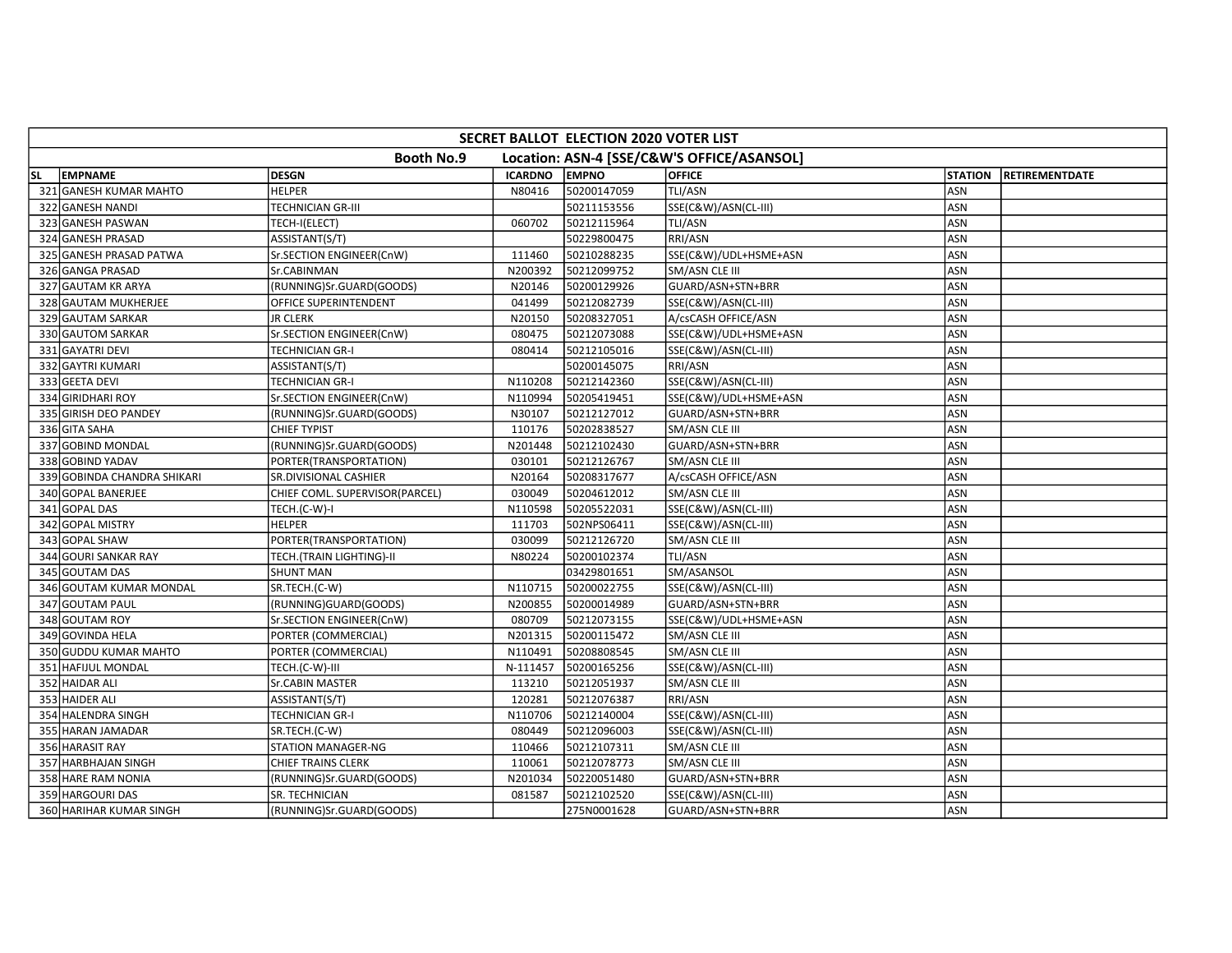|           | SECRET BALLOT ELECTION 2020 VOTER LIST |                               |                |                        |                                            |                |                       |  |  |  |
|-----------|----------------------------------------|-------------------------------|----------------|------------------------|--------------------------------------------|----------------|-----------------------|--|--|--|
|           |                                        | <b>Booth No.9</b>             |                |                        | Location: ASN-4 [SSE/C&W'S OFFICE/ASANSOL] |                |                       |  |  |  |
| <b>SL</b> | <b>EMPNAME</b>                         | <b>DESGN</b>                  | <b>ICARDNO</b> | <b>EMPNO</b>           | <b>OFFICE</b>                              | <b>STATION</b> | <b>RETIREMENTDATE</b> |  |  |  |
|           | 361 HEM CHANDRA KHALKHO                | (RUNNING)GUARD(MAIL/EXP.)     | 110281         | 50212041178            | GUARD/ASN+STN+BRR                          | ASN            |                       |  |  |  |
|           | 362 HIRA DEVI                          | PORTER (COMMERCIAL)           | 111588         | 50212128247            | SM/ASN CLE III                             | ASN            |                       |  |  |  |
|           | 363 HIRA SAH                           | (RUNNING)Sr.GUARD(GOODS)      | N200700        | 50212135240            | GUARD/ASN+STN+BRR                          | ASN            |                       |  |  |  |
|           | 364 HIRALAL DAS                        | <b>TECHNICIAN GR-I</b>        | N110636        | 50200086939            | SSE(C&W)/ASN(CL-III)                       | ASN            |                       |  |  |  |
|           | 365 HIRALALL SHAW                      | PEON                          | N200842        | 50210106601            | SM/ASN CLE III                             | ASN            |                       |  |  |  |
|           | 366 IBRAR KHAN                         | ASSISTANT(S/T)                |                | 50229800602            | RRI/ASN                                    | ASN            |                       |  |  |  |
|           | 367 INDRA KUMAR CHOURASIA              | (RUNNING)Sr.GUARD(GOODS)      | N200184        | 50211077657            | GUARD/ASN+STN+BRR                          | ASN            |                       |  |  |  |
|           | 368 INDRADEO RAY                       | PORTER(TRANSPORTATION)        | 030090         | 50212126664            | <b>SM/ASN CLE III</b>                      | ASN            |                       |  |  |  |
|           | 369 INDRAJIT PASWAN                    | TECH.(C-W)-II                 | N-111401       | 50200141240            | SSE(C&W)/ASN(CL-III)                       | ASN            |                       |  |  |  |
|           | 370 INDRANI BHAKTA ADHYA               | <b>SHUNT MAN</b>              |                | 502NPS11114            | SM/ASANSOL                                 | ASN            |                       |  |  |  |
|           | 371 INDROJIT SAHA                      | (RUNNING)Sr.GUARD(GOODS)      | N201647        | 50200131477            | GUARD/ASN+STN+BRR                          | <b>ASN</b>     |                       |  |  |  |
|           | 372 ISHITA RAHA                        | (RUNNING)GUARD(GOODS)         |                | 03429802044            | GUARD/ASN+STN+BRR                          | ASN            |                       |  |  |  |
|           | 373 JAG JEET SINGH                     | Sr.SECTION ENGINEER(CnW)      | 82058          | 50212095965            | SSE(C&W)/UDL+HSME+ASN                      | ASN            |                       |  |  |  |
|           | 374 JAG MOHAN THAKUR                   | (RUNNING)Sr.GUARD(GOODS)      | N200778        | 502NP000815            | GUARD/ASN+STN+BRR                          | ASN            |                       |  |  |  |
|           | 375 JAGADISH PAUL                      | KHALASI HELPER                |                | 03429802837            | SSE(C&W)/ASN(CL-III)                       | ASN            |                       |  |  |  |
|           | 376 JAGANNATH MONDAL                   | <b>SHUNT MAN</b>              | N200144        | 50212118850            | SM/ASANSOL                                 | ASN            |                       |  |  |  |
|           | 377 JAGAT PRASAD                       | <b>TECHNICIAN III</b>         | N80070         | 50212123638            | TLI/ASN                                    | <b>ASN</b>     |                       |  |  |  |
|           | 378 JAGDEO PASWAN                      | PORTER(TRANSPORTATION)        | 030116         | 50212126354            | SM/ASN CLE III                             | ASN            |                       |  |  |  |
|           | 379 JAGMOHAN                           | SR.TECH.(C-W)                 | 080418         | 50212044957            | SSE(C&W)/ASN(CL-III)                       | ASN            |                       |  |  |  |
|           | 380 JAI PRAKASH                        | (RUNNING)Sr.GUARD(GOODS)      | 110363         | 50211089921            | GUARD/ASN+STN+BRR                          | ASN            |                       |  |  |  |
|           | 381 JAI PRAKASH KUMAR SAH              | SR. TECHNICIAN                | N110558        | 50200041154            | SSE(C&W)/ASN(CL-III)                       | ASN            |                       |  |  |  |
|           | 382 JAMUNA MUKHOPADHYAY                | CHIEF COMMERCIAL CLERK        | N30152         | 50212121370            | SM/ASN CLE III                             | ASN            |                       |  |  |  |
|           | 383 JANARDAN MAHATO                    | (RUNNING)Sr.GUARD(GOODS)      | N200213        | 50212131969            | GUARD/ASN+STN+BRR                          | ASN            |                       |  |  |  |
|           | 384 JASIMUL ISLAM                      | (RUNNING)Sr.GUARD(GOODS)      |                | 50200168506            | GUARD/ASN+STN+BRR                          | ASN            |                       |  |  |  |
|           | 385 JAVED AHMED KHAN                   | TECH.(SIGNAL MAINTAINER)-III  | 120311         | 50212113323            | RRI/ASN                                    | ASN            |                       |  |  |  |
|           | 386 JAWID MUSLIM                       | <b>SHUNT MAN</b>              |                | 50200176837            | SM/ASANSOL                                 | ASN            |                       |  |  |  |
|           | 387 JAY KUMAR HARI                     | POINTSMAN-A                   |                | 50200176783            | SM/ASANSOL                                 | ASN            |                       |  |  |  |
|           | 388 JAYANTA GHOSH                      | TECH.(C-W)-I                  | ASN/000922     | 50204538722            | SSE(C&W)/ASN(CL-III)                       | ASN            |                       |  |  |  |
|           | 389 JAYANTA DAS                        | <b>INSPECTOR OF CASHIER</b>   | 020059         | 50208288768            | A/csCASH OFFICE/ASN                        | ASN            |                       |  |  |  |
|           | 390 JAYANTA GHOSH                      | Sr.SECTION ENGINEER(CnW)      | 080654         | 50212128594            | SSE(C&W)/UDL+HSME+ASN                      | <b>ASN</b>     |                       |  |  |  |
|           | 391 JAYDIP SARKAR                      | SR. TECHNICIAN                | 082345         | 50200004327            | SSE(C&W)/ASN(CL-III)                       | <b>ASN</b>     |                       |  |  |  |
|           | 392 JAYRAM DAS SOREN                   | (RUNNING)GUARD(MAIL/EXP.)     | 110313         | 50212082790            | GUARD/ASN+STN+BRR                          | ASN            |                       |  |  |  |
|           | 393 JEEVAN KUMAR PAUL                  | <b>GENERAL ASSISTANT(COM)</b> |                | ASN/001215 50216000241 | TC/ASN                                     | ASN            |                       |  |  |  |
|           | 394 JHAGRU YADAV                       | PORTER(TRANSPORTATION)        | 030109         | 50212126809            | SM/ASN CLE III                             | ASN            |                       |  |  |  |
|           | 395 JHUMA MITRA                        | Sr.COMMERCIAL CLERK(BOOKING)  | N30240         | 50212136426            | SM/ASN CLE III                             | ASN            |                       |  |  |  |
|           | 396 JIBLAL HANSDA                      | (RUNNING)GUARD(GOODS)         | 112566         | 50212097408            | GUARD/ASN+STN+BRR                          | ASN            |                       |  |  |  |
|           | 397 JITENDRA KUMAR                     | (RUNNING)GUARD(GOODS)         | N200087        | 50200032293            | GUARD/ASN+STN+BRR                          | ASN            |                       |  |  |  |
|           | 398 JITENDRA KUMAR CHOUDHARY           | PORTER (COMMERCIAL)           | N201862        | 50200115915            | SM/ASN CLE III                             | ASN            |                       |  |  |  |
|           | 399 JITENDRA KUMAR PASWAN              | TECH.(WELDER)-II              | N110921        | 50200115812            | SSE(C&W)/ASN(CL-III)                       | ASN            |                       |  |  |  |
|           | 400 JITENDRA PRASAD                    | (RUNNING)Sr.GUARD(GOODS)      | N200772        | 50200046516            | GUARD/ASN+STN+BRR                          | ASN            |                       |  |  |  |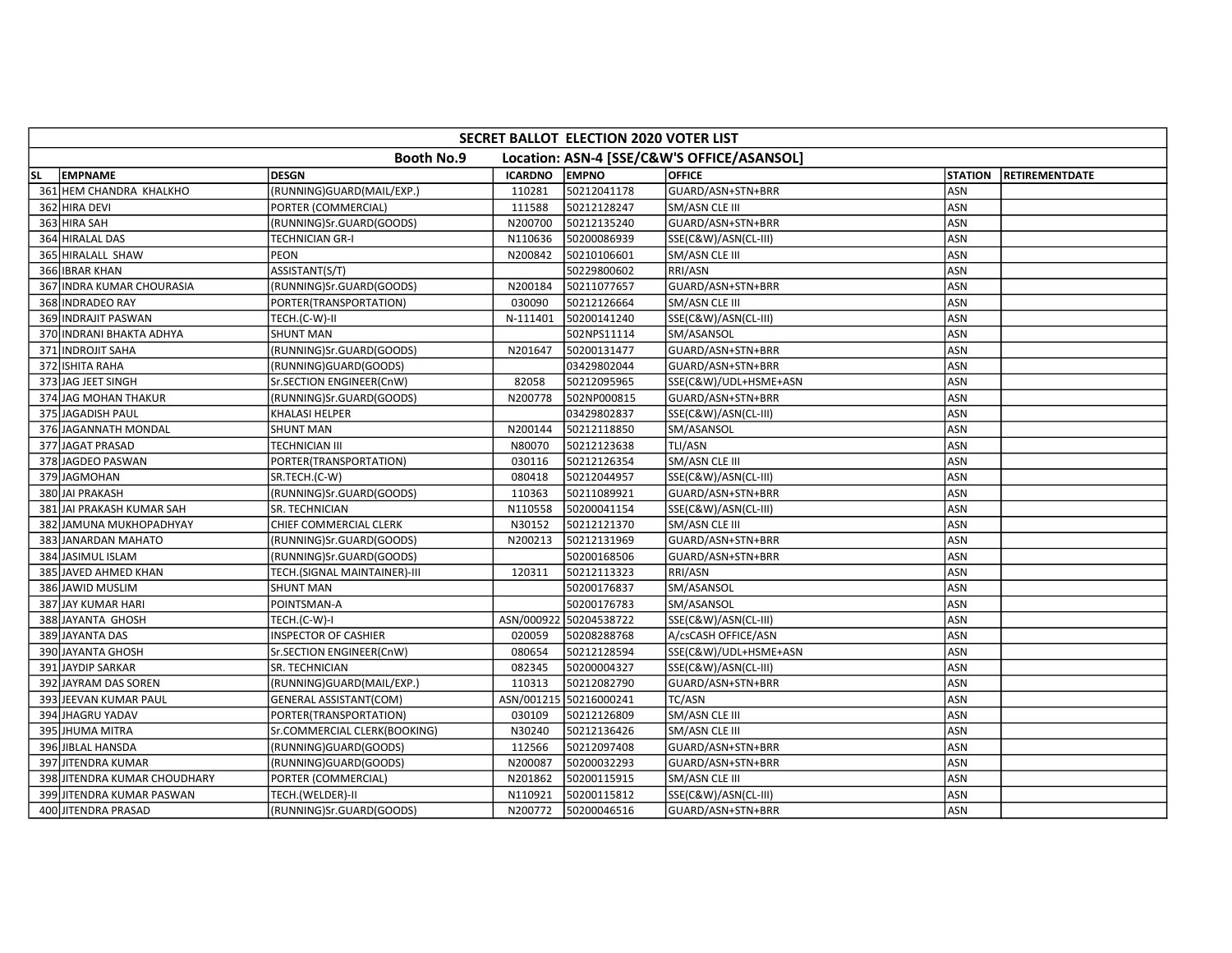|     | SECRET BALLOT ELECTION 2020 VOTER LIST                          |                                  |                |              |                               |                |                       |  |  |  |  |
|-----|-----------------------------------------------------------------|----------------------------------|----------------|--------------|-------------------------------|----------------|-----------------------|--|--|--|--|
|     | <b>Booth No.9</b><br>Location: ASN-4 [SSE/C&W'S OFFICE/ASANSOL] |                                  |                |              |                               |                |                       |  |  |  |  |
| SL. | <b>EMPNAME</b>                                                  | <b>DESGN</b>                     | <b>ICARDNO</b> | <b>EMPNO</b> | <b>OFFICE</b>                 | <b>STATION</b> | <b>RETIREMENTDATE</b> |  |  |  |  |
|     | 401 JITENDRA PRASAD                                             | <b>TICKET EXAMINER</b>           | N30374         | 50200110929  | TC/ASN                        | ASN            |                       |  |  |  |  |
|     | 402 JITRAM MANJHI                                               | (RUNNING)Sr.GUARD(GOODS)         | N200768        | 50200071304  | GUARD/ASN+STN+BRR             | ASN            |                       |  |  |  |  |
|     | 403 JOGENDRA PRASAD YADAV                                       | <b>CABIN MASTER</b>              | 111568         | 50212111764  | SM/ASN CLE III                | ASN            |                       |  |  |  |  |
|     | 404 JOHAN LAKRA                                                 | JUNIOR ENGINEER(CnW)             | 82437          | 50212142864  | SSE(C&W)/UDL+HSME+ASN         | <b>ASN</b>     |                       |  |  |  |  |
|     | 405 JOSPAL RABIDAS                                              | SR.TECH.(C-W)                    | 081513         | 50212100961  | SSE(C&W)/ASN(CL-III)          | ASN            |                       |  |  |  |  |
|     | 406 JOYDEB RAWANI                                               | PORTER (COMMERCIAL)              | 110469         | 50212109010  | SM/ASN CLE III                | ASN            |                       |  |  |  |  |
|     | 407 JYOTI SHANKAR                                               | <b>SR.TICKET EXAMINER</b>        | N30766         | 50200175535  | <b>TC/ASN</b>                 | ASN            |                       |  |  |  |  |
|     | 408 JYOTI PRAKASH SINGH                                         | <b>ENQUIRY/RESERVATION CLERK</b> | N30473         | 50200400024  | RESERVN/ASN+GSR/BCME+GSR/SCOB | ASN            |                       |  |  |  |  |
|     | 409 KABERI BANERJEE                                             | <b>TECHNICIAN GR-I</b>           | 080325         | 50209401908  | SSE(C&W)/ASN(CL-III)          | ASN            |                       |  |  |  |  |
|     | 410 KABIR ANSARI                                                | Sr.CABINMAN                      | 112730         | 50212114340  | SM/ASN CLE III                | <b>ASN</b>     |                       |  |  |  |  |
|     | 411 KAILASH PRASAD                                              | (RUNNING)GUARD(MAIL/EXP.)        | 110943         | 50212071882  | GUARD/ASN+STN+BRR             | <b>ASN</b>     |                       |  |  |  |  |
|     | 412 KAILASH YADAV                                               | (RUNNING)Sr.GUARD(GOODS)         | 110259         | 50211074747  | GUARD/ASN+STN+BRR             | ASN            |                       |  |  |  |  |
|     | 413 KAJAL KUMAR GHOSH                                           | <b>HELPER</b>                    | E00001         | 50200404881  | TLI/ASN                       | ASN            |                       |  |  |  |  |
|     | 414 KAJAL MAJI                                                  | (RUNNING)Sr.GUARD(GOODS)         | 110444         | 50212094286  | GUARD/ASN+STN+BRR             | ASN            |                       |  |  |  |  |
|     | 415 KAJAL MONDAL                                                | <b>CABIN MASTER</b>              | N200274        | 50200013997  | SM/ASN CLE III                | ASN            |                       |  |  |  |  |
|     | 416 KAJAL ROY                                                   | <b>HELPER</b>                    | N80414         | 50200147047  | TLI/ASN                       | ASN            |                       |  |  |  |  |
|     | 417 KAKALI DUTTA                                                | <b>HELPER</b>                    | N111155        | 50200133565  | SSE(C&W)/ASN(CL-III)          | <b>ASN</b>     |                       |  |  |  |  |
|     | 418 KAKALI GHOSH                                                | CHIEF COMMERCIAL CLERK           | 030197         | 50205349515  | SM/ASN CLE III                | ASN            |                       |  |  |  |  |
|     | 419 KALI KANT MANDAL                                            | TECH.(MOTOR VEHICLE DRIVER)-I    | N500400        | 50208374466  | SSE(C&W)/ASN(CL-III)          | ASN            |                       |  |  |  |  |
|     | 420 KALI MAHATO                                                 | <b>TECHNICIAN GR-I</b>           | 080204         | 50212043230  | SSE(C&W)/ASN(CL-III)          | ASN            |                       |  |  |  |  |
|     | 421 KALIDAS MURMU                                               | ASSISTANT(S/T)                   | N170084        | 50200068809  | RRI/ASN                       | ASN            |                       |  |  |  |  |
|     | 422 KALLOL BAGCHI                                               | Sr.SECTION ENGINEER(CnW)         | 1896           | 50212073090  | SSE(C&W)/UDL+HSME+ASN         | <b>ASN</b>     |                       |  |  |  |  |
|     | 423 KALLOL DAS                                                  | JUNIOR ENGINEER(CnW)             | 82385          | 50200012567  | SSE(C&W)/UDL+HSME+ASN         | ASN            |                       |  |  |  |  |
|     | 424 KALPANA LOHAR                                               | <b>TECHNICIAN GR-I</b>           | 080423         | 50212109319  | SSE(C&W)/ASN(CL-III)          | <b>ASN</b>     |                       |  |  |  |  |
|     | 425 KALYAN CHOUDHURY                                            | (RUNNING)GUARD(GOODS)            |                | 50714502898  | GUARD/ASN+STN+BRR             | ASN            |                       |  |  |  |  |
|     | 426 KALYANI RAJAK                                               | <b>TECHNICIAN GR-I</b>           | N110393        | 50200022081  | SSE(C&W)/ASN(CL-III)          | ASN            |                       |  |  |  |  |
|     | 427 KAMAL DEO PRASAD TANTI                                      | (RUNNING)Sr.GUARD(GOODS)         |                | 50211089866  | GUARD/ASN+STN+BRR             | ASN            |                       |  |  |  |  |
|     | 428 KAMAL SINGHA                                                | CALL PORTER(TRANSPORTATION)      | 110544         | 50212103196  | SM/ASN CLE III                | ASN            |                       |  |  |  |  |
|     | 429 KAMALESH KUMAR                                              | <b>CABIN MASTER</b>              | 110150         | 50212094560  | SM/ASN CLE III                | ASN            |                       |  |  |  |  |
|     | 430 KAMESH PRASAD SINGH                                         | Sr. CLERK                        | N140122        | 50212101394  | SM/ASN CLE III                | ASN            |                       |  |  |  |  |
|     | 431 KAMLESH KUMAR MANDAL                                        | TECH.(C-W)-II                    | N110790        | 50200100092  | SSE(C&W)/ASN(CL-III)          | <b>ASN</b>     |                       |  |  |  |  |
|     | 432 KANAI CHANDRA TANTUBAY                                      | <b>SHUNT MAN</b>                 | N200485        | 50212121095  | SM/ASANSOL                    | ASN            |                       |  |  |  |  |
|     | 433 KANCHAN MONDAL                                              | <b>STATION MANAGER-NG</b>        | 110134         | 50212094274  | SM/ASN CLE III                | ASN            |                       |  |  |  |  |
|     | 434 KANCHAN MUKHERJEE                                           | TECH(PAINTER)-I                  | N111010        | 50200069942  | SSE(C&W)/ASN(CL-III)          | ASN            |                       |  |  |  |  |
|     | 435 KANHAI RAM                                                  | PORTER(TRANSPORTATION)           | 030088         | 50212126573  | SM/ASN CLE III                | ASN            |                       |  |  |  |  |
|     | 436 KARALI MUDI                                                 | (RUNNING)Sr.GUARD(GOODS)         | N201361        | 50212089485  | GUARD/ASN+STN+BRR             | <b>ASN</b>     |                       |  |  |  |  |
|     | 437 KARTICK SARDAR                                              | TECH.(TRAIN LIGHTING)-I          | N80059         | 50212140090  | TLI/ASN                       | ASN            |                       |  |  |  |  |
|     | 438 KARTIK YADAW                                                | <b>HELPER</b>                    | N80292         | 50205417582  | TLI/ASN                       | ASN            |                       |  |  |  |  |
|     | 439 KAUSHAL KISHOR KESHRI                                       | (RUNNING)Sr.GUARD(GOODS)         |                | 50200132391  | GUARD/ASN+STN+BRR             | ASN            |                       |  |  |  |  |
|     | 440 KAUSHALYA DEVI                                              | <b>TECHNICIAN GR-I</b>           | N110235        | 50212142359  | SSE(C&W)/ASN(CL-III)          | ASN            |                       |  |  |  |  |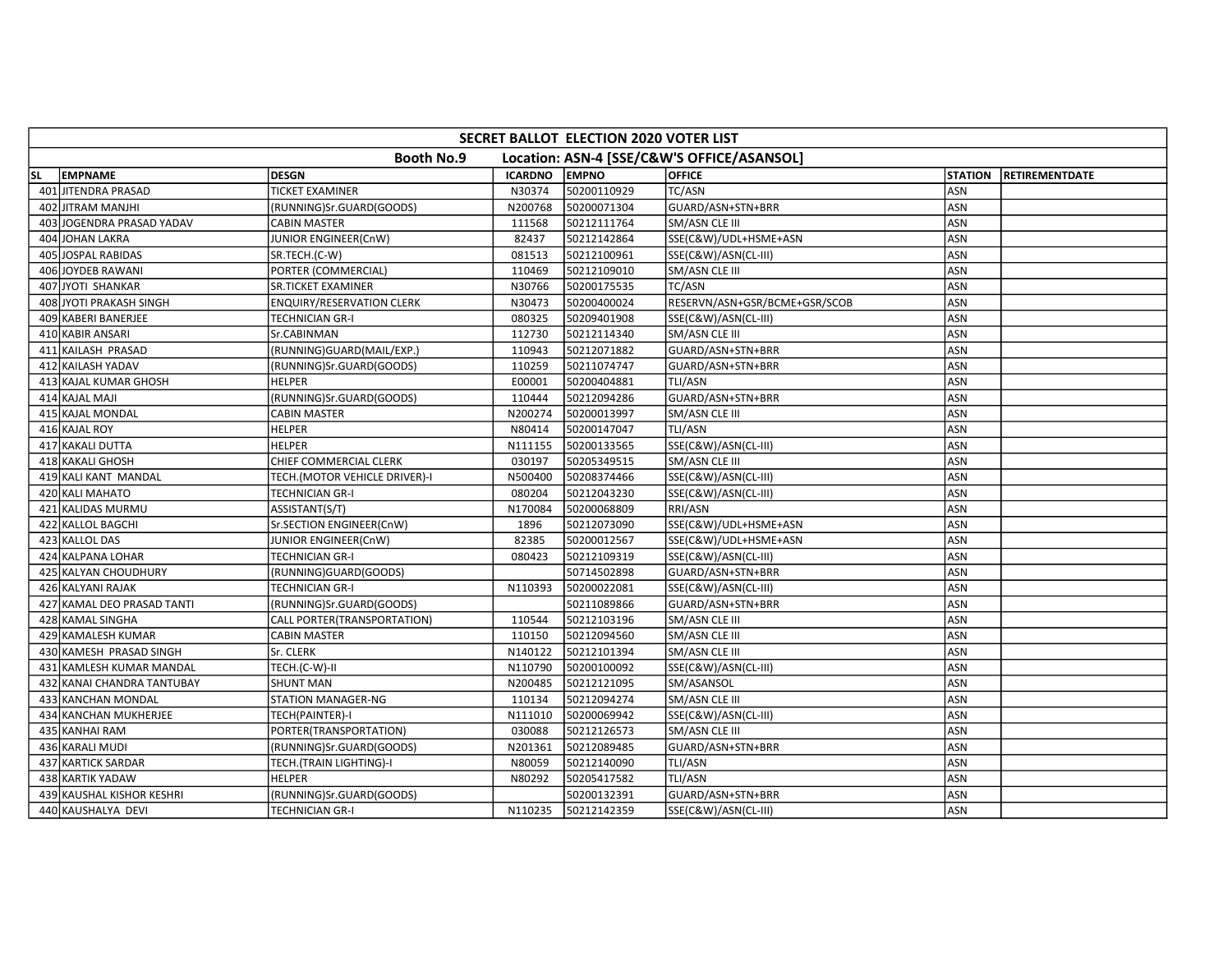| SECRET BALLOT ELECTION 2020 VOTER LIST |                               |                |              |                                            |                |                       |  |  |  |
|----------------------------------------|-------------------------------|----------------|--------------|--------------------------------------------|----------------|-----------------------|--|--|--|
|                                        | <b>Booth No.9</b>             |                |              | Location: ASN-4 [SSE/C&W'S OFFICE/ASANSOL] |                |                       |  |  |  |
| <b>EMPNAME</b><br>lsl.                 | <b>DESGN</b>                  | <b>ICARDNO</b> | <b>EMPNO</b> | <b>OFFICE</b>                              | <b>STATION</b> | <b>RETIREMENTDATE</b> |  |  |  |
| 441 KAYNAT JAWAID                      | OFFICE SUPERINTENDENT         | N170347        | 50200041221  | RRI/ASN                                    | ASN            |                       |  |  |  |
| 442 KEDAR YADAV                        | PORTER(TRANSPORTATION)        | 030121         | 50212126949  | SM/ASN CLE III                             | ASN            |                       |  |  |  |
| 443 KESHAB ROY                         | ASSISTANT(S/T)                |                | 502NPS08753  | <b>RRI/ASN</b>                             | <b>ASN</b>     |                       |  |  |  |
| 444 KHALID TANWEER ANSARY              | <b>SHUNT MAN</b>              | N200347        | 50200066837  | SM/ASANSOL                                 | ASN            |                       |  |  |  |
| 445 KHAWER HAYAT MILTON                | <b>STATION MANAGER-NG</b>     | N201740        | 50207200651  | SM/ASN CLE III                             | <b>ASN</b>     |                       |  |  |  |
| 446 KHURSHID ALAM                      | (RUNNING)GUARD(MAIL/EXP.)     | 110284         | 50212071810  | GUARD/ASN+STN+BRR                          | ASN            |                       |  |  |  |
| 447 KISHOR MAJUMDER                    | PORTER (COMMERCIAL)           | N201826        | 50200127115  | SM/ASN CLE III                             | ASN            |                       |  |  |  |
| 448 KISHOR PASWAN                      | PORTER(TRANSPORTATION)        | N30643         | 50200125120  | SM/ASN CLE III                             | ASN            |                       |  |  |  |
| 449 KOUSHIK MONDAL                     | TECH.(C-W)-I                  |                | 50204550502  | SSE(C&W)/ASN(CL-III)                       | ASN            |                       |  |  |  |
| 450 KR.VIKAS                           | (RUNNING)GUARD(GOODS)         | N200974        | 50200034654  | GUARD/ASN+STN+BRR                          | <b>ASN</b>     |                       |  |  |  |
| 451 KRISH NANDU CHATTERJEE             | TECH.(WELDER)-I               | 81936          | 50212103550  | SSE(C&W)/ASN(CL-III)                       | <b>ASN</b>     |                       |  |  |  |
| 452 KRISHANU CHAKRABORTY               | <b>TICKET EXAMINER</b>        | 12040798       | 502NPS06389  | TC/ASN                                     | ASN            |                       |  |  |  |
| 453 KRISHNA KUMAR SINGH                | (RUNNING)GUARD(MAIL/EXP.)     | 110959         | 50212098899  | GUARD/ASN+STN+BRR                          | ASN            |                       |  |  |  |
| 454 KRISHNA MOHAN KUMAR                | (RUNNING)Sr.GUARD(GOODS)      | N200789        | 50212141203  | GUARD/ASN+STN+BRR                          | ASN            |                       |  |  |  |
| 455 KRISHNA KUMAR GUPTA                | (RUNNING)Sr.GUARD(PASS)       | 111375         | 50212070180  | GUARD/ASN+STN+BRR                          | ASN            |                       |  |  |  |
| 456 KRISHNA MURARI THAKUR              | ATTENDANT(SALOON)-CnW         | 080688         | 50212042080  | SSE(C&W)/ASN(CL-III)                       | <b>ASN</b>     |                       |  |  |  |
| 457 KRISHNA PRASAD                     | SR.TECH.(C-W)                 | 080328         | 50212004900  | SSE(C&W)/ASN(CL-III)                       | ASN            |                       |  |  |  |
| 458 KRISHNENDU PURKAIT                 | Sr.WATERMAN                   | 112514         | 50212102192  | SM/ASN CLE III                             | ASN            |                       |  |  |  |
| 459 KULESHWAR YADAV                    | PORTER(TRANSPORTATION)        | 030119         | 50212126962  | SM/ASN CLE III                             | ASN            |                       |  |  |  |
| 460 KUMAR KANHAIYA                     | (RUNNING)GUARD(GOODS)         |                | 03429802045  | GUARD/ASN+STN+BRR                          | ASN            |                       |  |  |  |
| 461 KUMAR SANGAM                       | SR.TECH.(C-W)                 | N110263        | 50200057290  | SSE(C&W)/ASN(CL-III)                       | ASN            |                       |  |  |  |
| 462 KUMARISH CHANDRA JHA               | SR.DIVISIONAL CASHIER         | N20147         | 50208240206  | A/csCASH OFFICE/ASN                        | <b>ASN</b>     |                       |  |  |  |
| 463 KUNDAN KUMAR YADAV                 | TECH.(SIGNAL MAINTAINER)-I    | 121229         | 50212144241  | RRI/ASN                                    | <b>ASN</b>     |                       |  |  |  |
| 464 KUNDAN PRASAD NONIA                | <b>HELPER</b>                 | N80415         | 50200141641  | TLI/ASN                                    | <b>ASN</b>     |                       |  |  |  |
| 465 LACHHUMAN GORAI                    | PORTER(TRANSPORTATION)        | 030108         | 50212126883  | SM/ASN CLE III                             | ASN            |                       |  |  |  |
| 466 LAGAN CHAUDHARY                    | <b>TECHNICIAN GR-I</b>        | N110025        | 50200022718  | SSE(C&W)/ASN(CL-III)                       | ASN            |                       |  |  |  |
| 467 LAGEN RABIDAS                      | <b>TECHNICIAN GR-I</b>        | 111627         | 50200403015  | SSE(C&W)/ASN(CL-III)                       | ASN            |                       |  |  |  |
| 468 LAKHI DAS                          | <b>PEON</b>                   | 110450         | 50209370067  | SM/ASN CLE III                             | <b>ASN</b>     |                       |  |  |  |
| 469 LAKKI METE                         | <b>JR.WAITING ROOM BEARER</b> | N30534         | 50200084580  | SM/ASN CLE III                             | ASN            |                       |  |  |  |
| 470 LAKSHMAN YADAV                     | PORTER(TRANSPORTATION)        | 030097         | 50212126743  | SM/ASN CLE III                             | <b>ASN</b>     |                       |  |  |  |
| 471 LAKSHMI MURMU                      | <b>TECHNICIAN GR-I</b>        | 080362         | 50212108169  | SSE(C&W)/ASN(CL-III)                       | ASN            |                       |  |  |  |
| 472 LALAN KUMAR                        | ASSISTANT(S/T)                |                | 50200406133  | SM/ASANSOL                                 | ASN            |                       |  |  |  |
| 473 LALAN KUMAR                        | TECH.(C-W)-III                | M00114         | 50488813812  | SSE(C&W)/ASN(CL-III)                       | ASN            |                       |  |  |  |
| 474 LALAN PRASAD RAJAK                 | PORTER(TRANSPORTATION)        | 030107         | 50212126871  | SM/ASN CLE III                             | ASN            |                       |  |  |  |
| 475 LALITESHWAR KUMAR DWEEVEDI         | PORTER(TRANSPORTATION)        | N30530         | 50200125143  | SM/ASN CLE III                             | <b>ASN</b>     |                       |  |  |  |
| 476 LALTU BOURI                        | JR.RETIRING ROOM BEARER       | N40380         | 50200063617  | SM/ASN CLE III                             | ASN            |                       |  |  |  |
| 477 LALTU NANDI                        | <b>SHUNT MAN</b>              | 111945         | 50212129940  | SM/ASANSOL                                 | ASN            |                       |  |  |  |
| 478 LAVKUSH KUMAR                      | (RUNNING)Sr.GUARD(GOODS)      | N200825        | 50252424236  | GUARD/ASN+STN+BRR                          | <b>ASN</b>     |                       |  |  |  |
| 479 LILMUNI MARANDI                    | <b>TECHNICIAN GR-I</b>        | 82300          | 50212129987  | SSE(C&W)/ASN(CL-III)                       | ASN            |                       |  |  |  |
| <b>480 LIPIKA BAIDYA</b>               | <b>SHUNT MAN</b>              |                | 03429800452  | SM/ASANSOL                                 | ASN            |                       |  |  |  |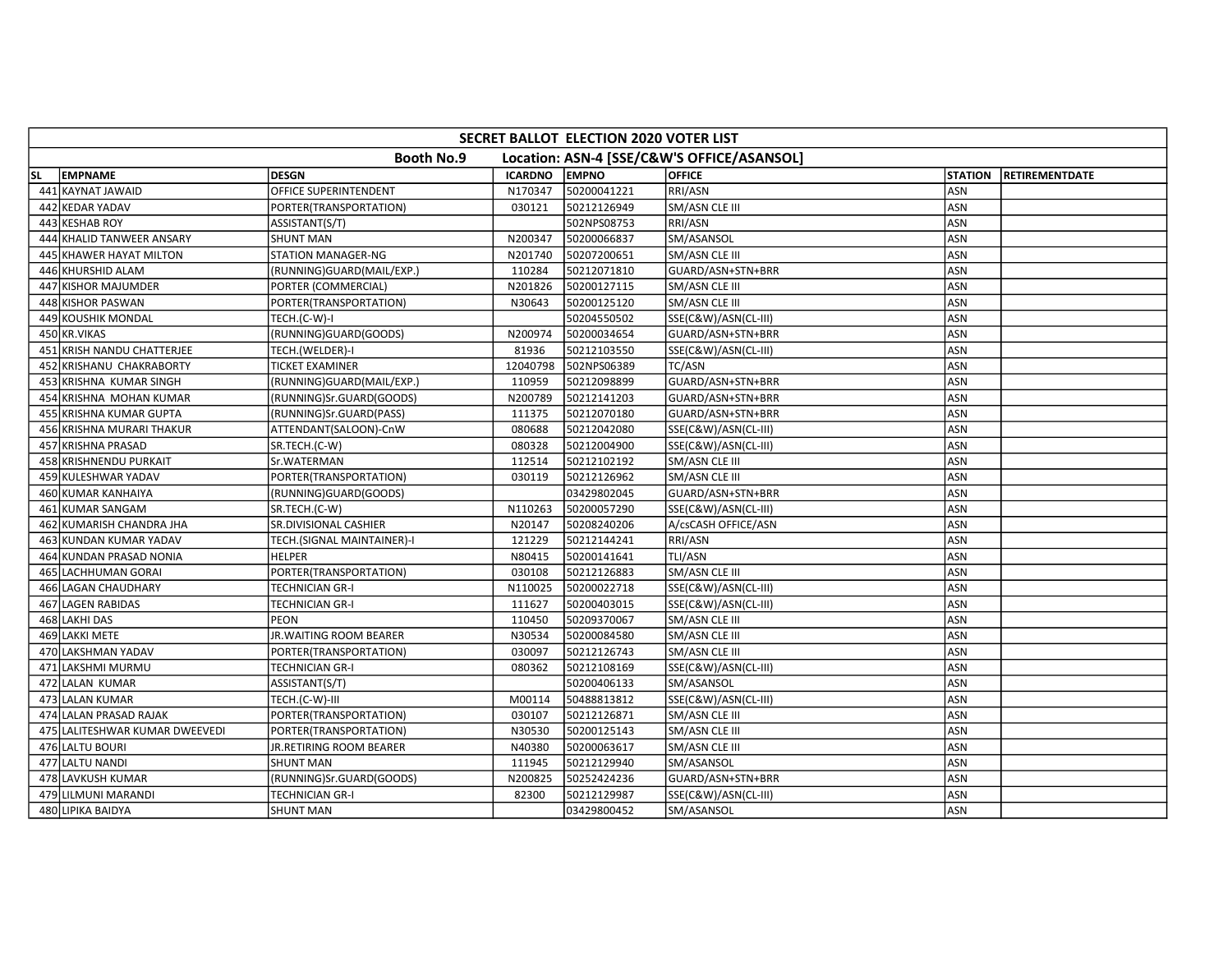| SECRET BALLOT ELECTION 2020 VOTER LIST |                                    |                |                        |                                            |                |                       |  |  |  |
|----------------------------------------|------------------------------------|----------------|------------------------|--------------------------------------------|----------------|-----------------------|--|--|--|
|                                        | <b>Booth No.9</b>                  |                |                        | Location: ASN-4 [SSE/C&W'S OFFICE/ASANSOL] |                |                       |  |  |  |
| <b>EMPNAME</b><br>lsL.                 | <b>DESGN</b>                       | <b>ICARDNO</b> | <b>EMPNO</b>           | <b>OFFICE</b>                              | <b>STATION</b> | <b>RETIREMENTDATE</b> |  |  |  |
| 481 M CHANDRA SEKHAR                   | PORTER (COMMERCIAL)                | N201810        | 50200126445            | SM/ASN CLE III                             | ASN            |                       |  |  |  |
| 482 MADHU SUDAN HAZRA                  | Sr.COMMERCIAL CLERK(GOODS)         | 031040         | 50212100493            | SM/ASN CLE III                             | <b>ASN</b>     |                       |  |  |  |
| 483 MADHUMITA DATTA                    | <b>KHALASI HELPER</b>              |                | 03429802040            | SSE(C&W)/ASN(CL-III)                       | <b>ASN</b>     |                       |  |  |  |
| 484 MADHUMITA TA                       | PEON                               | 110416         | 50200168403            | SM/ASN CLE III                             | ASN            |                       |  |  |  |
| 485 MADHURI BANERJEE CHATTERJEE        | <b>COMMERCIAL CLERK</b>            |                | 03429800147            | SM/ASN CLE III                             | ASN            |                       |  |  |  |
| 486 MAHADEO RAJAK                      | SR. TECHNICIAN                     | 080446         | 50212102490            | SSE(C&W)/ASN(CL-III)                       | ASN            |                       |  |  |  |
| 487 MAHENDRA RAJAK                     | <b>SHUNT MAN</b>                   | 110518         | 50212113104            | SM/ASANSOL                                 | ASN            |                       |  |  |  |
| 488 MAHENDRA RAWAT                     | <b>KHALASI HELPER</b>              |                | 50208808880            | SSE(C&W)/ASN(CL-III)                       | <b>ASN</b>     |                       |  |  |  |
| 489 MAHESH KUMAR                       | (RUNNING)Sr.GUARD(GOODS)           | N200760        | 50212131581            | GUARD/ASN+STN+BRR                          | ASN            |                       |  |  |  |
| 490 MAHESH KUMAR                       | (RUNNING)Sr.GUARD(GOODS)           | N200997        | 50236400496            | GUARD/ASN+STN+BRR                          | <b>ASN</b>     |                       |  |  |  |
| 491 MAHESH PRASAD VISHWAKARMA          | <b>SR.TICKET EXAMINER</b>          | 120081         | 50208305389            | TC/ASN                                     | ASN            |                       |  |  |  |
| 492 MAHINDRA KUMAR RAJU                | (RUNNING)GUARD(GOODS)              | 111023         | 502NPS06687            | GUARD/ASN+STN+BRR                          | ASN            |                       |  |  |  |
| 493 MAHMOOD ANSARI                     | Sr.SECTION ENGINEER(CnW)           | N110159        | 50212143157            | SSE(C&W)/UDL+HSME+ASN                      | ASN            |                       |  |  |  |
| 494 MALA DEVI                          | <b>TECHNICIAN GR-I</b>             | 080427         | 50212116853            | SSE(C&W)/ASN(CL-III)                       | ASN            |                       |  |  |  |
| 495 MALAY KUMAR MONDAL                 | SUPERVISOR (ENQUIRY / RESERVATION) | 030594         | 50212135963            | RESERVN/ASN+GSR/BCME+GSR/SCOB              | <b>ASN</b>     |                       |  |  |  |
| 496 MAMATA SHARMA                      | (RUNNING)Sr.GUARD(GOODS)           | N201348        | 50200128995            | GUARD/ASN+STN+BRR                          | <b>ASN</b>     |                       |  |  |  |
| 497 MAMATA BISWAS (MANDAL)             | OFFICE SUPERINTENDENT              |                | ASN/000602 50212144976 | SSE(C&W)/ASN(CL-III)                       | <b>ASN</b>     |                       |  |  |  |
| 498 MAMATA GORAI                       | PORTER (COMMERCIAL)                | 111076         | 50212094330            | SM/ASN CLE III                             | ASN            |                       |  |  |  |
| 499 MAMATA RANI THAKUR                 | TECHNICIAN GR-I                    | N110211        | 50200006439            | SSE(C&W)/ASN(CL-III)                       | ASN            |                       |  |  |  |
| 500 MAN MOHAN PRASAD SINGH             | (RUNNING)Sr.GUARD(PASS)            | N201005        | 50212052164            | GUARD/ASN+STN+BRR                          | ASN            |                       |  |  |  |
| 501 MANAGER MANDAL                     | <b>SHUNT MAN</b>                   | 110060         | 50212005873            | SM/ASANSOL                                 | ASN            |                       |  |  |  |
| 502 MANDEEP EKKA                       | CHIEF COML. SUPERVISOR(BOOKING)    | 031098         | 50212100390            | SM/ASN CLE III                             | <b>ASN</b>     |                       |  |  |  |
| 503 MANGNI PRASAD                      | SR.TICKET EXAMINER                 | N30703         | 50212138642            | TC/ASN                                     | ASN            |                       |  |  |  |
| 504 MANISH KUMAR                       | (RUNNING)Sr.GUARD(GOODS)           | N201646        | 50200131398            | GUARD/ASN+STN+BRR                          | <b>ASN</b>     |                       |  |  |  |
| 505 MANKI PRASAD SINKU                 | SUPERVISOR (ENQUIRY / RESERVATION) | 030813         | 50212093830            | RESERVN/ASN+GSR/BCME+GSR/SCOB              | <b>ASN</b>     |                       |  |  |  |
| 506 MANNA MALI                         | Sr.TECH.(MOTOR VEHICLE DRIVER)     | N20113         | 50212128995            | SSE(C&W)/ASN(CL-III)                       | ASN            |                       |  |  |  |
| 507 MANNU KUMAR RAWAT                  | PORTER (COMMERCIAL)                | N201968        | 50200149871            | SM/ASN CLE III                             | ASN            |                       |  |  |  |
| 508 MANOJ KUMAR SHRIVASTAVA            | Ch. OFFICE SUPERINTENDENT          | 080760         | 50212107827            | SSE(C&W)/ASN(CL-III)                       | <b>ASN</b>     |                       |  |  |  |
| 509 MANOJ DAS                          | TECH.(C-W)-III                     | 111577         | 502NPS06917            | SSE(C&W)/ASN(CL-III)                       | ASN            |                       |  |  |  |
| 510 MANOJ KANT                         | <b>TECHNICIAN GR-I</b>             | N110124        | 50200036316            | SSE(C&W)/ASN(CL-III)                       | <b>ASN</b>     |                       |  |  |  |
| 511 MANOJ KUMAR                        | OFFICE SUPERINTENDENT              | 110526         | 50205403790            | SM/ASN CLE III                             | <b>ASN</b>     |                       |  |  |  |
| 512 MANOJ KUMAR                        | (RUNNING)Sr.GUARD(GOODS)           | N200433        | 50212144484            | GUARD/ASN+STN+BRR                          | ASN            |                       |  |  |  |
| 513 MANOJ KUMAR                        | (RUNNING)Sr.GUARD(GOODS)           | N201607        | 50204803279            | GUARD/ASN+STN+BRR                          | ASN            |                       |  |  |  |
| 514 MANOJ KUMAR                        | <b>TICKET EXAMINER</b>             |                | 50200045822            | TC/ASN                                     | ASN            |                       |  |  |  |
| 515 MANOJ KUMAR                        | Sr.SECTION ENGINEER(CnW)           | N-130021       | 50212143121            | SSE(C&W)/UDL+HSME+ASN                      | ASN            |                       |  |  |  |
| 516 MANOJ KUMAR CHOUDHARY              | (RUNNING)GUARD(MAIL/EXP.)          | 112278         | 50212071948            | GUARD/ASN+STN+BRR                          | <b>ASN</b>     |                       |  |  |  |
| 517 MANOJ KUMAR LAL                    | (RUNNING)Sr.GUARD(GOODS)           | N201136        | 50208359040            | GUARD/ASN+STN+BRR                          | <b>ASN</b>     |                       |  |  |  |
| 518 MANOJ KUMAR MAHATO                 | TECH.(C-W)-II                      | N111141        | 50200103366            | SSE(C&W)/ASN(CL-III)                       | ASN            |                       |  |  |  |
| 519 MANOJ KUMAR MAHATO                 | <b>HELPER</b>                      | M00073         | 03429800759            | SSE(C&W)/ASN(CL-III)                       | ASN            |                       |  |  |  |
| 520 MANOJ KUMAR RAJBHAR                | (RUNNING)Sr.GUARD(GOODS)           |                | 27309407327            | GUARD/ASN+STN+BRR                          | ASN            |                       |  |  |  |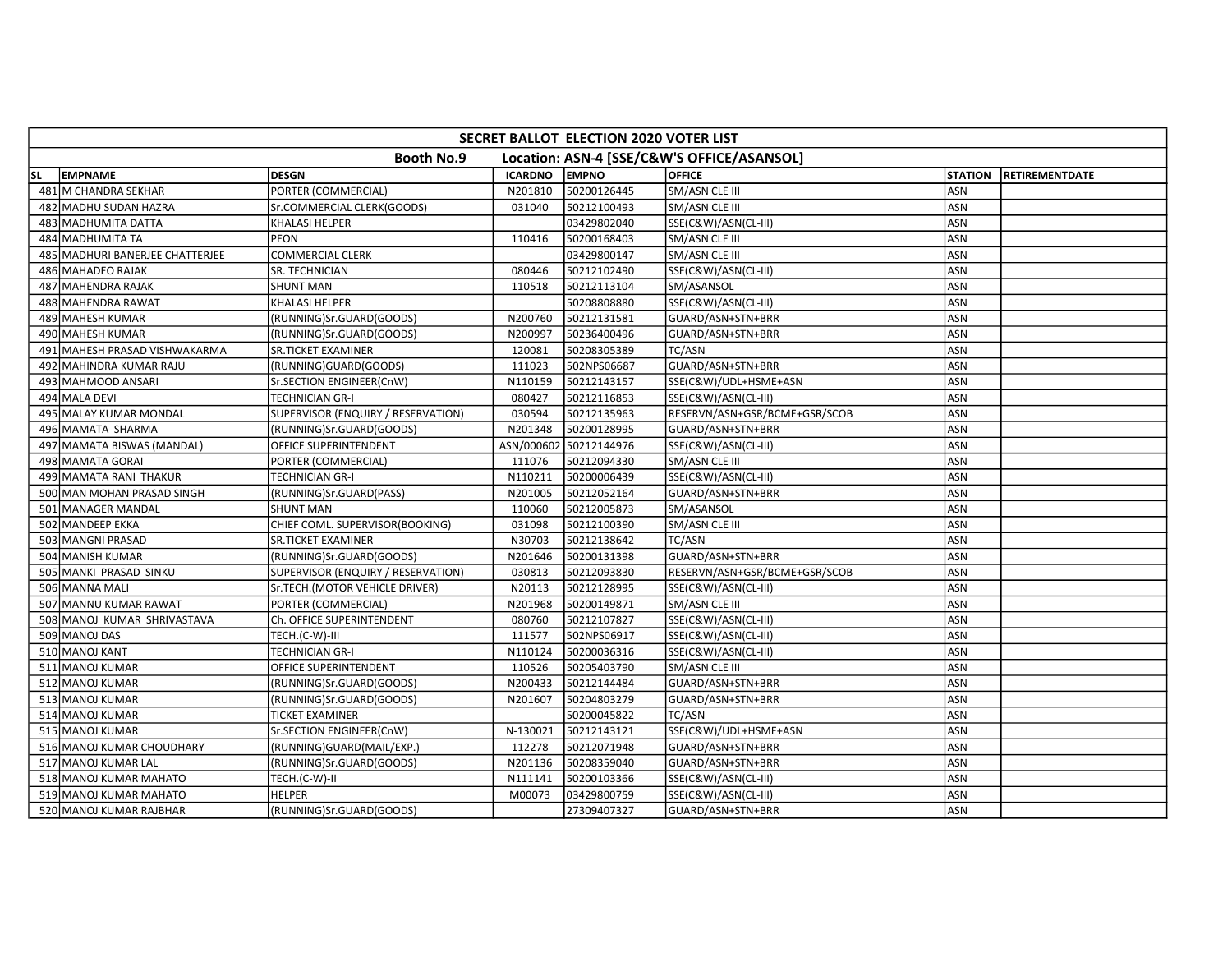|           | SECRET BALLOT ELECTION 2020 VOTER LIST |                                    |                |              |                                            |                |                       |  |  |  |
|-----------|----------------------------------------|------------------------------------|----------------|--------------|--------------------------------------------|----------------|-----------------------|--|--|--|
|           |                                        | <b>Booth No.9</b>                  |                |              | Location: ASN-4 [SSE/C&W'S OFFICE/ASANSOL] |                |                       |  |  |  |
| <b>SL</b> | <b>EMPNAME</b>                         | <b>DESGN</b>                       | <b>ICARDNO</b> | <b>EMPNO</b> | <b>OFFICE</b>                              | <b>STATION</b> | <b>RETIREMENTDATE</b> |  |  |  |
|           | 521 MANOJ KUMAR YADAV                  | PORTER (COMMERCIAL)                | N200957        | 50200047211  | SM/ASN CLE III                             | ASN            |                       |  |  |  |
|           | 522 MANOJ LAL SHARMA                   | TECH.(TL FITTER EHLF)-I            | 060072         | 50212135641  | TLI/ASN                                    | ASN            |                       |  |  |  |
|           | 523 MANOJ PRASAD                       | ASSISTANT(S/T)                     | 120656         | 50212129343  | RRI/ASN                                    | ASN            |                       |  |  |  |
|           | 524 MANOJ SINGH                        | (RUNNING)Sr.GUARD(GOODS)           | 030839         | 50212144836  | GUARD/ASN+STN+BRR                          | ASN            |                       |  |  |  |
|           | 525 MANORANJAN GORAI                   | TECHNICIAN GR-I                    | N110846        | 50212116786  | SSE(C&W)/ASN(CL-III)                       | ASN            |                       |  |  |  |
|           | 526 MANORANJAN PADHI                   | (RUNNING)Sr.GUARD(PASS)            | 110341         | 50212088122  | GUARD/ASN+STN+BRR                          | ASN            |                       |  |  |  |
|           | 527 MARUNA KUMARI                      | TECH.(C-W)-II                      | N110928        | 50200123717  | SSE(C&W)/ASN(CL-III)                       | <b>ASN</b>     |                       |  |  |  |
|           | 528 MASOOM AHMAD                       | (RUNNING)Sr.GUARD(GOODS)           | N200943        | 50209359035  | GUARD/ASN+STN+BRR                          | ASN            |                       |  |  |  |
|           | 529 MAYA PRAMANIK                      | SR. WAITING ROOM BEARER            | N200193        | 50200003500  | SM/ASN CLE III                             | ASN            |                       |  |  |  |
|           | 530 MAYNA ROY                          | <b>TECHNICIAN III</b>              | 060067         | 50212127267  | TLI/ASN                                    | ASN            |                       |  |  |  |
|           | 531 MD JAWAID IQBAL                    | (RUNNING)Sr.GUARD(PASS)            | 110186         | 50212049220  | GUARD/ASN+STN+BRR                          | <b>ASN</b>     |                       |  |  |  |
|           | 532 MD AAFTAB ALAM                     | TECH.(C-W)-II                      | 29308          | 50714201080  | SSE(C&W)/ASN(CL-III)                       | ASN            |                       |  |  |  |
|           | 533 MD AINUL HAQUE                     | Sr.TECH.(SIGNAL MAINTAINER)        | 120264         | 50212077239  | RRI/ASN                                    | ASN            |                       |  |  |  |
|           | 534 MD ANAMUL HAQUE                    | TECH.(C-W)-II                      | N110927        | 50200122749  | SSE(C&W)/ASN(CL-III)                       | ASN            |                       |  |  |  |
|           | 535 MD ASADULLAH KAMRAN                | TECH.(C-W)-III                     | 111588         | 50290107524  | SSE(C&W)/ASN(CL-III)                       | ASN            |                       |  |  |  |
|           | 536 MD BAHADUR                         | (RUNNING)Sr.GUARD(GOODS)           | 110072         | 50212110322  | GUARD/ASN+STN+BRR                          | <b>ASN</b>     |                       |  |  |  |
|           | 537 MD GOLDEN ANSARY                   | SUPERVISOR (ENQUIRY / RESERVATION) | N30531         | 50204281135  | RESERVN/ASN+GSR/BCME+GSR/SCOB              | <b>ASN</b>     |                       |  |  |  |
|           | 538 MD HIDAYAT HUSSAIN                 | <b>HELPER</b>                      |                | 2451130451   | RRI/ASN                                    | ASN            |                       |  |  |  |
|           | 539 MD JAMIL AHMED                     | SR.TECH.(C-W)                      | 081697         | 50212070580  | SSE(C&W)/ASN(CL-III)                       | ASN            |                       |  |  |  |
|           | 540 MD JAWED                           | <b>TECHNICIAN III</b>              | 060026         | 50212135586  | TLI/ASN                                    | ASN            |                       |  |  |  |
|           | 541 MD JAWED ALAM                      | Sr.CABIN MASTER                    | 110034         | 50212018363  | SM/ASN CLE III                             | <b>ASN</b>     |                       |  |  |  |
|           | 542 MD KAMAL AHMED                     | SR. TECHNICIAN                     | 081593         | 50212080329  | SSE(C&W)/ASN(CL-III)                       | ASN            |                       |  |  |  |
|           | 543 MD KAUSAR                          | SR.TECH.(C-W)                      | 080269         | 50210106789  | SSE(C&W)/ASN(CL-III)                       | ASN            |                       |  |  |  |
|           | 544 MD KHURSHID                        | (RUNNING)Sr.GUARD(GOODS)           | 112468         | 50212098188  | GUARD/ASN+STN+BRR                          | ASN            |                       |  |  |  |
|           | 545 MD MUMTAZ                          | (RUNNING)Sr.GUARD(GOODS)           | 112830         | 50212110565  | GUARD/ASN+STN+BRR                          | ASN            |                       |  |  |  |
|           | 546 MD MUSTAFA                         | <b>SENIOR CASHIER</b>              | N20158         | 50208333270  | A/csCASH OFFICE/ASN                        | <b>ASN</b>     |                       |  |  |  |
|           | 547 MD MUSTAK                          | CHIEF COMMERCIAL CLERK             | 013            | 50212102325  | SM/ASN CLE III                             | ASN            |                       |  |  |  |
|           | 548 MD NAFIS                           | PORTER (COMMERCIAL)                | N200959        | 50200097792  | SM/ASN CLE III                             | ASN            |                       |  |  |  |
|           | 549 MD NASIM IQBAL                     | STATION MANAGER-NG                 | 113196         | 50200006324  | SM/ASN CLE III                             | ASN            |                       |  |  |  |
|           | 550 MD NASIRUDDIN                      | Sr.TECH. CARPENTER                 | 080359         | 50212118140  | SSE(C&W)/ASN(CL-III)                       | ASN            |                       |  |  |  |
|           | 551 MD NAUSAD                          | PORTER (COMMERCIAL)                | N200846        | 50200060860  | SM/ASN CLE III                             | <b>ASN</b>     |                       |  |  |  |
|           | 552 MD NAUSHAD ALI                     | YARD MASTER                        | 111248         | 50200681430  | SM/ASN CLE III                             | ASN            |                       |  |  |  |
|           | 553 MD NIZAMUDDIN                      | <b>HELPER</b>                      | N80435         | 50209823244  | TLI/ASN                                    | ASN            |                       |  |  |  |
|           | 554 MD PRAWEZ AHAMAD                   | (RUNNING)Sr.GUARD(PASS)            | N200795        | 50212106525  | GUARD/ASN+STN+BRR                          | ASN            |                       |  |  |  |
|           | 555 MD RASHID AHMAD                    | TECH.(C-W)-I                       | N-111555       | 50200124059  | SSE(C&W)/ASN(CL-III)                       | ASN            |                       |  |  |  |
|           | 556 MD SAIF ALI                        | <b>SR.TICKET EXAMINER</b>          |                | 502NPS07541  | TC/ASN                                     | ASN            |                       |  |  |  |
|           | 557 MD SAJID HUSSAIN                   | (RUNNING)Sr.GUARD(GOODS)           |                | 50714502922  | GUARD/ASN+STN+BRR                          | ASN            |                       |  |  |  |
|           | 558 MD SAKIL                           | <b>TECHNICIAN III</b>              | 0600021        | 50212135604  | TLI/ASN                                    | ASN            |                       |  |  |  |
|           | 559 MD SALMAN                          | (RUNNING)GUARD(GOODS)              |                | 18529802219  | GUARD/ASN+STN+BRR                          | ASN            |                       |  |  |  |
|           | 560 MD SHAHID JAMAL                    | <b>STATION MANAGER-NG</b>          | 113206         | 50212146043  | SM/ASN CLE III                             | ASN            |                       |  |  |  |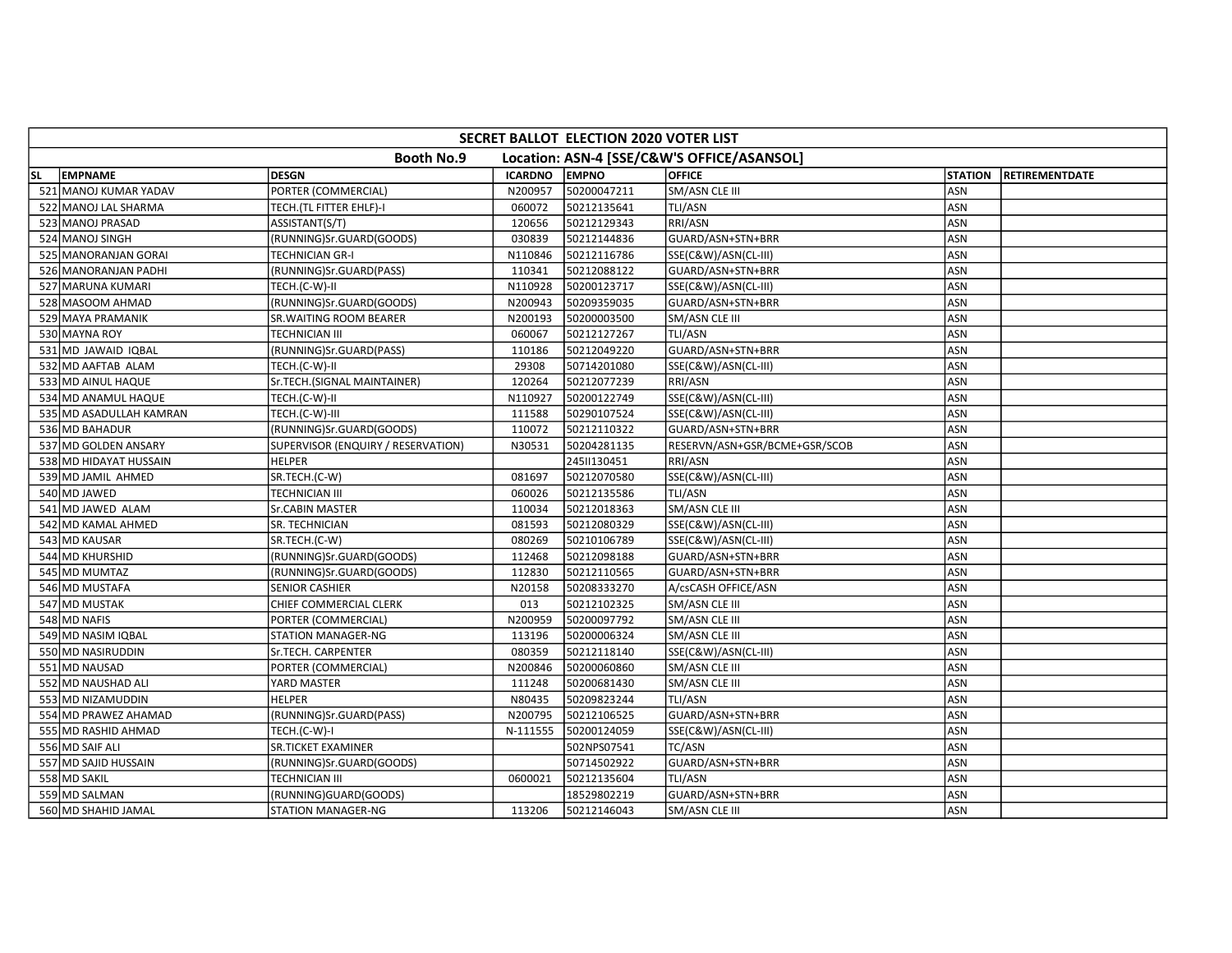| SECRET BALLOT ELECTION 2020 VOTER LIST |                                    |                |              |                                            |                |                       |  |  |  |
|----------------------------------------|------------------------------------|----------------|--------------|--------------------------------------------|----------------|-----------------------|--|--|--|
|                                        | <b>Booth No.9</b>                  |                |              | Location: ASN-4 [SSE/C&W'S OFFICE/ASANSOL] |                |                       |  |  |  |
| <b>EMPNAME</b><br>lsl.                 | <b>DESGN</b>                       | <b>ICARDNO</b> | <b>EMPNO</b> | <b>OFFICE</b>                              | <b>STATION</b> | <b>RETIREMENTDATE</b> |  |  |  |
| 561 MD SOHAIL AHMAD KHAN               | SR. TECHNICIAN                     | N110659        | 50212123882  | SSE(C&W)/ASN(CL-III)                       | ASN            |                       |  |  |  |
| 562 MD TABREZ ALAM                     | TECH.(C-W)-III                     | 111572         | 502NPS03132  | SSE(C&W)/ASN(CL-III)                       | ASN            |                       |  |  |  |
| 563 MD TASLIM HASSAN                   | (RUNNING)GUARD(MAIL/EXP.)          | 110346         | 50212089771  | GUARD/ASN+STN+BRR                          | <b>ASN</b>     |                       |  |  |  |
| 564 MD UMAR ALI                        | TECH.(WELDER)-I                    | N110223        | 50212145609  | SSE(C&W)/ASN(CL-III)                       | ASN            |                       |  |  |  |
| 565 MD WAJID ANSARI                    | ASSISTANT(S/T)                     | N170181        | 50200041877  | RRI/ASN                                    | ASN            |                       |  |  |  |
| 566 MD ZIAULLAH                        | <b>ASST. STATION MASTER</b>        |                | 50200173216  | SM/ASN CLE III                             | ASN            |                       |  |  |  |
| 567 MD.SHANAWAZ ALAM                   | <b>STATION MANAGER-NG</b>          | N201548        | 50200031094  | SM/ASN CLE III                             | ASN            |                       |  |  |  |
| 568 MICHAEL EKKA                       | <b>TECHNICIAN GR-I</b>             | 141158         | 50200401648  | SSE(C&W)/ASN(CL-III)                       | ASN            |                       |  |  |  |
| 569 MILAN KARMAKAR                     | TECH.(C-W)-I                       | M00095         | 50214000891  | SSE(C&W)/ASN(CL-III)                       | ASN            |                       |  |  |  |
| 570 MILITA THAKUR                      | <b>OFFICE SUPERINTENDENT</b>       | 1029           | 50212084165  | TLI/ASN                                    | ASN            |                       |  |  |  |
| 571 MINA DEVI                          | TECH.(TRIMMER)-I                   | 080345         | 50212096702  | SSE(C&W)/ASN(CL-III)                       | ASN            |                       |  |  |  |
| 572 MINAKSHI CHANDRA                   | Sr.SECTION ENGINEER(CnW)           | N110494        | 50200095965  | SSE(C&W)/UDL+HSME+ASN                      | <b>ASN</b>     |                       |  |  |  |
| 573 MIRTUNJAY PRASAD                   | <b>TICKET EXAMINER</b>             |                | 50208803160  | TC/ASN                                     | ASN            |                       |  |  |  |
| 574 MISS RIYA PAL                      | TECH-III(ELECT)                    | N80300         | 50200046747  | TLI/ASN                                    | ASN            |                       |  |  |  |
| 575 MISS SAKILA KHATOON                | Sr.COMMERCIAL CLERK                | N30347         | 50212103974  | SM/ASN CLE III                             | <b>ASN</b>     |                       |  |  |  |
| 576 MITALI GOSWAMI                     | Sr.COMMERCIAL CLERK(GOODS)         | N30316         | 50200105820  | SM/ASN CLE III                             | <b>ASN</b>     |                       |  |  |  |
| 577 MITHILESH KUMAR MANDAL             | (RUNNING)GUARD(GOODS)              |                | 50200142293  | GUARD/ASN+STN+BRR                          | ASN            |                       |  |  |  |
| 578 MITHUN KUMAR                       | <b>CHIEF TRAINS CLERK</b>          |                | 502NPS05411  | SM/ASN CLE III                             | <b>ASN</b>     |                       |  |  |  |
| 579 MITU ORANG                         | <b>JAMADAR PEON</b>                |                | 03429803009  | SM/ASN CLE III                             | ASN            |                       |  |  |  |
| 580 MOHAN HELA                         | PORTER (COMMERCIAL)                | 110075         | 50212102696  | SM/ASN CLE III                             | ASN            |                       |  |  |  |
| 581 MOHAN KUMAR BARANWAL               | (RUNNING)Sr.GUARD(GOODS)           | N200905        | 50208667573  | GUARD/ASN+STN+BRR                          | ASN            |                       |  |  |  |
| 582 MONI DAS                           | TECH.(SIGNAL MAINTAINER)-III       | 120338         | 50212086344  | RRI/ASN                                    | ASN            |                       |  |  |  |
| 583 MONTU KARMAKAR                     | TECH.(C-W)-III                     | 111579         | 50200137420  | SSE(C&W)/ASN(CL-III)                       | <b>ASN</b>     |                       |  |  |  |
| 584 MOTI LAL DIVAKAR                   | <b>TECHNICIAN GR-I</b>             | N110672        | 50200036304  | SSE(C&W)/ASN(CL-III)                       | <b>ASN</b>     |                       |  |  |  |
| 585 MOUSAM BHATTACHARYA                | SUPERVISOR (ENQUIRY / RESERVATION) | 030591         | 50212108212  | RESERVN/ASN+GSR/BCME+GSR/SCOB              | <b>ASN</b>     |                       |  |  |  |
| 586 MOUSMI MUKHERJEE                   | CHIEF COMMERCIAL CLERK             | N30234         | 50209372738  | SM/ASN CLE III                             | ASN            |                       |  |  |  |
| 587 MRINAL KANTI ROY                   | (RUNNING)Sr.GUARD(PASS)            | 110360         | 50210100064  | GUARD/ASN+STN+BRR                          | ASN            |                       |  |  |  |
| 588 MRITYUNJOY RAKSHIT                 | (RUNNING)Sr.GUARD(GOODS)           | N200664        | 50212129252  | GUARD/ASN+STN+BRR                          | ASN            |                       |  |  |  |
| 589 MUKESH KR SINGH                    | (RUNNING)Sr.GUARD(GOODS)           | N200968        | 50200042330  | GUARD/ASN+STN+BRR                          | <b>ASN</b>     |                       |  |  |  |
| 590 MUKESH KUMAR                       | (RUNNING)GUARD(GOODS)              | N200162        | 50200033959  | GUARD/ASN+STN+BRR                          | <b>ASN</b>     |                       |  |  |  |
| 591 MUKESH KUMAR                       | PORTER (COMMERCIAL)                | 114017         | 50212105879  | SM/ASN CLE III                             | <b>ASN</b>     |                       |  |  |  |
| 592 MUKESH KUMAR SHAW                  | TECH-I(ELECT)                      | 060740         | 50212140120  | TLI/ASN                                    | ASN            |                       |  |  |  |
| 593 MUKESH PRASAD                      | (RUNNING)Sr.GUARD(GOODS)           |                | 50200132482  | GUARD/ASN+STN+BRR                          | ASN            |                       |  |  |  |
| 594 MUKHTARUL HAQUE                    | SR. TECHNICIAN                     | N110222        | 50212001557  | SSE(C&W)/ASN(CL-III)                       | ASN            |                       |  |  |  |
| 595 MUNSHI RAM                         | <b>SHUNT MAN</b>                   | 112747         | 50212138666  | SM/ASANSOL                                 | ASN            |                       |  |  |  |
| 596 MUNSHI RAM                         | PORTER(TRANSPORTATION)             | 030105         | 50212126792  | SM/ASN CLE III                             | ASN            |                       |  |  |  |
| 597 MUNU KUMAR VERMA                   | SR.TECH.(ELEC)                     | N80303         | 50212127231  | TLI/ASN                                    | <b>ASN</b>     |                       |  |  |  |
| 598 MURALI                             | <b>SHUNT MAN</b>                   | N201865        | 50212085431  | SM/ASANSOL                                 | ASN            |                       |  |  |  |
| 599 NAAZ BANU                          | <b>TECHNICIAN GR-I</b>             | 080407         | 50212132044  | SSE(C&W)/ASN(CL-III)                       | ASN            |                       |  |  |  |
| 600 NAGENDRA KUMAR SINGH               | <b>CHIEF TRAINS CLERK</b>          | N201863        | 50212119623  | <b>SM/ASN CLE III</b>                      | <b>ASN</b>     |                       |  |  |  |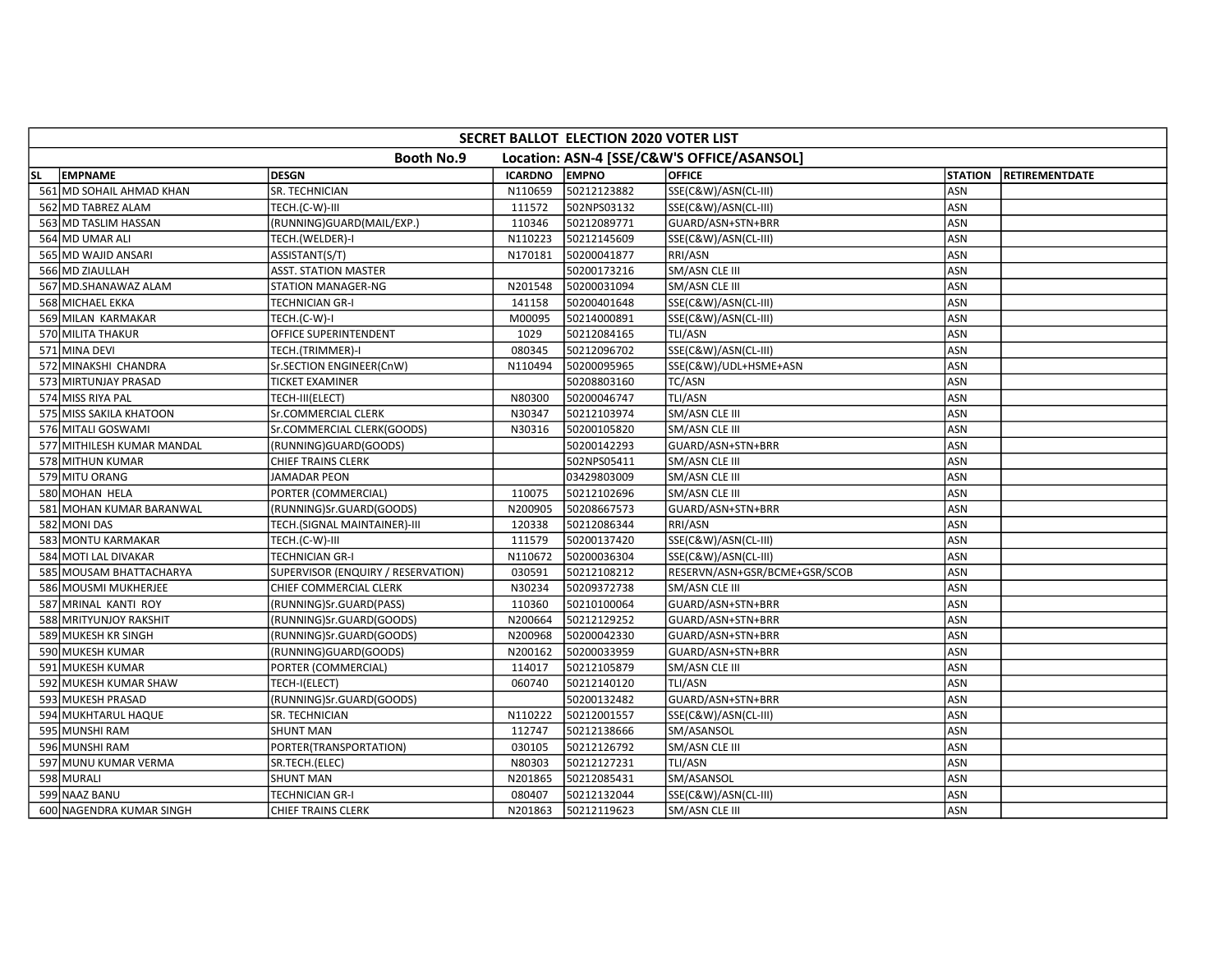| SECRET BALLOT ELECTION 2020 VOTER LIST |                                  |                |                        |                                            |                |                       |  |  |  |
|----------------------------------------|----------------------------------|----------------|------------------------|--------------------------------------------|----------------|-----------------------|--|--|--|
|                                        | <b>Booth No.9</b>                |                |                        | Location: ASN-4 [SSE/C&W'S OFFICE/ASANSOL] |                |                       |  |  |  |
| <b>EMPNAME</b><br><b>SL</b>            | <b>DESGN</b>                     | <b>ICARDNO</b> | <b>EMPNO</b>           | <b>OFFICE</b>                              | <b>STATION</b> | <b>RETIREMENTDATE</b> |  |  |  |
| 601 NAGESHWAR PASWAN                   | Sr.CABIN MASTER                  | 113103         | 50212089515            | SM/ASN CLE III                             | ASN            |                       |  |  |  |
| 602 NAND KISHOR KUMAR                  | (RUNNING)Sr.GUARD(GOODS)         | N201604        | 50200128855            | GUARD/ASN+STN+BRR                          | <b>ASN</b>     |                       |  |  |  |
| 603 NANDA KHAN                         | SR.TECH.(C-W)                    | 080329         | 50212085157            | SSE(C&W)/ASN(CL-III)                       | <b>ASN</b>     |                       |  |  |  |
| 604 NANDA LAL ROY                      | TECH.(FITTER)-I                  | N111171        | 50212117158            | SSE(C&W)/ASN(CL-III)                       | <b>ASN</b>     |                       |  |  |  |
| 605 NANDALAL SHAW                      | <b>SHUNT MAN</b>                 | 110128         | 50212072436            | SM/ASANSOL                                 | ASN            |                       |  |  |  |
| 606 NANDAN PRASAD NONIA                | TECH.(C-W)-II                    | 111702         | 50200141975            | SSE(C&W)/ASN(CL-III)                       | ASN            |                       |  |  |  |
| 607 NANDLAL RAJAK                      | SR.TECH.(C-W)                    | 080456         | 50210093813            | SSE(C&W)/ASN(CL-III)                       | ASN            |                       |  |  |  |
| 608 NANDLAL PANDEY                     | PORTER (COMMERCIAL)              | 113299         | 50212128326            | SM/ASN CLE III                             | <b>ASN</b>     |                       |  |  |  |
| 609 NARAYAN ROUTH                      | TECH.(SIGNAL MAINTAINER)-III     | 120242         | 50212099491            | RRI/ASN                                    | ASN            |                       |  |  |  |
| 610 NARAYAN CHANDRA KISKU              | <b>CHIEF TRAINS CLERK</b>        | N200220        | 50212089503            | SM/ASN CLE III                             | ASN            |                       |  |  |  |
| 611 NARAYAN KUMAR SHAW                 | (RUNNING)GUARD(GOODS)            |                | 50200122750            | GUARD/ASN+STN+BRR                          | ASN            |                       |  |  |  |
| 612 NARAYAN MAHATO                     | <b>SHUNT MAN</b>                 | 112902         | 50212136803            | SM/ASANSOL                                 | ASN            |                       |  |  |  |
| 613 NARENDRA KUMAR SINGH               | (RUNNING)Sr.GUARD(GOODS)         |                | 50200045410            | GUARD/ASN+STN+BRR                          | ASN            |                       |  |  |  |
| 614 NARESH RAJAK                       | (RUNNING)GUARD(MAIL/EXP.)        | N200835        | 50212071845            | GUARD/ASN+STN+BRR                          | ASN            |                       |  |  |  |
| 615 NATHUNI RAM                        | PORTER(TRANSPORTATION)           | 030095         | 50212126676            | SM/ASN CLE III                             | ASN            |                       |  |  |  |
| 616 NAVEEN KUMAR                       | TECH.(C-W)-II                    | N110964        | 50200122580            | SSE(C&W)/ASN(CL-III)                       | <b>ASN</b>     |                       |  |  |  |
| 617 NAVIN KUMAR                        | <b>ENQUIRY/RESERVATION CLERK</b> | N30094         | 50212135150            | RESERVN/ASN+GSR/BCME+GSR/SCOB              | ASN            |                       |  |  |  |
| 618 NAWAL KISHORE ROUTH                | (RUNNING)Sr.GUARD(GOODS)         | N201199        | 50212112800            | GUARD/ASN+STN+BRR                          | ASN            |                       |  |  |  |
| 619 NAWAL KUMAR SINGH                  | (RUNNING)Sr.GUARD(PASS)          | 110277         | 50212096799            | GUARD/ASN+STN+BRR                          | ASN            |                       |  |  |  |
| 620 NAZMOOL HODA                       | <b>CABIN MASTER</b>              | N200273        | 50200058014            | SM/ASN CLE III                             | ASN            |                       |  |  |  |
| 621 NEHA PARVEEN                       | PORTER(TRANSPORTATION)           | N110380        | 50200167435            | SM/ASN CLE III                             | ASN            |                       |  |  |  |
| 622 NIKHIL KUMAR                       | <b>HELPER</b>                    | W1600088       | 337W1600088            | SSE(C&W)/ASN(CL-III)                       | ASN            |                       |  |  |  |
| 623 NIKHIL SINGH                       | PORTER (COMMERCIAL)              | N110412        | 50200167423            | SM/ASN CLE III                             | ASN            |                       |  |  |  |
| 624 NILADRI                            | ASSISTANT(S/T)                   | 120266         | 50212093026            | RRI/ASN                                    | ASN            |                       |  |  |  |
| 625 NILESH KUMAR SINGH                 | (RUNNING)GUARD(GOODS)            |                | 03529801085            | GUARD/ASN+STN+BRR                          | ASN            |                       |  |  |  |
| 626 NIRANJAN KUMAR                     | (RUNNING)Sr.GUARD(GOODS)         | N201502        | 50200128776            | GUARD/ASN+STN+BRR                          | ASN            |                       |  |  |  |
| 627 NIRANJAN KUMAR SINGH               | CHIEF COMMERCIAL CLERK           | N30120         | 50212105508            | SM/ASN CLE III                             | ASN            |                       |  |  |  |
| 628 NIRANJAN PRASAD SAH                | Sr.SECTION ENGINEER(CnW)         | N110489        | 50209375170            | SSE(C&W)/UDL+HSME+ASN                      | <b>ASN</b>     |                       |  |  |  |
| 629 NIRANJAN ROUTH                     | PORTER (COMMERCIAL)              |                | ASN/000220 50200127152 | SM/ASN CLE III                             | ASN            |                       |  |  |  |
| 630 NISHANT KUMAR SINGH                | <b>COMMERCIAL CLERK</b>          |                | 50208861523            | SM/ASN CLE III                             | <b>ASN</b>     |                       |  |  |  |
| 631 NITESH GIRI                        | <b>HELPER</b>                    | 111686         | 502NPS09110            | SSE(C&W)/ASN(CL-III)                       | ASN            |                       |  |  |  |
| 632 NITISH KUMAR                       | <b>SHUNT MAN</b>                 |                | 03429801635            | SM/ASANSOL                                 | ASN            |                       |  |  |  |
| 633 NITISH KUMAR                       | TECH.(C-W)-III                   |                | 50200141471            | SSE(C&W)/ASN(CL-III)                       | ASN            |                       |  |  |  |
| 634 NOOR ALAM                          | SR. TECHNICIAN                   | 080262         | 50212002124            | SSE(C&W)/ASN(CL-III)                       | <b>ASN</b>     |                       |  |  |  |
| 635 NOOR ALAM                          | <b>SHUNT MAN</b>                 | 110510         | 50212048859            | SM/ASANSOL                                 | ASN            |                       |  |  |  |
| 636 NOORJAHAN KHATOON                  | <b>TECHNICIAN GR-I</b>           | 080432         | 50212105119            | SSE(C&W)/ASN(CL-III)                       | ASN            |                       |  |  |  |
| 637 OM PRAKASH                         | Sr.SHUNTING MASTER               | N200218        | 50212008825            | SM/ASN CLE III                             | ASN            |                       |  |  |  |
| 638 OM PRAKASH BHARTI                  | PORTER(TRANSPORTATION)           | 030104         | 50212126731            | SM/ASN CLE III                             | ASN            |                       |  |  |  |
| 639 OM PRAKASH GUPTA                   | (RUNNING)Sr.GUARD(PASS)          | 11392          | 50207259979            | GUARD/ASN+STN+BRR                          | ASN            |                       |  |  |  |
| 640 OM PRAKASH GUPTA                   | PORTER(TRANSPORTATION)           | 030106         | 50212126860            | SM/ASN CLE III                             | ASN            |                       |  |  |  |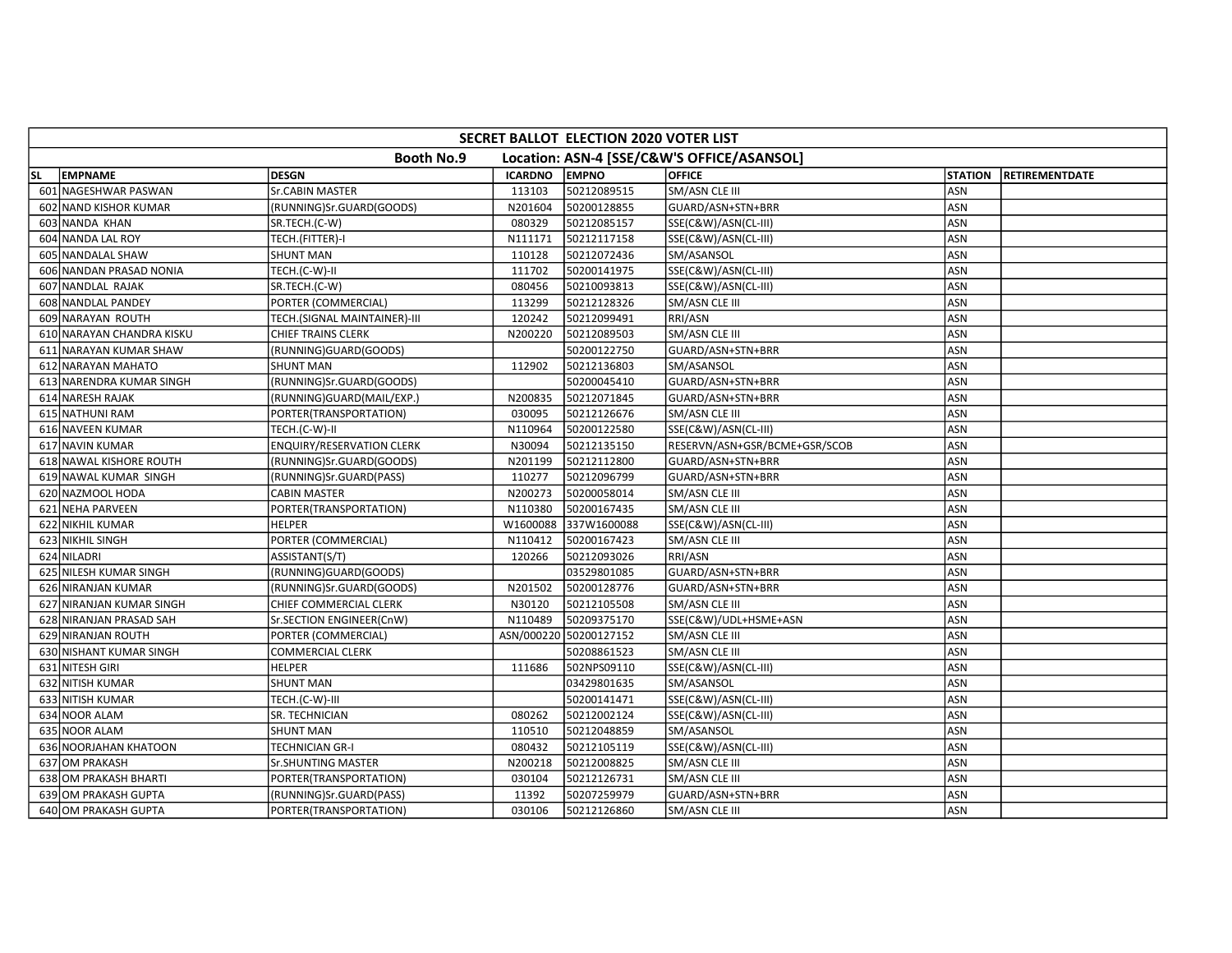|     | SECRET BALLOT ELECTION 2020 VOTER LIST                          |                                    |                |              |                               |                |                       |  |  |  |  |
|-----|-----------------------------------------------------------------|------------------------------------|----------------|--------------|-------------------------------|----------------|-----------------------|--|--|--|--|
|     | Location: ASN-4 [SSE/C&W'S OFFICE/ASANSOL]<br><b>Booth No.9</b> |                                    |                |              |                               |                |                       |  |  |  |  |
| SL. | <b>EMPNAME</b>                                                  | <b>DESGN</b>                       | <b>ICARDNO</b> | <b>EMPNO</b> | <b>OFFICE</b>                 | <b>STATION</b> | <b>RETIREMENTDATE</b> |  |  |  |  |
|     | 641 OM PRAKASH KUMAR                                            | (RUNNING)Sr.GUARD(GOODS)           | N201507        | 50200128946  | GUARD/ASN+STN+BRR             | ASN            |                       |  |  |  |  |
|     | 642 OM PRAKASH KUMAR ROY                                        | <b>TECHNICIAN GR-I</b>             | N80208         | 50200066102  | TLI/ASN                       | ASN            |                       |  |  |  |  |
|     | 643 OM PRAKASH PASWAN                                           | <b>SHUNT MAN</b>                   | 111286         | 50212114704  | SM/ASANSOL                    | ASN            |                       |  |  |  |  |
|     | 644 OM PRAKASH PRASAD                                           | Sr.COMMERCIAL CLERK(GOODS)         | N30027         | 50212105478  | SM/ASN CLE III                | ASN            |                       |  |  |  |  |
|     | 645 OM PRAKASH SHARMA                                           | Sr.SECTION ENGINEER(CnW)           | N110987        | 50212127978  | SSE(C&W)/UDL+HSME+ASN         | <b>ASN</b>     |                       |  |  |  |  |
|     | 646 ONKARMOY BAIDYA                                             | <b>TECHNICIAN GR-I</b>             | N110116        | 50200036328  | SSE(C&W)/ASN(CL-III)          | ASN            |                       |  |  |  |  |
|     | 647 PABITRA DAS                                                 | (RUNNING)Sr.GUARD(GOODS)           | 110025         | 50209352284  | GUARD/ASN+STN+BRR             | ASN            |                       |  |  |  |  |
|     | 648 PANKAJ KUMAR                                                | COMMERCIAL CLERK(BOOKING)          | N200223        | 50212140387  | SM/ASN CLE III                | ASN            |                       |  |  |  |  |
|     | 649 PANKAJ KUMAR                                                | <b>JR CLERK</b>                    | N80329         | 50200123810  | SM/ASN CLE III                | ASN            |                       |  |  |  |  |
|     | 650 PANKAJ KUMAR MALLICK                                        | <b>TECHNICIAN GR-I</b>             | 080450         | 50212109265  | SSE(C&W)/ASN(CL-III)          | ASN            |                       |  |  |  |  |
|     | 651 PANKAJ KUMAR SINGH                                          | (RUNNING)Sr.GUARD(GOODS)           | N201364        | 50212136669  | GUARD/ASN+STN+BRR             | <b>ASN</b>     |                       |  |  |  |  |
|     | 652 PANKAJ PRASAD                                               | PORTER (COMMERCIAL)                | N201967        | 50200133905  | SM/ASN CLE III                | ASN            |                       |  |  |  |  |
|     | 653 PANKAJ ROY                                                  | SR. TECHNICIAN                     | 080708         | 50212093397  | SSE(C&W)/ASN(CL-III)          | ASN            |                       |  |  |  |  |
|     | 654 PANKAJ SHARMA                                               | PORTER (COMMERCIAL)                | N201346        | 50200114261  | SM/ASN CLE III                | ASN            |                       |  |  |  |  |
|     | 655 PAPPU KUMAR                                                 | TECH.(C-W)-III                     | N-111302       | 50200142529  | SSE(C&W)/ASN(CL-III)          | ASN            |                       |  |  |  |  |
|     | 656 PARAS NATH PASWAN                                           | TECH.(C-W)-II                      | N111096        | 50200122737  | SSE(C&W)/ASN(CL-III)          | ASN            |                       |  |  |  |  |
|     | 657 PARMA RAM                                                   | PORTER(TRANSPORTATION)             | N30053         | 50212126561  | SM/ASN CLE III                | <b>ASN</b>     |                       |  |  |  |  |
|     | 658 PARMANAND                                                   | (RUNNING)GUARD(GOODS)              |                | 50220070124  | GUARD/ASN+STN+BRR             | <b>ASN</b>     |                       |  |  |  |  |
|     | 659 PARMANAND KUMAR                                             | (RUNNING)GUARD(GOODS)              |                | 50200150629  | GUARD/ASN+STN+BRR             | ASN            |                       |  |  |  |  |
|     | 660 PARMINDER SINGH                                             | ASSISTANT(S/T)                     |                | 50262120142  | RRI/ASN                       | ASN            |                       |  |  |  |  |
|     | 661 PARTHA CHATTOPADHYAY                                        | SUPERVISOR (ENQUIRY / RESERVATION) | 030597         | 50207396430  | RESERVN/ASN+GSR/BCME+GSR/SCOB | ASN            |                       |  |  |  |  |
|     | 662 PARTHA PRATIM THAKUR                                        | (RUNNING)Sr.GUARD(PASS)            | 110352         | 50212099030  | GUARD/ASN+STN+BRR             | ASN            |                       |  |  |  |  |
|     | 663 PARTHA SANYAL                                               | <b>JR CLERK</b>                    |                | 50710597440  | SM/ASN CLE III                | ASN            |                       |  |  |  |  |
|     | 664 PATAN PILLI SHANKAR RAO                                     | (RUNNING)Sr.GUARD(GOODS)           | 113080         | 50212107748  | GUARD/ASN+STN+BRR             | ASN            |                       |  |  |  |  |
|     | 665 PERMATMA NAND RAM                                           | (RUNNING)Sr.GUARD(GOODS)           | N200762        | 50200071055  | GUARD/ASN+STN+BRR             | ASN            |                       |  |  |  |  |
|     | 666 PHEKU YADAV                                                 | <b>TECHNICIAN GR-I</b>             | 081169         | 50212116889  | SSE(C&W)/ASN(CL-III)          | ASN            |                       |  |  |  |  |
|     | 667 PHILIMAN TUDU                                               | <b>TECHNICIAN GR-I</b>             | 082407         | 50212144162  | SSE(C&W)/ASN(CL-III)          | ASN            |                       |  |  |  |  |
|     | 668 PINTU KUMAR                                                 | KHALASI HELPER                     |                | 247IK130714  | SSE(C&W)/ASN(CL-III)          | ASN            |                       |  |  |  |  |
|     | 669 PINTU KUMAR                                                 | (RUNNING)GUARD(GOODS)              |                | 03429803004  | GUARD/ASN+STN+BRR             | ASN            |                       |  |  |  |  |
|     | 670 PINTU MAHATO                                                | Sr.SECTION ENGINEER(CnW)           | N-111463       | 50200133590  | SSE(C&W)/UDL+HSME+ASN         | <b>ASN</b>     |                       |  |  |  |  |
|     | 671 PRABHAKAR KUMAR                                             | TECH.(C-W)-II                      | N111182        | 50200123377  | SSE(C&W)/ASN(CL-III)          | <b>ASN</b>     |                       |  |  |  |  |
|     | 672 PRABHAKAR KUMAR                                             | <b>SHUNT MAN</b>                   |                | 03429801632  | SM/ASANSOL                    | ASN            |                       |  |  |  |  |
|     | 673 PRABHAT KUMAR                                               | TECH.(C-W)-II                      | 111725         | 50200123705  | SSE(C&W)/ASN(CL-III)          | ASN            |                       |  |  |  |  |
|     | 674 PRABHAT KUMAR KUJUR                                         | Ch. OFFICE SUPERINTENDENT          | N60267         | 50210338378  | SSE(C&W)/ASN(CL-III)          | ASN            |                       |  |  |  |  |
|     | 675 PRABHAT KUMAR SRIVASTAVA                                    | (RUNNING)Sr.GUARD(GOODS)           | N201149        | 50212129690  | GUARD/ASN+STN+BRR             | ASN            |                       |  |  |  |  |
|     | 676 PRABHAT RANJAN KUMAR                                        | KHALASI(MULTI PURPOSE)             |                | 50881300140  | <b>TLI/ASN</b>                | ASN            |                       |  |  |  |  |
|     | 677 PRABIR KUMAR DAS                                            | CHIEF COMMERCIAL CLERK             | N200423        | 50200023103  | SM/ASN CLE III                | ASN            |                       |  |  |  |  |
|     | 678 PRABIR KUMAR SARKAR                                         | (RUNNING)Sr.GUARD(PASS)            | 110207         | 50212012634  | GUARD/ASN+STN+BRR             | ASN            |                       |  |  |  |  |
|     | 679 PRABIR KUMAR SARKAR                                         | <b>STATION MANAGER-NG</b>          | 110081         | 50212099703  | SM/ASN CLE III                | ASN            |                       |  |  |  |  |
|     | 680 PRADEEP KUMAR                                               | Sr.SECTION ENGINEER(CnW)           | 111248         | 50200130102  | SSE(C&W)/UDL+HSME+ASN         | ASN            |                       |  |  |  |  |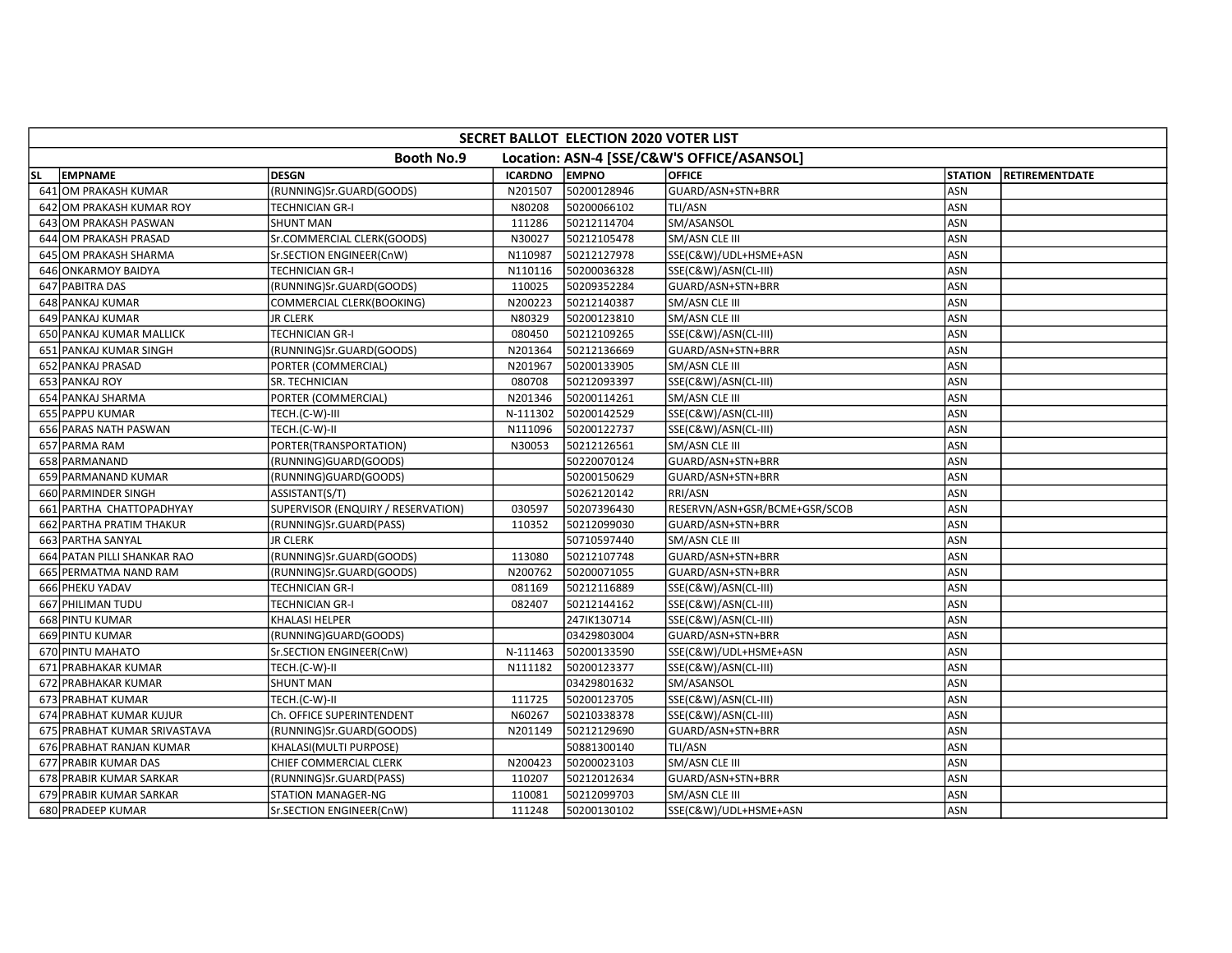|           | SECRET BALLOT ELECTION 2020 VOTER LIST                          |                                    |                |                        |                               |                |                       |  |  |  |
|-----------|-----------------------------------------------------------------|------------------------------------|----------------|------------------------|-------------------------------|----------------|-----------------------|--|--|--|
|           | <b>Booth No.9</b><br>Location: ASN-4 [SSE/C&W'S OFFICE/ASANSOL] |                                    |                |                        |                               |                |                       |  |  |  |
| <b>SL</b> | <b>EMPNAME</b>                                                  | <b>DESGN</b>                       | <b>ICARDNO</b> | <b>EMPNO</b>           | <b>OFFICE</b>                 | <b>STATION</b> | <b>RETIREMENTDATE</b> |  |  |  |
|           | 681 PRADEEP KUMAR MADHUKAR                                      | <b>HELPER</b>                      | N140155        | 50200118515            | SSE(C&W)/ASN(CL-III)          | ASN            |                       |  |  |  |
|           | 682 PRADIP DAS                                                  | <b>TECHNICIAN GR-I</b>             | N111116        | 50200033856            | SSE(C&W)/ASN(CL-III)          | ASN            |                       |  |  |  |
|           | 683 PRADIP BAURI                                                | POINTSMAN-B                        |                | 03429803003            | SM/ASN CLE III                | ASN            |                       |  |  |  |
|           | 684 PRADIP DEY                                                  | Sr.COMMERCIAL CLERK                | N30345         | 50212102271            | SM/ASN CLE III                | ASN            |                       |  |  |  |
|           | 685 PRADIP KUMAR CHATTOPADHYAY                                  | (RUNNING)Sr.GUARD(GOODS)           | N200269        | 50207885787            | GUARD/ASN+STN+BRR             | ASN            |                       |  |  |  |
|           | 686 PRADIP KUMAR MONDAL                                         | SR. TECHNICIAN                     | 037            | 50212086680            | SSE(C&W)/ASN(CL-III)          | ASN            |                       |  |  |  |
|           | 687 PRADIP KUMAR PAL                                            | SR. TECHNICIAN                     | 060096         | 50209290205            | TLI/ASN                       | ASN            |                       |  |  |  |
|           | 688 PRADIP KUMAR ROY                                            | Sr.SECTION ENGINEER(CnW)           | N110851        | 50210105025            | SSE(C&W)/UDL+HSME+ASN         | ASN            |                       |  |  |  |
|           | 689 PRADIP KUMAR VERMA                                          | <b>TICKET EXAMINER</b>             | C00015         | 50200072126            | TC/ASN                        | ASN            |                       |  |  |  |
|           | 690 PRADIP MONDAL                                               | TECH.(TRAIN LIGHTING)-II           | N80384         | 50212145257            | TLI/ASN                       | ASN            |                       |  |  |  |
|           | 691 PRADIP PRASAD                                               | (RUNNING)GUARD(GOODS)              | 111060         | 03429800421            | GUARD/ASN+STN+BRR             | ASN            |                       |  |  |  |
|           | 692 PRAKASH KUMAR                                               | <b>TICKET EXAMINER</b>             |                | 18429804484            | TC/ASN                        | ASN            |                       |  |  |  |
|           | 693 PRAKASH KUNDU                                               | CHIEF COMMERCIAL CLERK             | 030588         | 50209377270            | SM/ASN CLE III                | ASN            |                       |  |  |  |
|           | 694 PRAMILA DEVI                                                | <b>TECHNICIAN GR-I</b>             | 080380         | 50212105818            | SSE(C&W)/ASN(CL-III)          | ASN            |                       |  |  |  |
|           | 695 PRAMOD KUMAR GUPTA                                          | DY.STATION MANAGER                 | 110066         | 50212086277            | <b>SM/ASN CLE III</b>         | ASN            |                       |  |  |  |
|           | 696 PRAMOD KUMAR SINGH                                          | SUPERVISOR (ENQUIRY / RESERVATION) | 030028         | 50212079273            | RESERVN/ASN+GSR/BCME+GSR/SCOB | ASN            |                       |  |  |  |
|           | 697 PRAMOD PARIYAR                                              | <b>SHUNT MAN</b>                   | 110538         | 50200113980            | SM/ASANSOL                    | ASN            |                       |  |  |  |
|           | 698 PRAMOD PASWAN                                               | (RUNNING)Sr.GUARD(GOODS)           | N201142        | 50200119829            | GUARD/ASN+STN+BRR             | <b>ASN</b>     |                       |  |  |  |
|           | 699 PRANAB BHANDARI                                             | <b>TECHNICIAN GR-II</b>            | N110304        | 50200021362            | SSE(C&W)/ASN(CL-III)          | ASN            |                       |  |  |  |
|           | 700 PRANAB KUMAR MAJI                                           | TECH.(C-W)-II                      | 30252          | 18729802033            | SSE(C&W)/ASN(CL-III)          | ASN            |                       |  |  |  |
|           | 701 PRANTIK MANDAL                                              | Sr.SECTION ENGINEER(CnW)           | N110629        | 50204685891            | SSE(C&W)/UDL+HSME+ASN         | ASN            |                       |  |  |  |
|           | 702 PRAPHUL INDWAR                                              | (RUNNING)Sr.GUARD(PASS)            | 110368         | 50212091250            | GUARD/ASN+STN+BRR             | ASN            |                       |  |  |  |
|           | 703 PRASANJIT GANGULY                                           | <b>TECHNICIAN GR-I</b>             | 97             | 50714101014            | SSE(C&W)/ASN(CL-III)          | ASN            |                       |  |  |  |
|           | 704 PRASANTA SAHA                                               | Sr.TECH.(CRANE DRIVER)             | N110652        | 50200023401            | SSE(C&W)/ASN(CL-III)          | ASN            |                       |  |  |  |
|           | 705 PRASANTA KUMAR DEY                                          | <b>HELPER</b>                      | 80579          | 502NP207559            | TLI/ASN                       | ASN            |                       |  |  |  |
|           | 706 PRASANTA KUMAR MALI                                         | TECH.(C-W)-I                       | 080393         | 50212134557            | SSE(C&W)/ASN(CL-III)          | ASN            |                       |  |  |  |
|           | 707 PRASANTA KUMAR MONDAL                                       | SR.TECH.(C-W)                      | 080374         | 50212101746            | SSE(C&W)/ASN(CL-III)          | ASN            |                       |  |  |  |
|           | 708 PRASANTA RATH                                               | PORTER (COMMERCIAL)                | N201870        | 50200114236            | SM/ASN CLE III                | ASN            |                       |  |  |  |
|           | 709 PRASANTO KUMAR GANGOPADHYAY                                 | Sr. SECTION ENGINEER(SIG)          | 120226         | 50212111892            | RRI/ASN                       | ASN            |                       |  |  |  |
|           | 710 PRASUN BANERJEE                                             | SR.TECH.(C-W)                      | N110233        | 50212142384            | SSE(C&W)/ASN(CL-III)          | ASN            |                       |  |  |  |
|           | 711 PRATAP ROY                                                  | Sr.SECTION ENGINEER(CnW)           | 1889           | 50212109836            | SSE(C&W)/UDL+HSME+ASN         | <b>ASN</b>     |                       |  |  |  |
|           | 712 PRATIMA DEVI                                                | <b>PEON</b>                        | N201341        | 50200115745            | SM/ASN CLE III                | ASN            |                       |  |  |  |
|           | 713 PREM CHAND NAIK                                             | SR.TECH.(C-W)                      | 080389         | 50212087373            | SSE(C&W)/ASN(CL-III)          | ASN            |                       |  |  |  |
|           | 714 PREM PRAKASH BARI                                           | ASSISTANT(S/T)                     |                | 50313002022            | RRI/ASN                       | ASN            |                       |  |  |  |
|           | 715 PRITAM PRASAD                                               | <b>HELPER</b>                      |                | ASN/001829 50229800933 | SSE(C&W)/ASN(CL-III)          | ASN            |                       |  |  |  |
|           | 716 PRIYARANJAN MUKHERJEE                                       | <b>TICKET EXAMINER</b>             | T00080         | 50200164094            | <b>TC/ASN</b>                 | ASN            |                       |  |  |  |
|           | 717 PRMILA DEVI                                                 | PEON                               | N110625        | 502NPS06497            | SM/ASN CLE III                | ASN            |                       |  |  |  |
|           | 718 PRODYOT KUMAR PAIN                                          | <b>DY.STATION MANAGER</b>          | 110173         | 50212074524            | SM/ASN CLE III                | ASN            |                       |  |  |  |
|           | 719 PROVASH TRIBEDI                                             | Sr.SECTION ENGINEER(CnW)           | N110160        | 50212004790            | SSE(C&W)/UDL+HSME+ASN         | ASN            |                       |  |  |  |
|           | 720 PROVAT KUMAR GHOSH                                          | (RUNNING)Sr.GUARD(PASS)            | N200952        | 50212007900            | GUARD/ASN+STN+BRR             | ASN            |                       |  |  |  |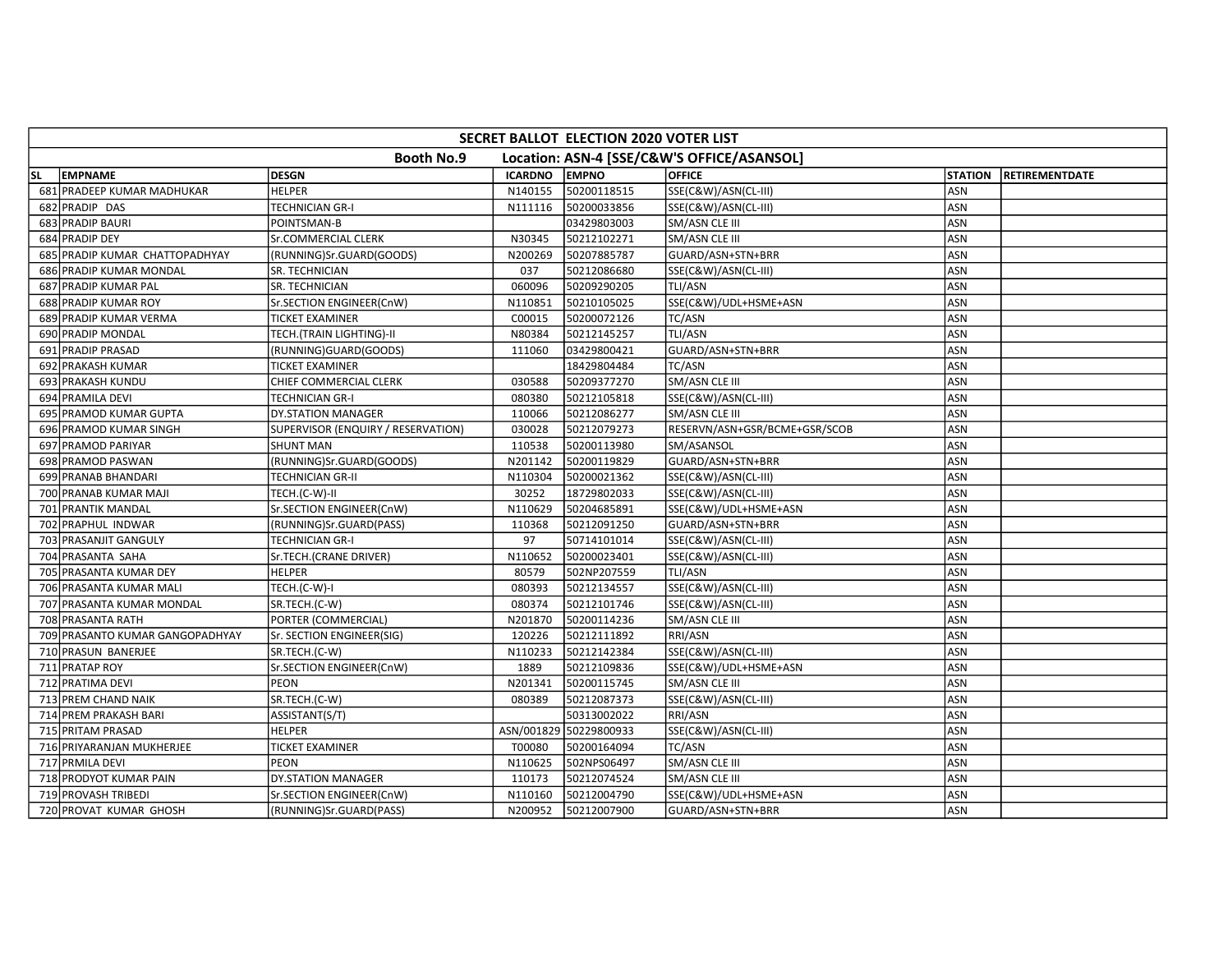| SECRET BALLOT ELECTION 2020 VOTER LIST |                              |                |              |                                            |                |                       |  |  |  |
|----------------------------------------|------------------------------|----------------|--------------|--------------------------------------------|----------------|-----------------------|--|--|--|
|                                        | <b>Booth No.9</b>            |                |              | Location: ASN-4 [SSE/C&W'S OFFICE/ASANSOL] |                |                       |  |  |  |
| <b>EMPNAME</b><br><b>SL</b>            | <b>DESGN</b>                 | <b>ICARDNO</b> | <b>EMPNO</b> | <b>OFFICE</b>                              | <b>STATION</b> | <b>RETIREMENTDATE</b> |  |  |  |
| 721 PROVAT CHANDRA MONDAL              | SR.TECH.(ELEC)               | N80065         | 50212090128  | TLI/ASN                                    | <b>ASN</b>     |                       |  |  |  |
| 722 PUNAM PUSHPIKA BAGE                | STATION MANAGER-NG           | N200245        | 50212146213  | SM/ASN CLE III                             | ASN            |                       |  |  |  |
| 723 PUNYA BRATA BERA                   | <b>STATION MANAGER-NG</b>    | 111662         | 50213639730  | SM/ASN CLE III                             | <b>ASN</b>     |                       |  |  |  |
| 724 PURNIMA HANSDA                     | <b>PEON</b>                  |                | 50200163064  | SM/ASN CLE III                             | ASN            |                       |  |  |  |
| 725 PURSARTH KUMAR                     | SR. TECHNICIAN               | N111060        | 50200041130  | SSE(C&W)/ASN(CL-III)                       | ASN            |                       |  |  |  |
| 726 PURUSHOTTAM KUMAR                  | (RUNNING)GUARD(GOODS)        |                | 03429802043  | GUARD/ASN+STN+BRR                          | ASN            |                       |  |  |  |
| 727 RABIN KUMAR SINGH                  | <b>STATION MANAGER-NG</b>    | N200367        | 50205507972  | SM/ASN CLE III                             | ASN            |                       |  |  |  |
| 728 RABINDRA NATH LAKRA                | Sr.TECH(FITTER)              | 081545         | 50212078438  | SSE(C&W)/ASN(CL-III)                       | <b>ASN</b>     |                       |  |  |  |
| 729 RABINDRA NATH ROUTH                | TECH-II(ELECT)               | N80067         | 50200022044  | TLI/ASN                                    | <b>ASN</b>     |                       |  |  |  |
| 730 RABINDRA SHUKLA                    | PORTER(TRANSPORTATION)       | N30038         | 50212129835  | SM/ASN CLE III                             | <b>ASN</b>     |                       |  |  |  |
| 731 RADHESHYAM MONDAL                  | <b>TECHNICIAN GR-I</b>       | N110130        | 50200036330  | SSE(C&W)/ASN(CL-III)                       | ASN            |                       |  |  |  |
| 732 RAHIMAN BIBI                       | TECH.(TL FITTER EHLF)-I      | 060063         | 50212123663  | TLI/ASN                                    | ASN            |                       |  |  |  |
| 733 RAJ KUMAR SINGH                    | TECH.(TRAIN LIGHTING)-I      | N80229         | 50200005393  | TLI/ASN                                    | ASN            |                       |  |  |  |
| 734 RAJ KISHOR SHAW                    | (RUNNING)Sr.GUARD(GOODS)     | N200108        | 50200995349  | GUARD/ASN+STN+BRR                          | ASN            |                       |  |  |  |
| 735 RAJ KISHORE CHOUDHARY              | TECH.(SIGNAL MAINTAINER)-III | N170340        | 50200068780  | RRI/ASN                                    | <b>ASN</b>     |                       |  |  |  |
| 736 RAJ KUMAR SAW                      | (RUNNING)Sr.GUARD(GOODS)     | 120863         | 50212123626  | GUARD/ASN+STN+BRR                          | <b>ASN</b>     |                       |  |  |  |
| 737 RAJ KUMAR VERMA                    | (RUNNING)Sr.GUARD(GOODS)     | 110236         | 50212132937  | GUARD/ASN+STN+BRR                          | ASN            |                       |  |  |  |
| 738 RAJAT CHATTAPADHYAY                | <b>SHUNT MAN</b>             | 110409         | 50200176771  | SM/ASANSOL                                 | ASN            |                       |  |  |  |
| 739 RAJEEV KUMAR                       | ASSISTANT(S/T)               |                | 50200145051  | RRI/ASN                                    | ASN            |                       |  |  |  |
| 740 RAJEEV KUMAR SINGH                 | (RUNNING)GUARD(GOODS)        | 111259         | 502NPS07147  | GUARD/ASN+STN+BRR                          | ASN            |                       |  |  |  |
| 741 RAJEEV NAYAN                       | (RUNNING)GUARD(GOODS)        | N200964        | 50200045251  | GUARD/ASN+STN+BRR                          | ASN            |                       |  |  |  |
| 742 RAJEEV RANJAN                      | (RUNNING)Sr.GUARD(GOODS)     |                | 333J1400244  | GUARD/ASN+STN+BRR                          | ASN            |                       |  |  |  |
| 743 RAJEEVA NAYAN MISHRA               | (RUNNING)GUARD(MAIL/EXP.)    | 111549         | 50212072047  | GUARD/ASN+STN+BRR                          | <b>ASN</b>     |                       |  |  |  |
| 744 RAJENDRA ORAON                     | Sr.SECTION ENGINEER(CnW)     | N110931        | 50200133127  | SSE(C&W)/UDL+HSME+ASN                      | ASN            |                       |  |  |  |
| 745 RAJENDRA PRASAD SHARMA             | Sr.TECH.(SIGNAL MAINTAINER)  | 120286         | 50212039834  | RRI/ASN                                    | ASN            |                       |  |  |  |
| 746 RAJES KUMAR CHAKRABORTI            | <b>SHUNT MAN</b>             | N200208        | 50212140442  | SM/ASANSOL                                 | ASN            |                       |  |  |  |
| 747 RAJESH BALMIKI                     | <b>SHUNT MAN</b>             | N201060        | 50212111612  | SM/ASANSOL                                 | ASN            |                       |  |  |  |
| 748 RAJESH KUMAR                       | <b>TECHNICIAN GR-I</b>       | N111037        | 50200022603  | SSE(C&W)/ASN(CL-III)                       | <b>ASN</b>     |                       |  |  |  |
| 749 RAJESH KUMAR BARANWAL              | (RUNNING)GUARD(GOODS)        |                | 50209837450  | GUARD/ASN+STN+BRR                          | <b>ASN</b>     |                       |  |  |  |
| 750 RAJESH KUMAR BARNWAL               | (RUNNING)GUARD(GOODS)        |                | 50714400826  | GUARD/ASN+STN+BRR                          | <b>ASN</b>     |                       |  |  |  |
| 751 RAJESH KUMAR SINGH                 | <b>TICKET EXAMINER</b>       |                | 53100300040  | TC/ASN                                     | <b>ASN</b>     |                       |  |  |  |
| 752 RAJESH KUMAR SINGH                 | TECH.(C-W)-III               | 111629         | 50200137303  | SSE(C&W)/ASN(CL-III)                       | ASN            |                       |  |  |  |
| 753 RAJESH KUMAR VERMA                 | (RUNNING)Sr.GUARD(GOODS)     | N201338        | 50200046577  | GUARD/ASN+STN+BRR                          | ASN            |                       |  |  |  |
| 754 RAJESH MALI                        | <b>CABIN MASTER</b>          | 110151         | 50212100250  | SM/ASN CLE III                             | <b>ASN</b>     |                       |  |  |  |
| 755 RAJESH PRASAD                      | PORTER (COMMERCIAL)          | N200225        | 50212144848  | SM/ASN CLE III                             | ASN            |                       |  |  |  |
| 756 RAJESH PRASAD SINGH                | (RUNNING)Sr.GUARD(PASS)      | 111600         | 50212096830  | GUARD/ASN+STN+BRR                          | ASN            |                       |  |  |  |
| 757 RAJESH VERMA                       | <b>SHUNT MAN</b>             | N200253        | 50212110220  | SM/ASANSOL                                 | ASN            |                       |  |  |  |
| 758 RAJIB MITRA                        | Sr. SECTION ENGINEER(ELEC)   | N80163         | 50200092484  | TLI/ASN                                    | ASN            |                       |  |  |  |
| 759 RAJIV KUMAR GOND                   | <b>TECHNICIAN GR-I</b>       | M00005         | 50200022093  | SSE(C&W)/ASN(CL-III)                       | ASN            |                       |  |  |  |
| 760 RAJKUMAR HARI                      | SR.TECH.(C-W)                | 080422         | 50212050131  | SSE(C&W)/ASN(CL-III)                       | ASN            |                       |  |  |  |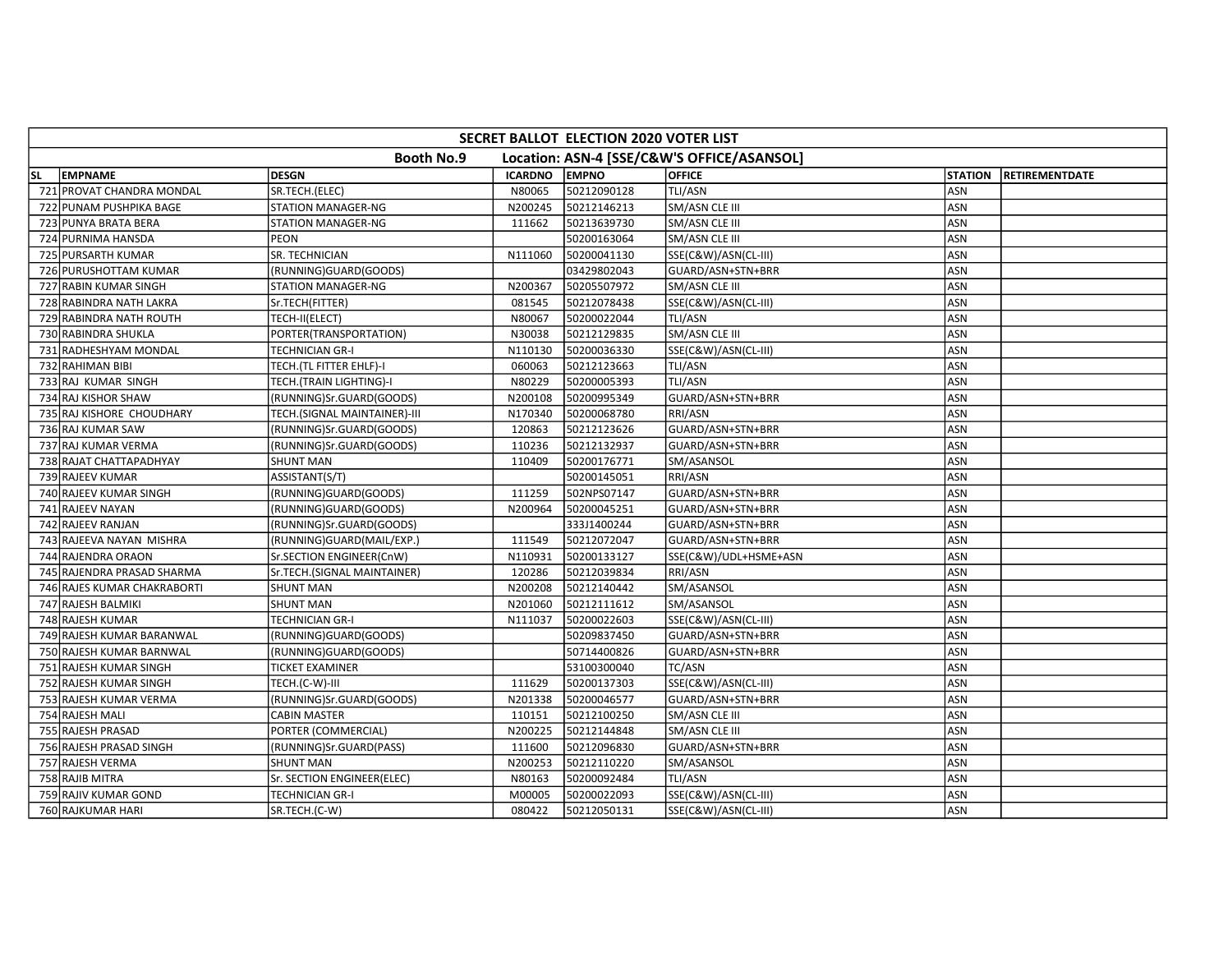| SECRET BALLOT ELECTION 2020 VOTER LIST |                             |                |                        |                                            |                |                       |  |  |  |
|----------------------------------------|-----------------------------|----------------|------------------------|--------------------------------------------|----------------|-----------------------|--|--|--|
|                                        | <b>Booth No.9</b>           |                |                        | Location: ASN-4 [SSE/C&W'S OFFICE/ASANSOL] |                |                       |  |  |  |
| <b>EMPNAME</b><br><b>SL</b>            | <b>DESGN</b>                | <b>ICARDNO</b> | <b>EMPNO</b>           | <b>OFFICE</b>                              | <b>STATION</b> | <b>RETIREMENTDATE</b> |  |  |  |
| 761 RAJKUMAR PRASAD                    | <b>SHUNT MAN</b>            | N200229        | 50212140788            | SM/ASANSOL                                 | ASN            |                       |  |  |  |
| 762 RAJKUMAR SHARMA                    | <b>CABIN MASTER</b>         | N200438        | 50200067039            | SM/ASN CLE III                             | <b>ASN</b>     |                       |  |  |  |
| 763 RAJNISH KUMAR                      | (RUNNING)Sr.GUARD(GOODS)    | N200936        | 50252424250            | GUARD/ASN+STN+BRR                          | <b>ASN</b>     |                       |  |  |  |
| 764 RAJNISH KUMAR                      | (RUNNING)Sr.GUARD(GOODS)    | N201416        | 50200132524            | GUARD/ASN+STN+BRR                          | <b>ASN</b>     |                       |  |  |  |
| 765 RAJU PRASAD                        | ASSISTANT(S/T)              |                | ASN/001397 27304150351 | RRI/ASN                                    | ASN            |                       |  |  |  |
| 766 RAJU DEY                           | <b>STATION MANAGER-NG</b>   | 110137         | 50299912510            | SM/ASN CLE III                             | ASN            |                       |  |  |  |
| 767 RAJU KUMAR PRASAD                  | OFFICE SUPERINTENDENT       |                | ASN/000575 50206003783 | SSE(C&W)/ASN(CL-III)                       | ASN            |                       |  |  |  |
| 768 RAKESH KUMAR                       | SR.TICKET EXAMINER          | 110720         | 502NPS06016            | TC/ASN                                     | ASN            |                       |  |  |  |
| 769 RAKESH KUMAR                       | TECH.(TRAIN LIGHTING)-I     | N80221         | 50299423194            | TLI/ASN                                    | ASN            |                       |  |  |  |
| 770 RAKESH KUMAR                       | Sr.SECTION ENGINEER(CnW)    | N110849        | 50212143017            | SSE(C&W)/UDL+HSME+ASN                      | <b>ASN</b>     |                       |  |  |  |
| 771 RAKESH KUMAR JHA                   | (RUNNING)Sr.GUARD(GOODS)    | N200867        | 50252420887            | GUARD/ASN+STN+BRR                          | <b>ASN</b>     |                       |  |  |  |
| 772 RAKESH ROUSHAN                     | (RUNNING)Sr.GUARD(GOODS)    | N201478        | 50200131799            | GUARD/ASN+STN+BRR                          | ASN            |                       |  |  |  |
| 773 RAKESH TOPPO                       | (RUNNING)Sr.GUARD(GOODS)    | N200767        | 50200042286            | GUARD/ASN+STN+BRR                          | ASN            |                       |  |  |  |
| 774 RAKHI PAUL                         | Sr.COMMERCIAL CLERK(PARCEL) | N30507         | 50200110127            | SM/ASN CLE III                             | ASN            |                       |  |  |  |
| 775 RAM PUKAR SINGH                    | (RUNNING)Sr.GUARD(GOODS)    | 110720         | 50212077446            | GUARD/ASN+STN+BRR                          | <b>ASN</b>     |                       |  |  |  |
| 776 RAM AWATAR TURI                    | SR.TECH.(C-W)               | N111233        | 50210106790            | SSE(C&W)/ASN(CL-III)                       | <b>ASN</b>     |                       |  |  |  |
| 777 RAM AWDESH SINGH                   | <b>TECHNICIAN GR-II</b>     | N110284        | 50200062492            | SSE(C&W)/ASN(CL-III)                       | <b>ASN</b>     |                       |  |  |  |
| 778 RAM CHANDRA DAS                    | Sr.CABINMAN                 | 112328         | 50212110516            | SM/ASN CLE III                             | ASN            |                       |  |  |  |
| 779 RAM DAHIN DAS                      | <b>SHUNT MAN</b>            | 112535         | 50212128144            | SM/ASANSOL                                 | ASN            |                       |  |  |  |
| 780 RAM DHARMANATH PRASAD              | TECH.(C-W)-II               | N110719        | 50200123286            | SSE(C&W)/ASN(CL-III)                       | ASN            |                       |  |  |  |
| 781 RAM ISWAR LALL                     | SR.TECH.(C-W)               | 1212           | 50212070610            | SSE(C&W)/ASN(CL-III)                       | ASN            |                       |  |  |  |
| 782 RAM KRISHNA BANERJEE               | (RUNNING)Sr.GUARD(GOODS)    | N200836        | 50212132962            | GUARD/ASN+STN+BRR                          | <b>ASN</b>     |                       |  |  |  |
| 783 RAM KUMAR ROUT                     | SR.TECH.(C-W)               | 081599         | 50212100936            | SSE(C&W)/ASN(CL-III)                       | ASN            |                       |  |  |  |
| 784 RAM LAKHAN RAM                     | <b>TECHNICIAN GR-I</b>      | 080442         | 50212088407            | SSE(C&W)/ASN(CL-III)                       | <b>ASN</b>     |                       |  |  |  |
| 785 RAM NARAYAN PRASAD                 | Sr.SECTION ENGINEER(CnW)    | N110166        | 50212078440            | SSE(C&W)/UDL+HSME+ASN                      | <b>ASN</b>     |                       |  |  |  |
| 786 RAM NARESH KUMAR                   | (RUNNING)Sr.GUARD(PASS)     | 110542         | 50211087353            | GUARD/ASN+STN+BRR                          | ASN            |                       |  |  |  |
| 787 RAM NATH RAM                       | SR. TECHNICIAN              | 080584         | 50212083161            | SSE(C&W)/ASN(CL-III)                       | ASN            |                       |  |  |  |
| 788 RAM PRAKASH SINGH                  | <b>TECHNICIAN GR-I</b>      | N60512         | 50200099818            | SSE(C&W)/ASN(CL-III)                       | <b>ASN</b>     |                       |  |  |  |
| 789 RAM PRASAD MANJHI                  | SR.TECH.(C-W)               | 080396         | 50212139993            | SSE(C&W)/ASN(CL-III)                       | <b>ASN</b>     |                       |  |  |  |
| 790 RAM RATAN SAH                      | (RUNNING)GUARD(GOODS)       | 111028         | 502NPS07033            | GUARD/ASN+STN+BRR                          | ASN            |                       |  |  |  |
| 791 RAM SAGAR KOIRI                    | (RUNNING)Sr.GUARD(GOODS)    | N201150        | 50212048616            | GUARD/ASN+STN+BRR                          | <b>ASN</b>     |                       |  |  |  |
| 792 RAM SAKAL MISHRA                   | (RUNNING)GUARD(MAIL/EXP.)   | 111634         | 50212071900            | GUARD/ASN+STN+BRR                          | ASN            |                       |  |  |  |
| 793 RAMA SHANKAR SINGH                 | <b>HEAD SHROFF</b>          |                | 50208198810            | A/csCASH OFFICE/ASN                        | ASN            |                       |  |  |  |
| 794 RAMAWTAR BALMIKI                   | PORTER (COMMERCIAL)         | 110133         | 50212110267            | SM/ASN CLE III                             | ASN            |                       |  |  |  |
| 795 RAMAYAN PRASAD YADAV               | <b>TECHNICIAN GR-I</b>      | 080409         | 50212103159            | SSE(C&W)/ASN(CL-III)                       | ASN            |                       |  |  |  |
| 796 RAMDHANI MAHATO                    | <b>TECHNICIAN GR-I</b>      | N110227        | 50212105030            | SSE(C&W)/ASN(CL-III)                       | <b>ASN</b>     |                       |  |  |  |
| 797 RAMESH HANSDA                      | <b>TECHNICIAN GR-I</b>      | N111028        | 50200053144            | SSE(C&W)/ASN(CL-III)                       | <b>ASN</b>     |                       |  |  |  |
| 798 RAMESH JHA                         | (RUNNING)GUARD(MAIL/EXP.)   | 111406         | 50212071950            | GUARD/ASN+STN+BRR                          | ASN            |                       |  |  |  |
| 799 RAMESH KR VERMA                    | STATION MANAGER-NG          | N200851        | 50217331160            | SM/ASN CLE III                             | ASN            |                       |  |  |  |
| 800 RAMJEE KUMAR                       | JR.RETIRING ROOM BEARER     | T/T4808        | 15314C00878            | SM/ASN CLE III                             | ASN            |                       |  |  |  |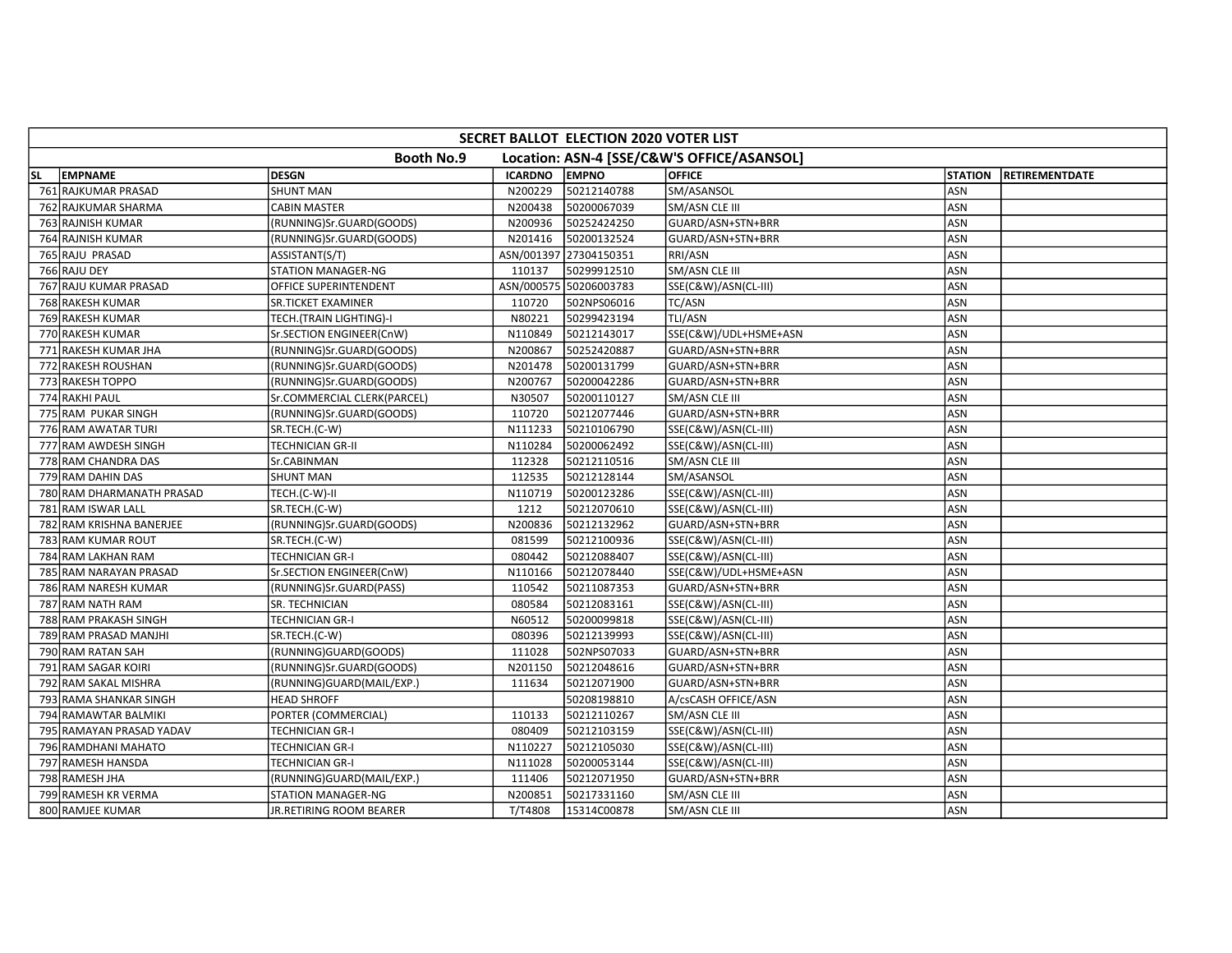| SECRET BALLOT ELECTION 2020 VOTER LIST |                              |                |              |                                            |                |                       |  |  |  |
|----------------------------------------|------------------------------|----------------|--------------|--------------------------------------------|----------------|-----------------------|--|--|--|
|                                        | <b>Booth No.9</b>            |                |              | Location: ASN-4 [SSE/C&W'S OFFICE/ASANSOL] |                |                       |  |  |  |
| <b>EMPNAME</b><br>lsl.                 | <b>DESGN</b>                 | <b>ICARDNO</b> | <b>EMPNO</b> | <b>OFFICE</b>                              | <b>STATION</b> | <b>RETIREMENTDATE</b> |  |  |  |
| 801 RAMPADA BAGDI                      | <b>TECHNICIAN GR-I</b>       | 080366         | 50212116841  | SSE(C&W)/ASN(CL-III)                       | ASN            |                       |  |  |  |
| 802 RANA PAUL                          | (RUNNING)Sr.GUARD(GOODS)     | N200214        | 50212074810  | GUARD/ASN+STN+BRR                          | ASN            |                       |  |  |  |
| 803 RANA PRATAP MONDAL                 | (RUNNING)GUARD(GOODS)        |                | 502NPS00619  | GUARD/ASN+STN+BRR                          | <b>ASN</b>     |                       |  |  |  |
| 804 RANA PRATAP SINGH                  | TECH.(C-W)-II                | 111707         | 502NPS07405  | SSE(C&W)/ASN(CL-III)                       | <b>ASN</b>     |                       |  |  |  |
| 805 RANA SAMANTA                       | <b>HELPER</b>                | 111685         | 502NPS07828  | SSE(C&W)/ASN(CL-III)                       | ASN            |                       |  |  |  |
| 806 RANJAY KR SHARMA                   | TECH.(SIGNAL MAINTAINER)-III | 121122         | 50212142682  | RRI/ASN                                    | ASN            |                       |  |  |  |
| 807 RANJEET KUMAR                      | <b>TICKET EXAMINER</b>       | N170348        | 50200071948  | TC/ASN                                     | ASN            |                       |  |  |  |
| 808 RANJEET KUMAR SINGH                | KHALASI HELPER               |                | 03429803010  | SSE(C&W)/ASN(CL-III)                       | ASN            |                       |  |  |  |
| 809 RANJIT                             | <b>SHUNT MAN</b>             | 112567         | 50212030363  | SM/ASANSOL                                 | ASN            |                       |  |  |  |
| 810 RANJIT LAL                         | (RUNNING)Sr.GUARD(PASS)      | 110908         | 50212080317  | GUARD/ASN+STN+BRR                          | <b>ASN</b>     |                       |  |  |  |
| 811 RANJIT KUMAR                       | SR. TECHNICIAN               | 081579         | 50212103380  | SSE(C&W)/ASN(CL-III)                       | ASN            |                       |  |  |  |
| 812 RANJIT KUMAR SHARMA                | CLERK-CUM-TYPIST             | N111103        | 50200124679  | SSE(C&W)/ASN(CL-III)                       | ASN            |                       |  |  |  |
| 813 RANJIT PASWAN                      | <b>CABIN MASTER</b>          | N200036        | 50212132470  | SM/ASN CLE III                             | ASN            |                       |  |  |  |
| 814 RASHIDA BANO                       | PEON                         | 113258         | 50200018296  | SM/ASN CLE III                             | ASN            |                       |  |  |  |
| 815 RATHINDRA NATH SAHA                | <b>TECHNICIAN GR-I</b>       | N110297        | 50200021386  | SSE(C&W)/ASN(CL-III)                       | ASN            |                       |  |  |  |
| 816 RAUSHAN KUMAR                      | (RUNNING)Sr.GUARD(GOODS)     | N200786        | 50200600016  | GUARD/ASN+STN+BRR                          | <b>ASN</b>     |                       |  |  |  |
| 817 RAUSHAN KUMAR                      | (RUNNING)Sr.GUARD(GOODS)     | N200773        | 50200046528  | GUARD/ASN+STN+BRR                          | <b>ASN</b>     |                       |  |  |  |
| 818 RAVI KANT KUMAR VERMA              | TECH.(C-W)-II                | N111094        | 50200122830  | SSE(C&W)/ASN(CL-III)                       | ASN            |                       |  |  |  |
| 819 RAVI RANJAN KUMAR                  | TECH.(C-W)-II                | N111236        | 50200122774  | SSE(C&W)/ASN(CL-III)                       | ASN            |                       |  |  |  |
| 820 RAVI SHANKAR                       | (RUNNING)Sr.GUARD(GOODS)     | N200769        | 50200034605  | GUARD/ASN+STN+BRR                          | ASN            |                       |  |  |  |
| 821 RAVINDRA KUMAR                     | TECH.(TRAIN LIGHTING)-I      | 060099         | 50212133152  | TLI/ASN                                    | ASN            |                       |  |  |  |
| 822 RAVINDRA KUMAR                     | (RUNNING)Sr.GUARD(GOODS)     | N201475        | 50200131544  | GUARD/ASN+STN+BRR                          | <b>ASN</b>     |                       |  |  |  |
| 823 RAVINDRA KUMAR BARNWAL             | <b>STATION MASTER</b>        |                | 03529800986  | SM/ASN CLE III                             | ASN            |                       |  |  |  |
| 824 RAVISH KUMAR                       | PORTER (COMMERCIAL)          |                | 50200145531  | SM/ASN CLE III                             | <b>ASN</b>     |                       |  |  |  |
| 825 REETICK CHATTERJEE                 | <b>TRAINEES</b>              |                | 03429803022  | SSE(C&W)/ASN(CL-III)                       | ASN            |                       |  |  |  |
| 826 REKHA NONIA                        | Sr.COMMERCIAL CLERK(BOOKING) | N30346         | 50212134715  | SM/ASN CLE III                             | ASN            |                       |  |  |  |
| 827 REYAZUDDIN                         | PORTER (COMMERCIAL)          | N200206        | 50212112010  | SM/ASN CLE III                             | ASN            |                       |  |  |  |
| 828 RITESH KUMAR                       | TECH.(C-W)-II                | N111002        | 50200126196  | SSE(C&W)/ASN(CL-III)                       | <b>ASN</b>     |                       |  |  |  |
| 829 RITU KUMAR                         | <b>TECHNICIAN GR-I</b>       | N110137        | 50212144125  | SSE(C&W)/ASN(CL-III)                       | <b>ASN</b>     |                       |  |  |  |
| 830 ROBIN KUMAR RANA                   | SR. TECHNICIAN               | N111241        | 50206410420  | SSE(C&W)/ASN(CL-III)                       | <b>ASN</b>     |                       |  |  |  |
| 831 ROHIT KUMAR                        | TECH.(C-W)-II                | M00081         | 50200163004  | SSE(C&W)/ASN(CL-III)                       | ASN            |                       |  |  |  |
| 832 ROHIT KUMAR ROUTH                  | (RUNNING)Sr.GUARD(GOODS)     | N201399        | 50200129628  | GUARD/ASN+STN+BRR                          | ASN            |                       |  |  |  |
| 833 ROHIT KUMAR SHAW                   | <b>HELPER</b>                | N80222         | 502A0093622  | TLI/ASN                                    | ASN            |                       |  |  |  |
| 834 ROJAN KUMAR BHARATI                | (RUNNING)Sr.GUARD(GOODS)     | N201479        | 50252424261  | GUARD/ASN+STN+BRR                          | ASN            |                       |  |  |  |
| 835 RONAL PAUL                         | TECH.(C-W)-I                 | N110633        | 50205528148  | SSE(C&W)/ASN(CL-III)                       | ASN            |                       |  |  |  |
| 836 ROSHAN KUJUR                       | (RUNNING)GUARD(MAIL/EXP.)    | 111477         | 50212098929  | GUARD/ASN+STN+BRR                          | <b>ASN</b>     |                       |  |  |  |
| 837 ROZI                               | <b>PEON</b>                  | 1109695        | 50200135057  | SM/ASN CLE III                             | ASN            |                       |  |  |  |
| 838 RUBI DEVI                          | <b>TECHNICIAN GR-I</b>       | 080425         | 50212123729  | SSE(C&W)/ASN(CL-III)                       | ASN            |                       |  |  |  |
| 839 RUDRA PRATAP ROY                   | <b>TICKET EXAMINER</b>       |                | 50205629676  | TC/ASN                                     | ASN            |                       |  |  |  |
| 840 RUNADEBI                           | PEON                         | N200248        | 50212116191  | SM/ASN CLE III                             | ASN            |                       |  |  |  |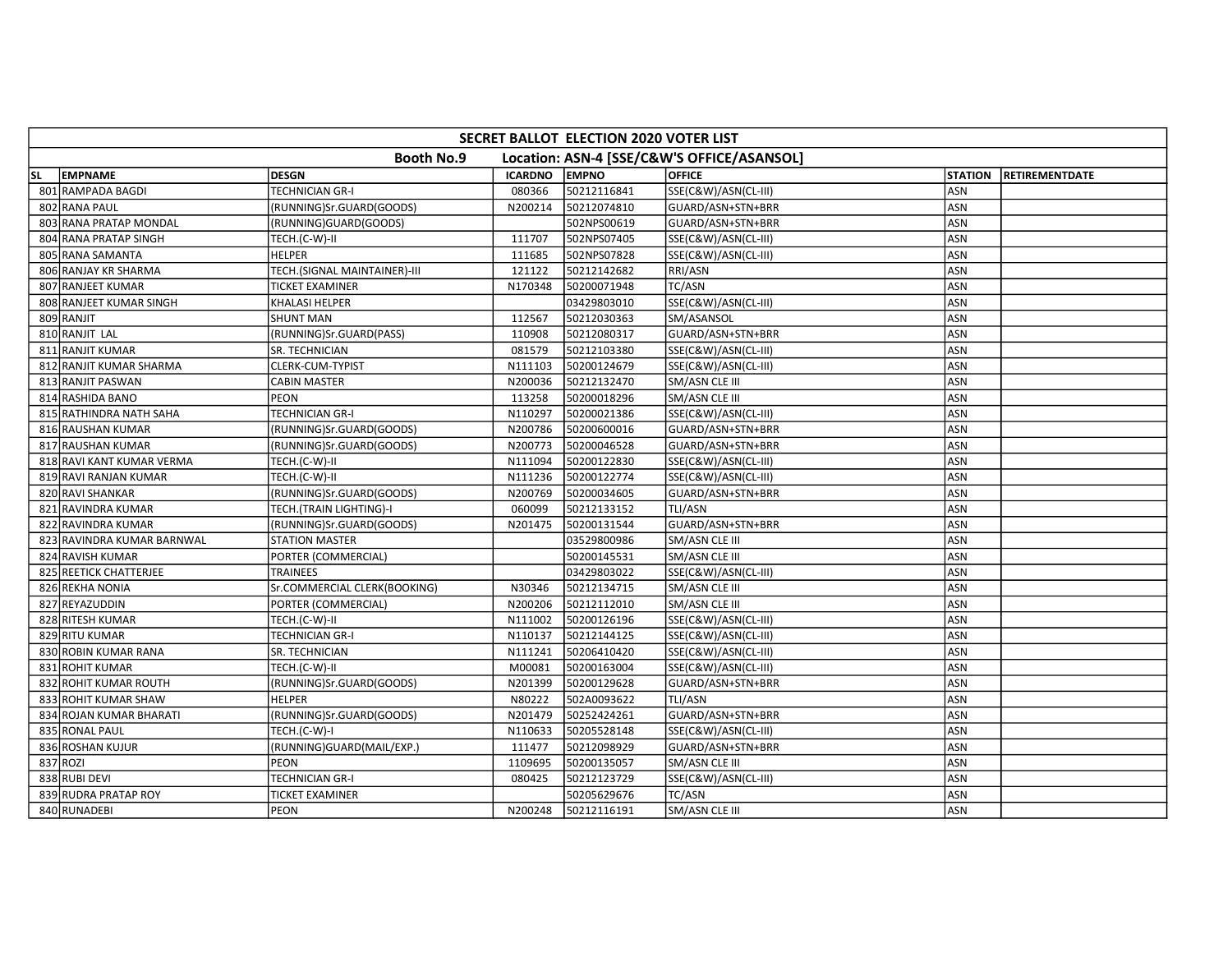|     | SECRET BALLOT ELECTION 2020 VOTER LIST |                                 |                |              |                                            |                |                       |  |  |  |
|-----|----------------------------------------|---------------------------------|----------------|--------------|--------------------------------------------|----------------|-----------------------|--|--|--|
|     |                                        | <b>Booth No.9</b>               |                |              | Location: ASN-4 [SSE/C&W'S OFFICE/ASANSOL] |                |                       |  |  |  |
| SL. | <b>EMPNAME</b>                         | <b>DESGN</b>                    | <b>ICARDNO</b> | <b>EMPNO</b> | <b>OFFICE</b>                              | <b>STATION</b> | <b>RETIREMENTDATE</b> |  |  |  |
|     | 841 RUPAK DEBNATH                      | (RUNNING)Sr.GUARD(GOODS)        | N200770        | 50212132950  | GUARD/ASN+STN+BRR                          | ASN            |                       |  |  |  |
|     | 842 RUPALI RANJAN                      | COMMERCIAL CLERK(BOOKING)       | 30861          | 03429800762  | SM/ASN CLE III                             | ASN            |                       |  |  |  |
|     | 843 RUPESH KUMAR                       | (RUNNING)Sr.GUARD(GOODS)        | N200306        | 50200034149  | GUARD/ASN+STN+BRR                          | <b>ASN</b>     |                       |  |  |  |
|     | 844 S.M ZAFAR KARIM                    | (RUNNING)Sr.GUARD(PASS)         | 111394         | 50212071857  | GUARD/ASN+STN+BRR                          | <b>ASN</b>     |                       |  |  |  |
|     | 845 SABITA SAW                         | OFFICE SUPERINTENDENT           | N140184        | 50212103524  | TLI/ASN                                    | ASN            |                       |  |  |  |
|     | 846 SABYASACHI MUKHOPADHYAY            | (RUNNING)Sr.GUARD(GOODS)        | N200601        | 50208099145  | GUARD/ASN+STN+BRR                          | ASN            |                       |  |  |  |
|     | 847 SACHIN KUMAR                       | COMMERCIAL SUPERVISOR (PARCEL)  |                | 28029800065  | SM/ASN CLE III                             | ASN            |                       |  |  |  |
|     | 848 SADA SHIVA                         | <b>STATION MANAGER-NG</b>       | N201371        | 50200117821  | SM/ASN CLE III                             | ASN            |                       |  |  |  |
|     | 849 SADANANDA GHOSH                    | Sr.SECTION ENGINEER(CnW)        | 080465         | 50212126238  | SSE(C&W)/UDL+HSME+ASN                      | ASN            |                       |  |  |  |
|     | 850 SADDAM HUSSAIN                     | <b>HELPER</b>                   | N80395         | 50200093919  | TLI/ASN                                    | ASN            |                       |  |  |  |
|     | 851 SADHAN DHANGAR                     | Sr.COOK                         | N200221        | 50212014539  | <b>SM/ASN CLE III</b>                      | <b>ASN</b>     |                       |  |  |  |
|     | 852 SADHARI MEJHAN                     | <b>TECHNICIAN III</b>           | 060069         | 50212113001  | TLI/ASN                                    | ASN            |                       |  |  |  |
|     | 853 SADHU CHARAN SAREN                 | <b>CHIEF TRAINS CLERK</b>       | N201337        | 50200035066  | SM/ASN CLE III                             | ASN            |                       |  |  |  |
|     | 854 SAGAR CHANDRA SHIT                 | TECH.(TRAIN LIGHTING)-I         | 060103         | 50212138927  | TLI/ASN                                    | ASN            |                       |  |  |  |
|     | 855 SAGAR DAS                          | SR. TECHNICIAN                  | N110261        | 50200011794  | SSE(C&W)/ASN(CL-III)                       | ASN            |                       |  |  |  |
|     | 856 SAHENDRA KUMAR CHAUDHARY           | TECH.(C-W)-II                   | N111537        | 50200169997  | SSE(C&W)/ASN(CL-III)                       | ASN            |                       |  |  |  |
|     | 857 SAILEN CHANDRA SAREN               | <b>TECH.</b> (TRAIN LIGHTING)-I | 060031         | 50212084967  | <b>TLI/ASN</b>                             | <b>ASN</b>     |                       |  |  |  |
|     | 858 SAILEN SUPAKAR                     | (RUNNING)Sr.GUARD(GOODS)        | N201099        | 50220070290  | GUARD/ASN+STN+BRR                          | ASN            |                       |  |  |  |
|     | 859 SAKENDRA SAW                       | <b>HELPER</b>                   |                | 50200134405  | TLI/ASN                                    | ASN            |                       |  |  |  |
|     | 860 SAKTI PADA MONDAL                  | <b>SHUNT MAN</b>                | 110069         | 50212081978  | SM/ASANSOL                                 | ASN            |                       |  |  |  |
|     | 861 SAKUNTALA BALMIKI                  | <b>HELPER STORE</b>             | N-111413       | 50212114080  | SSE(C&W)/ASN(CL-III)                       | ASN            |                       |  |  |  |
|     | 862 SALAJ SAMIR KUJUR                  | OFFICE SUPERINTENDENT           | 020055         | 50208323823  | A/csCASH OFFICE/ASN                        | <b>ASN</b>     |                       |  |  |  |
|     | 863 SALIGRAM ROUTH                     | <b>CABIN MASTER</b>             | 112011         | 50212097068  | SM/ASN CLE III                             | ASN            |                       |  |  |  |
|     | 864 SALIL MAJI                         | TECH.(C-W)-III                  | 111709         | 50213002399  | SSE(C&W)/ASN(CL-III)                       | ASN            |                       |  |  |  |
|     | 865 SALVADOR REBELLO                   | TECH.(SIGNAL MAINTAINER)-I      | N170108        | 50200021635  | RRI/ASN                                    | <b>ASN</b>     |                       |  |  |  |
|     | 866 SAMBHU BANSFORE                    | SR.TECH.(C-W)                   | N110099        | 50212050179  | SSE(C&W)/ASN(CL-III)                       | ASN            |                       |  |  |  |
|     | 867 SAMIR KUMAR BANERJEE               | <b>DY.STATION MANAGER</b>       | 110079         | 50212075980  | <b>SM/ASN CLE III</b>                      | ASN            |                       |  |  |  |
|     | 868 SAMIR MONDAL                       | (RUNNING)GUARD(GOODS)           | N201063        | 50208MA5947  | GUARD/ASN+STN+BRR                          | ASN            |                       |  |  |  |
|     | 869 SAMIR MUKHERJEE                    | TECH-III(ELECT)                 | N80294         | 50200044957  | <b>TLI/ASN</b>                             | ASN            |                       |  |  |  |
|     | 870 SAMPA ROYCHOWDHURY                 | Sr.COMMERCIAL CLERK(BOOKING)    | N30235         | 50200067209  | SM/ASN CLE III                             | ASN            |                       |  |  |  |
|     | 871 SANDEEP KUMAR                      | <b>SR.TICKET EXAMINER</b>       |                | 332NP207099  | <b>TC/ASN</b>                              | <b>ASN</b>     |                       |  |  |  |
|     | 872 SANDEEP KUMAR PANDEY               | <b>HELPER</b>                   | M00112         | 03429801764  | SSE(C&W)/ASN(CL-III)                       | ASN            |                       |  |  |  |
|     | 873 SANDEEP KUSHWAHA                   | TECH.(C-W)-III                  | 111532         | 50200137121  | SSE(C&W)/ASN(CL-III)                       | ASN            |                       |  |  |  |
|     | 874 SANDIP KUMAR KUNDU                 | Sr.COMMERCIAL CLERK(BOOKING)    | 030058         | 50209385198  | SM/ASN CLE III                             | ASN            |                       |  |  |  |
|     | 875 SANDIP DAS                         | (RUNNING)Sr.GUARD(GOODS)        | N201008        | 50200045380  | GUARD/ASN+STN+BRR                          | ASN            |                       |  |  |  |
|     | 876 SANDIP KUMAR                       | <b>KHALASI HELPER</b>           |                | 50200111971  | SSE(C&W)/ASN(CL-III)                       | <b>ASN</b>     |                       |  |  |  |
|     | 877 SANICHAR TUDU                      | SR. TECHNICIAN                  | N110979        | 50200045603  | SSE(C&W)/ASN(CL-III)                       | ASN            |                       |  |  |  |
|     | 878 SANJAY KUMAR DAS                   | <b>COMMERCIAL SUPERVISOR</b>    | N30055         | 50212118618  | SM/ASN CLE III                             | ASN            |                       |  |  |  |
|     | 879 SANJAY PRASAD                      | <b>STATION MANAGER-NG</b>       | N201793        | 50205510004  | SM/ASN CLE III                             | ASN            |                       |  |  |  |
|     | 880 SANJAY KUMAR                       | CHIEF COMMERCIAL CLERK          | N30254         | 50200065857  | SM/ASN CLE III                             | ASN            |                       |  |  |  |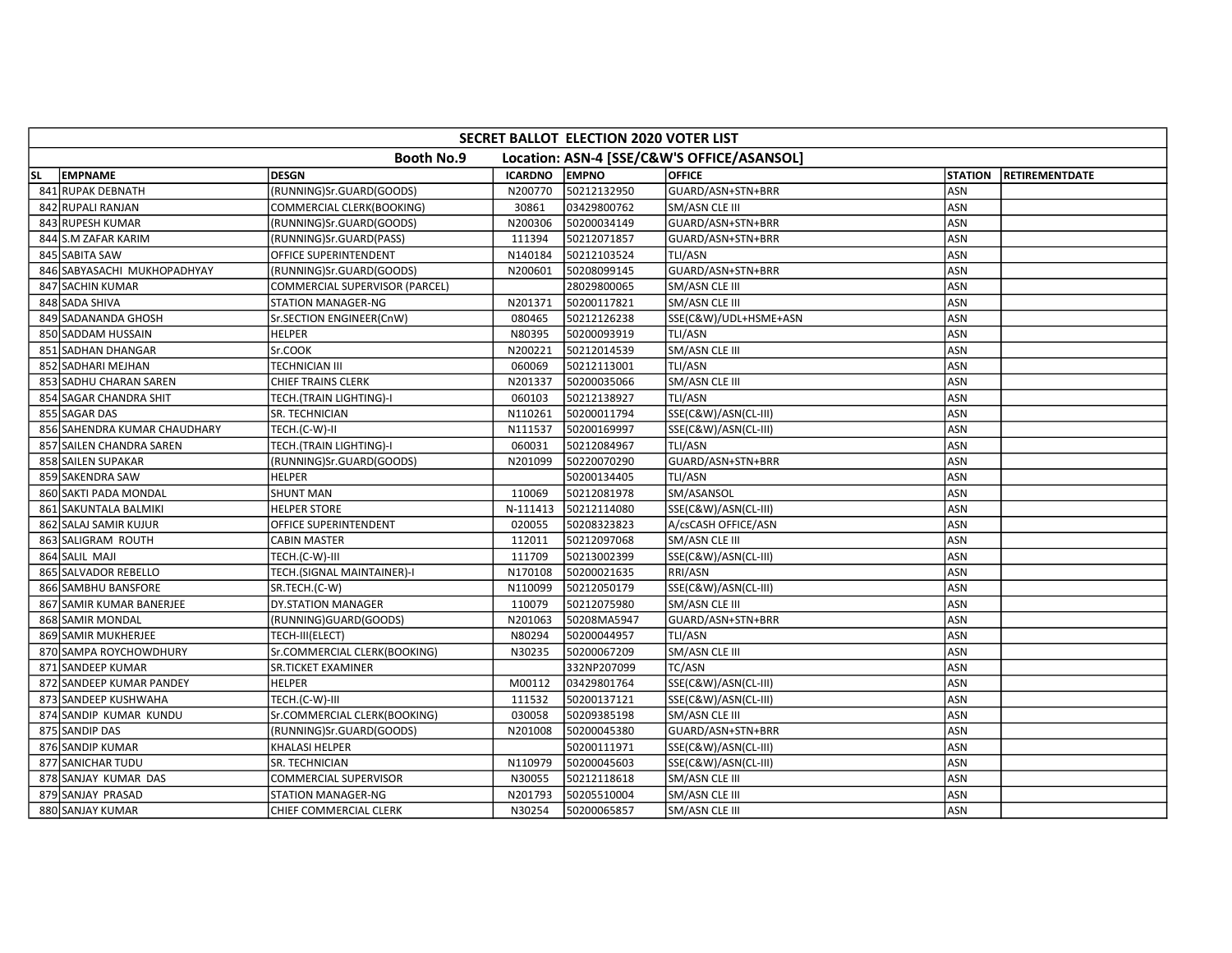|           | SECRET BALLOT ELECTION 2020 VOTER LIST |                                    |                |                        |                                            |                |                       |  |  |  |
|-----------|----------------------------------------|------------------------------------|----------------|------------------------|--------------------------------------------|----------------|-----------------------|--|--|--|
|           |                                        | <b>Booth No.9</b>                  |                |                        | Location: ASN-4 [SSE/C&W'S OFFICE/ASANSOL] |                |                       |  |  |  |
| <b>SL</b> | <b>EMPNAME</b>                         | <b>DESGN</b>                       | <b>ICARDNO</b> | <b>EMPNO</b>           | <b>OFFICE</b>                              | <b>STATION</b> | <b>RETIREMENTDATE</b> |  |  |  |
|           | 881 SANJAY KUMAR                       | TECH.(C-W)-II                      | N-110707       | 50200126184            | SSE(C&W)/ASN(CL-III)                       | ASN            |                       |  |  |  |
|           | 882 SANJAY KUMAR                       | <b>HELPER</b>                      | 111727         | 502NPS10662            | SSE(C&W)/ASN(CL-III)                       | ASN            |                       |  |  |  |
|           | 883 SANJAY KUMAR SINGH                 | OFFICE SUPERINTENDENT              |                | 27508356555            | SM/ASN CLE III                             | ASN            |                       |  |  |  |
|           | 884 SANJAY KUMAR SINHA                 | (RUNNING)GUARD(MAIL/EXP.)          | 110248         | 50212072060            | GUARD/ASN+STN+BRR                          | <b>ASN</b>     |                       |  |  |  |
|           | 885 SANJAY MAHATO                      | SUPERVISOR (ENQUIRY / RESERVATION) |                | 50200400776            | RESERVN/ASN+GSR/BCME+GSR/SCOB              | <b>ASN</b>     |                       |  |  |  |
|           | 886 SANJAY PRASAD                      | (RUNNING)Sr.GUARD(GOODS)           | N200800        | 50236400493            | GUARD/ASN+STN+BRR                          | ASN            |                       |  |  |  |
|           | 887 SANJAY RAM                         | <b>TECHNICIAN III</b>              | 060106         | 50212138964            | TLI/ASN                                    | ASN            |                       |  |  |  |
|           | 888 SANJAY SHAW                        | <b>HELPER</b>                      |                | 50200652672            | TLI/ASN                                    | ASN            |                       |  |  |  |
|           | 889 SANJEET KUMAR                      | (RUNNING)GUARD(GOODS)              | N200824        | 50200109368            | GUARD/ASN+STN+BRR                          | ASN            |                       |  |  |  |
|           | 890 SANJEET KUMAR                      | (RUNNING)Sr.GUARD(GOODS)           | N200779        | 50236400464            | GUARD/ASN+STN+BRR                          | ASN            |                       |  |  |  |
|           | 891 SANJEEV KUMAR SAHU                 | (RUNNING)Sr.GUARD(GOODS)           | N200869        | 50236400497            | GUARD/ASN+STN+BRR                          | <b>ASN</b>     |                       |  |  |  |
|           | 892 SANJIB KUMAR JHA                   | SR.TECH.(ELEC)                     | N80206         | 50212112940            | TLI/ASN                                    | ASN            |                       |  |  |  |
|           | 893 SANJIB MONDAL                      | SUPERVISOR (ENQUIRY / RESERVATION) | 030596         | 50212105480            | RESERVN/ASN+GSR/BCME+GSR/SCOB              | ASN            |                       |  |  |  |
|           | 894 SANJIT LAL RAJAK                   | PORTER(TRANSPORTATION)             | N201567        | 50200129288            | SM/ASN CLE III                             | ASN            |                       |  |  |  |
|           | 895 SANJIV KUMAR SINGH                 | PORTER (COMMERCIAL)                |                | N201961/13 50200134030 | SM/ASN CLE III                             | ASN            |                       |  |  |  |
|           | 896 SANJOY CHAKRABARTI                 | (RUNNING)Sr.GUARD(PASS)            | 110301         | 50212112513            | GUARD/ASN+STN+BRR                          | ASN            |                       |  |  |  |
|           | 897 SANJOY KUMAR BURMAN                | <b>CABIN MASTER</b>                | 112445         | 50212072382            | SM/ASN CLE III                             | ASN            |                       |  |  |  |
|           | 898 SANJOY KUMAR SINGH                 | <b>SHUNT MAN</b>                   | 113060         | 50212136827            | SM/ASN CLE III                             | ASN            |                       |  |  |  |
|           | 899 SANJOY RAKSHIT                     | (RUNNING)GUARD(GOODS)              | 111195         | 502NPS06426            | GUARD/ASN+STN+BRR                          | ASN            |                       |  |  |  |
|           | 900 SANJU DEVI                         | <b>TECHNICIAN GR-I</b>             | 080431         | 50212135811            | SSE(C&W)/ASN(CL-III)                       | ASN            |                       |  |  |  |
|           | 901 SANJU NUNIA                        | TECH.(C-W)-III                     | 080350         | 50212087348            | SSE(C&W)/ASN(CL-III)                       | ASN            |                       |  |  |  |
|           | 902 SANKAR BHATTACHERJEE               | <b>CHIEF TRAINS CLERK</b>          | 110099         | 50210108490            | SM/ASN CLE III                             | ASN            |                       |  |  |  |
|           | 903 SANKAR SAHA                        | SR. TECHNICIAN                     | N110200        | 50212125933            | SSE(C&W)/ASN(CL-III)                       | <b>ASN</b>     |                       |  |  |  |
|           | 904 SANTANU CHAKRABARTY                | CHIEF COMMERCIAL CLERK             | N30110         | 50212079261            | SM/ASN CLE III                             | ASN            |                       |  |  |  |
|           | 905 SANTANU HAZRA                      | <b>HELPER</b>                      | N80213         | 50200120698            | TLI/ASN                                    | ASN            |                       |  |  |  |
|           | 906 SANTI GOPAL POREL                  | <b>STATION MANAGER-NG</b>          | 111988         | 50213682283            | SM/ASN CLE III                             | ASN            |                       |  |  |  |
|           | 907 SANTLAL MARANDI                    | ASSISTANT(S/T)                     |                | 50212139105            | RRI/ASN                                    | ASN            |                       |  |  |  |
|           | 908 SANTOSH BHANDARI                   | PORTER (COMMERCIAL)                | 113444         | 50212114728            | SM/ASN CLE III                             | ASN            |                       |  |  |  |
|           | 909 SANTOSH KUMAR                      | (RUNNING)Sr.GUARD(GOODS)           | N200792        | 50200034095            | GUARD/ASN+STN+BRR                          | ASN            |                       |  |  |  |
|           | 910 SANTOSH KUMAR                      | TECH.(C-W)-II                      |                | ASN/000612 502NPS09238 | SSE(C&W)/ASN(CL-III)                       | ASN            |                       |  |  |  |
|           | 911 SANTOSH KUMAR                      | <b>SHUNT MAN</b>                   | N201274        | 50200127577            | SM/ASANSOL                                 | ASN            |                       |  |  |  |
|           | 912 SANTOSH KUMAR CHOUDHURY            | (RUNNING)GUARD(GOODS)              |                | 03429800124            | GUARD/ASN+STN+BRR                          | ASN            |                       |  |  |  |
|           | 913 SANTOSH KUMAR GORAIN               | <b>HELPER</b>                      | 80580          | 50209576873            | TLI/ASN                                    | ASN            |                       |  |  |  |
|           | 914 SANTOSH KUMAR LAL                  | <b>TECHNICIAN GR-I</b>             | N140013        | 50200066114            | TLI/ASN                                    | ASN            |                       |  |  |  |
|           | 915 SANTOSH KUMAR MAHATO               | POINTSMAN-B                        |                | 03429803001            | SM/ASN CLE III                             | ASN            |                       |  |  |  |
|           | 916 SANTOSH KUMAR PATHAK               | SR. TECHNICIAN                     | N110536        | 50212125842            | SSE(C&W)/ASN(CL-III)                       | ASN            |                       |  |  |  |
|           | 917 SANTOSH KUMAR ROUT                 | SR.TECH.(C-W)                      | N110830        | 50200004339            | SSE(C&W)/ASN(CL-III)                       | ASN            |                       |  |  |  |
|           | 918 SANTOSH KUMAR SINGH                | (RUNNING)Sr.GUARD(GOODS)           | 110226         | 50211068280            | GUARD/ASN+STN+BRR                          | ASN            |                       |  |  |  |
|           | 919 SANTOSH KUMAR YADAV                | (RUNNING)Sr.GUARD(GOODS)           |                | 50200132470            | GUARD/ASN+STN+BRR                          | ASN            |                       |  |  |  |
|           | 920 SANTOSH UPADHYAY                   | <b>STATION MANAGER-NG</b>          | N200695        | 50201300277            | SM/ASN CLE III                             | ASN            |                       |  |  |  |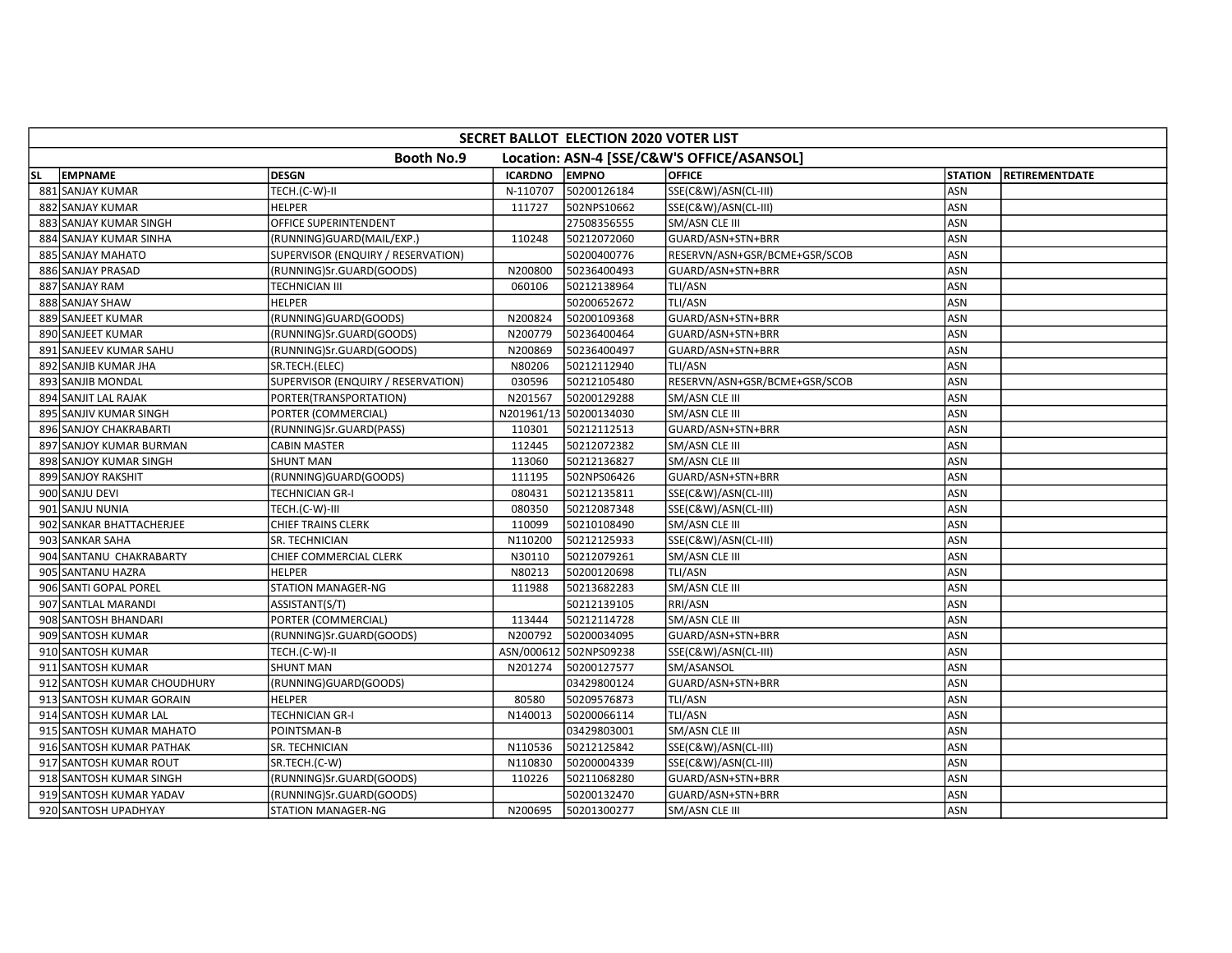|     | SECRET BALLOT ELECTION 2020 VOTER LIST                          |                                    |                |              |                               |                |                       |  |  |  |  |
|-----|-----------------------------------------------------------------|------------------------------------|----------------|--------------|-------------------------------|----------------|-----------------------|--|--|--|--|
|     | Location: ASN-4 [SSE/C&W'S OFFICE/ASANSOL]<br><b>Booth No.9</b> |                                    |                |              |                               |                |                       |  |  |  |  |
| SL. | <b>EMPNAME</b>                                                  | <b>DESGN</b>                       | <b>ICARDNO</b> | <b>EMPNO</b> | <b>OFFICE</b>                 | <b>STATION</b> | <b>RETIREMENTDATE</b> |  |  |  |  |
|     | 921 SANTOSH YADAV                                               | (RUNNING)GUARD(GOODS)              | N111293        | 50200128636  | GUARD/ASN+STN+BRR             | ASN            |                       |  |  |  |  |
|     | 922 SARASWATI BAGDI                                             | SR. TECHNICIAN                     | 080405         | 50212105958  | SSE(C&W)/ASN(CL-III)          | ASN            |                       |  |  |  |  |
|     | 923 SARASWATI DEVI                                              | <b>COOK</b>                        | N116027        | 50200172911  | <b>SM/ASN CLE III</b>         | ASN            |                       |  |  |  |  |
|     | 924 SARAT CHAKRABORTY                                           | <b>HELPER</b>                      | N80230         | 50200093920  | TLI/ASN                       | ASN            |                       |  |  |  |  |
|     | 925 SARBAN KUMAR SAH                                            | TECH-II(ELECT)                     | N80055         | 50200019859  | TLI/ASN                       | <b>ASN</b>     |                       |  |  |  |  |
|     | 926 SARBE SOREN                                                 | SR.TECH.(C-W)                      | 080748         | 50212108170  | SSE(C&W)/ASN(CL-III)          | ASN            |                       |  |  |  |  |
|     | 927 SARITA KUMARI                                               | SUPERVISOR (ENQUIRY / RESERVATION) | N30395         | 50212129136  | RESERVN/ASN+GSR/BCME+GSR/SCOB | ASN            |                       |  |  |  |  |
|     | 928 SAROJ DAS                                                   | PORTER (COMMERCIAL)                | N201679        | 50200132718  | SM/ASN CLE III                | ASN            |                       |  |  |  |  |
|     | 929 SAROJ KUMAR                                                 | (RUNNING)Sr.GUARD(GOODS)           | N201463        | 50212141215  | GUARD/ASN+STN+BRR             | ASN            |                       |  |  |  |  |
|     | 930 SAROJ KUMAR SINGH                                           | ASSISTANT(S/T)                     | N170339        | 50200048562  | RRI/ASN                       | ASN            |                       |  |  |  |  |
|     | 931 SAROJ KUMAR SINGH                                           | <b>SENIOR CASHIER</b>              | N20157         | 50208296339  | A/csCASH OFFICE/ASN           | ASN            |                       |  |  |  |  |
|     | 932 SASHI BHUSAN SOREN                                          | (RUNNING)GUARD(MAIL/EXP.)          | 110312         | 50212082806  | GUARD/ASN+STN+BRR             | ASN            |                       |  |  |  |  |
|     | 933 SASWATA MALLICK                                             | PORTER (COMMERCIAL)                | N200272        | 50200036146  | SM/ASN CLE III                | ASN            |                       |  |  |  |  |
|     | 934 SATPAL SINGH                                                | (RUNNING)Sr.GUARD(GOODS)           |                | 50204768735  | GUARD/ASN+STN+BRR             | ASN            |                       |  |  |  |  |
|     | 935 SATYA DEO YADAV                                             | (RUNNING)Sr.GUARD(PASS)            | N200234        | 50212099399  | GUARD/ASN+STN+BRR             | ASN            |                       |  |  |  |  |
|     | 936 SATYABIR KUMAR                                              | (RUNNING)GUARD(GOODS)              | 111056         | 502NPS06093  | GUARD/ASN+STN+BRR             | ASN            |                       |  |  |  |  |
|     | 937 SATYAJIT CHAKRABORTY                                        | (RUNNING)Sr.GUARD(GOODS)           |                | 50200044155  | GUARD/ASN+STN+BRR             | ASN            |                       |  |  |  |  |
|     | 938 SATYENDRA KUMAR                                             | (RUNNING)Sr.GUARD(GOODS)           | N201455        | 50200131519  | GUARD/ASN+STN+BRR             | ASN            |                       |  |  |  |  |
|     | 939 SATYENDRA KUMAR                                             | (RUNNING)Sr.GUARD(GOODS)           | N201452        | 50200129562  | GUARD/ASN+STN+BRR             | <b>ASN</b>     |                       |  |  |  |  |
|     | 940 SATYENDRA KUMAR SWARNKAR                                    | (RUNNING)GUARD(GOODS)              |                | 03429802049  | GUARD/ASN+STN+BRR             | ASN            |                       |  |  |  |  |
|     | 941 SAURAV KUMAR SINHA                                          | (RUNNING)Sr.GUARD(GOODS)           | N201642        | 50200100560  | GUARD/ASN+STN+BRR             | ASN            |                       |  |  |  |  |
|     | 942 SAURAV MONDAL                                               | <b>STATION MASTER</b>              |                | 50200173277  | SM/ASN CLE III                | ASN            |                       |  |  |  |  |
|     | 943 SEBABRATA CHATTOPADHYAY                                     | SUPERVISOR (ENQUIRY / RESERVATION) | 030033         | 50203419708  | RESERVN/ASN+GSR/BCME+GSR/SCOB | ASN            |                       |  |  |  |  |
|     | 944 SEKHAR HANSDA MAJHI                                         | <b>TECHNICIAN GR-I</b>             | N111030        | 50200052310  | SSE(C&W)/ASN(CL-III)          | ASN            |                       |  |  |  |  |
|     | 945 SEO PRASAN RAY                                              | PORTER(TRANSPORTATION)             | 030077         | 50212126512  | SM/ASN CLE III                | ASN            |                       |  |  |  |  |
|     | 946 SEOMUNI SINGH                                               | <b>SHUNT MAN</b>                   | 111522         | 50212098024  | SM/ASANSOL                    | ASN            |                       |  |  |  |  |
|     | 947 SESHA GIRI RAO DAMODAR                                      | Sr. CLERK                          |                | 502A8339983  | A/csCASH OFFICE/ASN           | ASN            |                       |  |  |  |  |
|     | 948 SHAH NAWAZ ALAM                                             | PORTER (COMMERCIAL)                | 110502         | 50212110401  | SM/ASN CLE III                | ASN            |                       |  |  |  |  |
|     | 949 SHAHOOD AHMAD                                               | (RUNNING)Sr.GUARD(PASS)            | 110215         | 50212099028  | GUARD/ASN+STN+BRR             | ASN            |                       |  |  |  |  |
|     | 950 SHAILENDRAKUMAR PANDAY                                      | <b>SHUNT MAN</b>                   | N200217        | 50200060872  | SM/ASANSOL                    | <b>ASN</b>     |                       |  |  |  |  |
|     | 951 SHAILESH KUMAR                                              | (RUNNING)Sr.GUARD(GOODS)           |                | 50200131830  | GUARD/ASN+STN+BRR             | <b>ASN</b>     |                       |  |  |  |  |
|     | 952 SHAILESH KUMAR                                              | CHIEF COMMERCIAL CLERK             | N30575         | 50299906582  | SM/ASN CLE III                | ASN            |                       |  |  |  |  |
|     | 953 SHAKEEL AKHTAR                                              | (RUNNING)Sr.GUARD(GOODS)           | N200263        | 50200033935  | GUARD/ASN+STN+BRR             | ASN            |                       |  |  |  |  |
|     | 954 SHALINI KUMARI PANDEY                                       | <b>TRAINS CLERK</b>                |                | 03429801956  | SM/ASN CLE III                | ASN            |                       |  |  |  |  |
|     | 955 SHAMBHU PRASAD                                              | (RUNNING)GUARD(GOODS)              |                | 50200180609  | GUARD/ASN+STN+BRR             | ASN            |                       |  |  |  |  |
|     | 956 SHAMBHU SINGH                                               | (RUNNING)Sr.GUARD(PASS)            | 111372         | 50212012622  | GUARD/ASN+STN+BRR             | <b>ASN</b>     |                       |  |  |  |  |
|     | 957 SHAMPA MAJI                                                 | TECH.(C-W)-III                     | N111249        | 50200138149  | SSE(C&W)/ASN(CL-III)          | ASN            |                       |  |  |  |  |
|     | 958 SHAMSNAWAZ ALAM                                             | (RUNNING)GUARD(GOODS)              |                | 06529801450  | GUARD/ASN+STN+BRR             | ASN            |                       |  |  |  |  |
|     | 959 SHAMSUL ARFIN                                               | PORTER(TRANSPORTATION)             | 030065         | 50212075814  | SM/ASN CLE III                | ASN            |                       |  |  |  |  |
|     | 960 SHANKAR KUMAR                                               | PORTER (COMMERCIAL)                | N200844        | 50212140375  | SM/ASN CLE III                | ASN            |                       |  |  |  |  |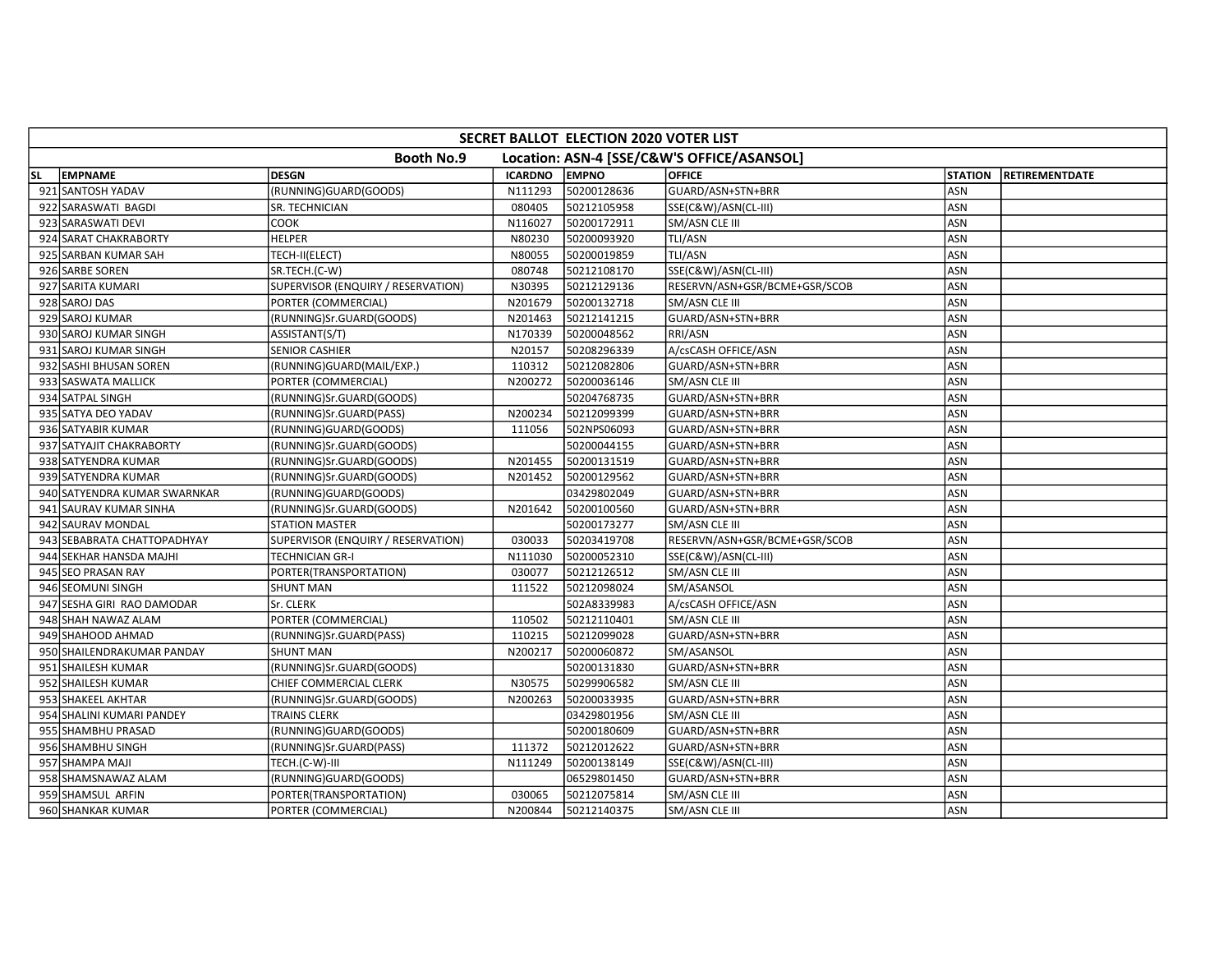| SECRET BALLOT ELECTION 2020 VOTER LIST                          |                            |                                    |                |              |                               |                |                       |  |  |
|-----------------------------------------------------------------|----------------------------|------------------------------------|----------------|--------------|-------------------------------|----------------|-----------------------|--|--|
| Location: ASN-4 [SSE/C&W'S OFFICE/ASANSOL]<br><b>Booth No.9</b> |                            |                                    |                |              |                               |                |                       |  |  |
| SL.                                                             | <b>EMPNAME</b>             | <b>DESGN</b>                       | <b>ICARDNO</b> | <b>EMPNO</b> | <b>OFFICE</b>                 | <b>STATION</b> | <b>RETIREMENTDATE</b> |  |  |
|                                                                 | 961 SHANKAR SAHA           | <b>HELPER</b>                      | N-111462       | 50211145821  | SSE(C&W)/ASN(CL-III)          | ASN            |                       |  |  |
|                                                                 | 962 SHANKER NATH SINGH     | TECH-II(ELECT)                     | N80063         | 50212145269  | TLI/ASN                       | ASN            |                       |  |  |
|                                                                 | 963 SHARADA PRASAD         | <b>CHIEF TRAINS CLERK</b>          | N201358        | 50200113335  | SM/ASN CLE III                | ASN            |                       |  |  |
|                                                                 | 964 SHARDA KUMARI          | JR. WAITING ROOM BEARER            | N30032         | 50200060926  | <b>SM/ASN CLE III</b>         | <b>ASN</b>     |                       |  |  |
|                                                                 | 965 SHASHI BHUSHAN KUMAR   | TECH.(C-W)-III                     | N111237        | 50200122828  | SSE(C&W)/ASN(CL-III)          | <b>ASN</b>     |                       |  |  |
|                                                                 | 966 SHASHI KANT KUMAR      | <b>HELPER</b>                      | N80220         | 50200087774  | TLI/ASN                       | ASN            |                       |  |  |
|                                                                 | 967 SHASHI KANT RAM        | SUPERVISOR (ENQUIRY / RESERVATION) | N30594         | 50212115150  | RESERVN/ASN+GSR/BCME+GSR/SCOB | ASN            |                       |  |  |
|                                                                 | 968 SHASHI KUMAR PRASAD    | TECH-I(ELECT)                      | N80297         | 50200052103  | TLI/ASN                       | ASN            |                       |  |  |
|                                                                 | 969 SHASHI SINHA           | Sr.COMMERCIAL CLERK(BOOKING)       | N30232         | 50212134405  | SM/ASN CLE III                | ASN            |                       |  |  |
|                                                                 | 970 SHASHIKANT KUMAR SINHA | (RUNNING)Sr.GUARD(GOODS)           | N200136        | 50200034277  | GUARD/ASN+STN+BRR             | <b>ASN</b>     |                       |  |  |
|                                                                 | 971 SHEKHAR                | PORTER (COMMERCIAL)                | N201349        | 50200133061  | SM/ASN CLE III                | <b>ASN</b>     |                       |  |  |
|                                                                 | 972 SHEKHU RAM             | PORTER(TRANSPORTATION)             | 112323         | 50212131799  | SM/ASN CLE III                | ASN            |                       |  |  |
|                                                                 | 973 SHEO PRAKASH SINGH     | (RUNNING)Sr.GUARD(PASS)            | N200271        | 50212049890  | GUARD/ASN+STN+BRR             | ASN            |                       |  |  |
|                                                                 | 974 SHIB SHANKAR KAMAT     | (RUNNING)Sr.GUARD(PASS)            | 110237         | 50212041142  | GUARD/ASN+STN+BRR             | ASN            |                       |  |  |
|                                                                 | 975 SHIBU SAHIS            | CHIEF COMMERCIAL CLERK             | N30471         | 50212143169  | SM/ASN CLE III                | ASN            |                       |  |  |
|                                                                 | 976 SHIKAR KISKU           | <b>HELPER</b>                      | 27889          | 03829800595  | TLI/ASN                       | ASN            |                       |  |  |
|                                                                 | 977 SHIV KUMAR SRIVASTAVA  | <b>CASH KHALASI</b>                |                | 50208333269  | A/csCASH OFFICE/ASN           | ASN            |                       |  |  |
|                                                                 | 978 SHIVAJEE SINGH         | TECH.(C-W)-III                     | 111585         | 50200155196  | SSE(C&W)/ASN(CL-III)          | ASN            |                       |  |  |
|                                                                 | 979 SHIVCHAND KR GUPTA     | (RUNNING)Sr.GUARD(GOODS)           | N201360        | 50206466230  | GUARD/ASN+STN+BRR             | ASN            |                       |  |  |
|                                                                 | 980 SHIVENDRA KUMAR        | (RUNNING)GUARD(GOODS)              |                | 502NPS00605  | GUARD/ASN+STN+BRR             | ASN            |                       |  |  |
|                                                                 | 981 SHIVJEE YADAV          | SR.TECH.(ELEC)                     | N80214         | 50212112987  | TLI/ASN                       | ASN            |                       |  |  |
|                                                                 | 982 SHREE RAM SOY          | SR. TECHNICIAN                     | N80231         | 50212090256  | TLI/ASN                       | <b>ASN</b>     |                       |  |  |
|                                                                 | 983 SHRI BHAGWANJEE        | SR.DIVISIONAL CASHIER              | 020075         | 50208240840  | A/csCASH OFFICE/ASN           | ASN            |                       |  |  |
|                                                                 | 984 SHRINATH KUMAR         | (RUNNING)GUARD(GOODS)              |                | 50200182527  | GUARD/ASN+STN+BRR             | ASN            |                       |  |  |
|                                                                 | 985 SHYAM MAHTO            | (RUNNING)GUARD(GOODS)              | 10933360       | 50213001772  | GUARD/ASN+STN+BRR             | ASN            |                       |  |  |
|                                                                 | 986 SHYAM DEO SHARMA       | Sr.SECTION ENGINEER(CnW)           | N110853        | 50209292226  | SSE(C&W)/UDL+HSME+ASN         | ASN            |                       |  |  |
|                                                                 | 987 SHYAM KUMAR            | (RUNNING)Sr.GUARD(GOODS)           | N201363        | 50200068070  | GUARD/ASN+STN+BRR             | ASN            |                       |  |  |
|                                                                 | 988 SHYAM NATH SHAW        | <b>SHUNT MAN</b>                   | 110054         | 50212117870  | SM/ASANSOL                    | <b>ASN</b>     |                       |  |  |
|                                                                 | 989 SHYAMAL ADHIKARI       | <b>CABIN MASTER</b>                | 110030         | 50212107736  | SM/ASN CLE III                | ASN            |                       |  |  |
|                                                                 | 990 SHYAMLAL               | SR.TECH.(C-W)                      | 81819          | 50212118448  | SSE(C&W)/ASN(CL-III)          | ASN            |                       |  |  |
|                                                                 | 991 SIBAYAN PODDAR         | (RUNNING)GUARD(GOODS)              |                | 39314AC0320  | GUARD/ASN+STN+BRR             | ASN            |                       |  |  |
|                                                                 | 992 SIBLAN TOPNO           | (RUNNING)Sr.GUARD(GOODS)           | N200487        | 50212140880  | GUARD/ASN+STN+BRR             | ASN            |                       |  |  |
|                                                                 | 993 SIDHESWAR MUNDA        | (RUNNING)Sr.GUARD(PASS)            | 111466         | 50212091236  | GUARD/ASN+STN+BRR             | ASN            |                       |  |  |
|                                                                 | 994 SIKANDAR THAKUR        | PORTER (COMMERCIAL)                | N201800        | 50200115733  | SM/ASN CLE III                | ASN            |                       |  |  |
|                                                                 | 995 SIMA MONDAL            | SR.TECH.(C-W)                      | 080324         | 50212135781  | SSE(C&W)/ASN(CL-III)          | ASN            |                       |  |  |
|                                                                 | 996 SINTU DAS              | TECH.(C-W)-I                       | N110557        | 50204765333  | SSE(C&W)/ASN(CL-III)          | ASN            |                       |  |  |
|                                                                 | 997 SISIR KUMAR BAIDYA     | Sr.SECTION ENGINEER(CnW)           | N110503        | 50212086587  | SSE(C&W)/UDL+HSME+ASN         | ASN            |                       |  |  |
|                                                                 | 998 SK AMIR HOSSAIN        | Sr.TECH(ELECT)                     | 060093         | 50212146092  | TLI/ASN                       | ASN            |                       |  |  |
|                                                                 | 999 SMASHAN CHANDRA BISWAS | (RUNNING)Sr.GUARD(GOODS)           | 113292         | 50212103871  | GUARD/ASN+STN+BRR             | ASN            |                       |  |  |
|                                                                 | 1000 SMT CHITRA DUTTA      | <b>HELPER</b>                      | 111574         | 502NPS07812  | SSE(C&W)/ASN(CL-III)          | ASN            |                       |  |  |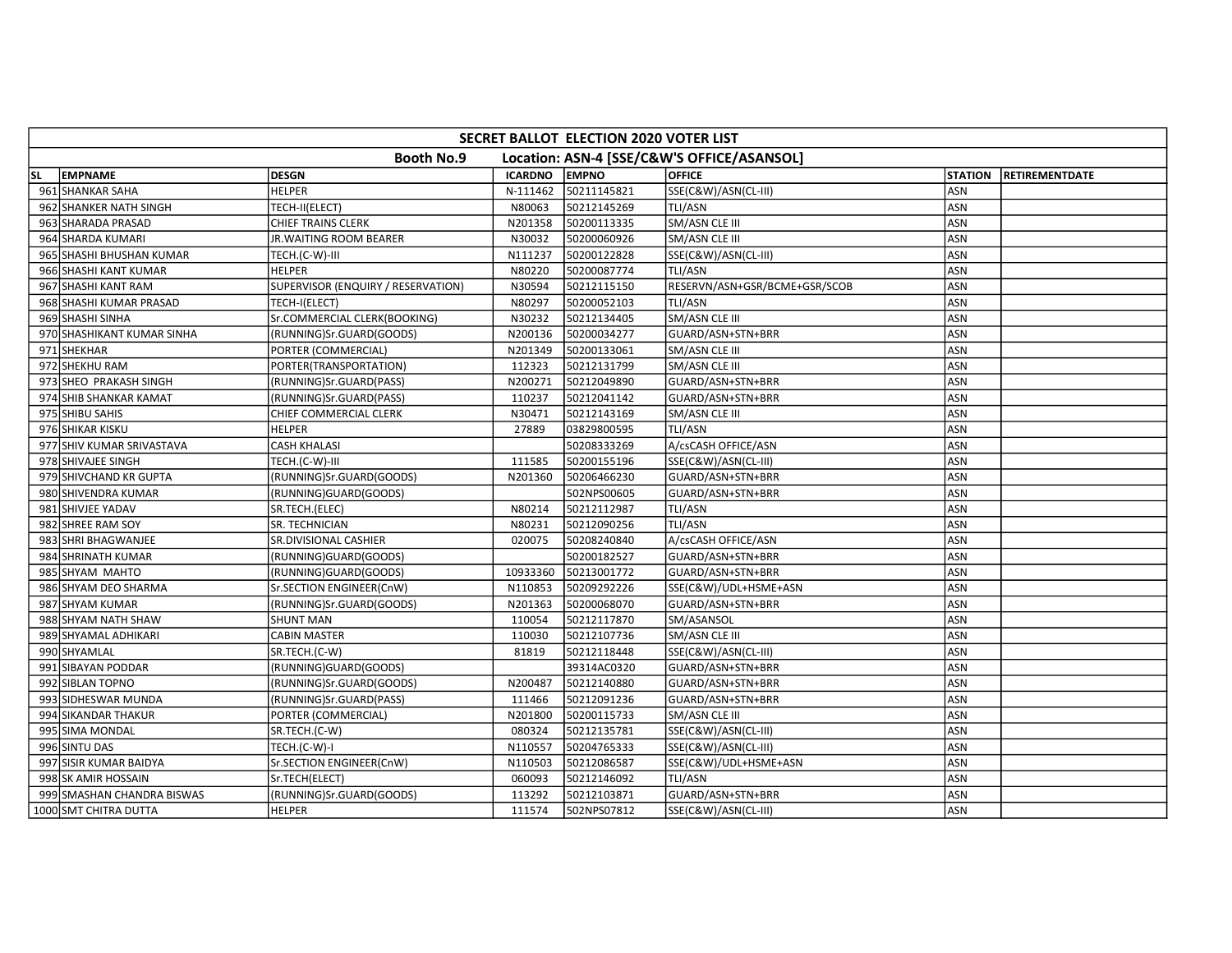| SECRET BALLOT ELECTION 2020 VOTER LIST                          |                                    |                                    |                |                        |                               |                |                       |  |  |
|-----------------------------------------------------------------|------------------------------------|------------------------------------|----------------|------------------------|-------------------------------|----------------|-----------------------|--|--|
| <b>Booth No.9</b><br>Location: ASN-4 [SSE/C&W'S OFFICE/ASANSOL] |                                    |                                    |                |                        |                               |                |                       |  |  |
| <b>SL</b>                                                       | <b>EMPNAME</b>                     | <b>DESGN</b>                       | <b>ICARDNO</b> | <b>EMPNO</b>           | <b>OFFICE</b>                 | <b>STATION</b> | <b>RETIREMENTDATE</b> |  |  |
|                                                                 | 1001 SMT SUDESNA CHATTAPADHYAY     | CHIEF COMMERCIAL CLERK             |                | 502NPS08806            | SM/ASN CLE III                | ASN            |                       |  |  |
|                                                                 | 1002 SMT SUNITA DEVI               | <b>SR.TICKET EXAMINER</b>          | N30768         | 502NPS02623            | <b>TC/ASN</b>                 | ASN            |                       |  |  |
|                                                                 | 1003 SNEHASHIS KRIPASINDHU GOSWAMI | Sr.TECH.(SIGNAL MAINTAINER)        |                | 00473848651            | RRI/ASN                       | ASN            |                       |  |  |
|                                                                 | 1004 SNEHASIS BANDYOPADHYAY        | (RUNNING)Sr.GUARD(GOODS)           | N201359        | 50209002674            | GUARD/ASN+STN+BRR             | ASN            |                       |  |  |
|                                                                 | 1005 SNEHASIS MAITY                | (RUNNING)GUARD(GOODS)              |                | 03429802051            | GUARD/ASN+STN+BRR             | ASN            |                       |  |  |
|                                                                 | 1006 SOHINI SARKAR                 | <b>TICKET EXAMINER</b>             |                | ASN/002000 03429802077 | TC/ASN                        | ASN            |                       |  |  |
|                                                                 | 1007 SOM DEV ROY                   | TECH.(C-W)-I                       | 111717         | 50212145555            | SSE(C&W)/ASN(CL-III)          | ASN            |                       |  |  |
|                                                                 | 1008 SOMA GHOSH                    | Sr.COMMERCIAL CLERK(BOOKING)       | 030186         | 50212134399            | SM/ASN CLE III                | ASN            |                       |  |  |
|                                                                 | 1009 SOMENATH MUKHERJEE            | ASSISTANT(S/T)                     | 120263         | 50212044945            | RRI/ASN                       | ASN            |                       |  |  |
|                                                                 | 1010 SOMENATH PAUL                 | TECH.(AC.MECHANIC)-III             | 449            | 50205518570            | TLI/ASN                       | ASN            |                       |  |  |
|                                                                 | 1011 SOMENATH ROY                  | TECH.(TRAIN LIGHTING)-I            | N80203         | 50212133164            | TLI/ASN                       | <b>ASN</b>     |                       |  |  |
|                                                                 | 1012 SOMIT CHATTERJEE              | SUPERVISOR (ENQUIRY / RESERVATION) | N30595         | 50212115186            | RESERVN/ASN+GSR/BCME+GSR/SCOB | ASN            |                       |  |  |
|                                                                 | 1013 SOMNATH DATTA                 | <b>HELPER</b>                      | N80411         | 50200141677            | TLI/ASN                       | ASN            |                       |  |  |
|                                                                 | 1014 SONEJ HARI                    | TECH.CARPENTER-I                   | 080338         | 50212101539            | SSE(C&W)/ASN(CL-III)          | ASN            |                       |  |  |
|                                                                 | 1015 SOUMEN GOSWAMI                | ASSISTANT(S/T)                     | 120292         | 50212101382            | RRI/ASN                       | ASN            |                       |  |  |
|                                                                 | 1016 SOUMEN DAS                    | SR. TECHNICIAN                     | 081269         | 50212054902            | SSE(C&W)/ASN(CL-III)          | ASN            |                       |  |  |
|                                                                 | 1017 SOUMEN GORAI                  | TECH.(C-W)-II                      | N111243        | 50200110528            | SSE(C&W)/ASN(CL-III)          | <b>ASN</b>     |                       |  |  |
|                                                                 | 1018 SOUMENDU BANERJEE             | (RUNNING)GUARD(GOODS)              |                | 50205676940            | GUARD/ASN+STN+BRR             | ASN            |                       |  |  |
|                                                                 | 1019 SOUMIK PAUL                   | TECH.ASSTT-II                      |                | ASN/000928 18329802582 | SSE(C&W)/ASN(CL-III)          | ASN            |                       |  |  |
|                                                                 | 1020 SOUMITRA ROY                  | Sr.SECTION ENGINEER(CnW)           | 81954          | 50204619316            | SSE(C&W)/UDL+HSME+ASN         | ASN            |                       |  |  |
|                                                                 | 1021 SOURAV MAHATO                 | TECH.(WELDER)-III                  |                | ASN/000484 502NPS05769 | SSE(C&W)/ASN(CL-III)          | ASN            |                       |  |  |
|                                                                 | 1022 SOURAV PAUL                   | (RUNNING)GUARD(GOODS)              |                | 03429802042            | GUARD/ASN+STN+BRR             | ASN            |                       |  |  |
|                                                                 | 1023 SOURESH GHOSH                 | JUNIOR ENGINEER(CnW)               | N110599        | 50200006440            | SSE(C&W)/UDL+HSME+ASN         | ASN            |                       |  |  |
|                                                                 | 1024 SREEKANT SINHA                | (RUNNING)Sr.GUARD(GOODS)           | N200190        | 50200068937            | GUARD/ASN+STN+BRR             | <b>ASN</b>     |                       |  |  |
|                                                                 | 1025 SRI SARJAN PASWAN             | <b>HELPER</b>                      | 111708         | 502NPS07247            | SSE(C&W)/ASN(CL-III)          | <b>ASN</b>     |                       |  |  |
|                                                                 | 1026 SRIRAM MAHTO                  | TECH.(C-W)-I                       | N110924        | 50200124072            | SSE(C&W)/ASN(CL-III)          | ASN            |                       |  |  |
|                                                                 | 1027 STELLA EKKA                   | <b>SR.TICKET EXAMINER</b>          |                | 502NPS07572            | TC/ASN                        | ASN            |                       |  |  |
|                                                                 | 1028 SUBASH CHAKRABORTY            | Sr.CABIN MASTER                    | 112401         | 50212001387            | SM/ASN CLE III                | ASN            |                       |  |  |
|                                                                 | 1029 SUBHAM KUMAR PATHAK           | TECH.(WELDER)-III                  |                | ASN/000930 502NPS05549 | SSE(C&W)/ASN(CL-III)          | ASN            |                       |  |  |
|                                                                 | 1030 SUBHAS KAR                    | TECH.(C-W)-I                       | N110285        | 50200021350            | SSE(C&W)/ASN(CL-III)          | ASN            |                       |  |  |
|                                                                 | 1031 SUBHAS KUMAR MONDAL           | TECH.(C-W)-II                      | N110984        | 50200098024            | SSE(C&W)/ASN(CL-III)          | <b>ASN</b>     |                       |  |  |
|                                                                 | 1032 SUBHASH VISHWAKARMA           | Sr.SECTION ENGINEER(CnW)           | N110894        | 50212138484            | SSE(C&W)/UDL+HSME+ASN         | ASN            |                       |  |  |
|                                                                 | 1033 SUBHASHISH CHATTOPADHYAY      | OFFICE SUPERINTENDENT              |                | ASN/000574 27223007007 | SSE(C&W)/ASN(CL-III)          | ASN            |                       |  |  |
|                                                                 | 1034 SUBHASIS GANGULY              | <b>SR.TICKET EXAMINER</b>          |                | ASN/001219 502NPS06041 | TC/ASN                        | ASN            |                       |  |  |
|                                                                 | 1035 SUBHASISH BOSE                | (RUNNING)Sr.GUARD(PASS)            | 110179         | 50212078827            | GUARD/ASN+STN+BRR             | ASN            |                       |  |  |
|                                                                 | 1036 SUBHENDU BANERJEE             | (RUNNING)GUARD(GOODS)              | 111968         | 50212098954            | GUARD/ASN+STN+BRR             | <b>ASN</b>     |                       |  |  |
|                                                                 | 1037 SUBODH PASWAN                 | (RUNNING)Sr.GUARD(PASS)            | N200173        | 50212090426            | GUARD/ASN+STN+BRR             | ASN            |                       |  |  |
|                                                                 | 1038 SUBODH CHANDRA BAURI          | (RUNNING)Sr.GUARD(GOODS)           | N200414        | 50212100134            | GUARD/ASN+STN+BRR             | ASN            |                       |  |  |
|                                                                 | 1039 SUBODH KANT PRASAD            | (RUNNING)Sr.GUARD(GOODS)           | N201441        | 50200129860            | GUARD/ASN+STN+BRR             | ASN            |                       |  |  |
|                                                                 | 1040 SUBODH KUMAR                  | Sr.SECTION ENGINEER(CnW)           | N110915        | 50212138381            | SSE(C&W)/UDL+HSME+ASN         | ASN            |                       |  |  |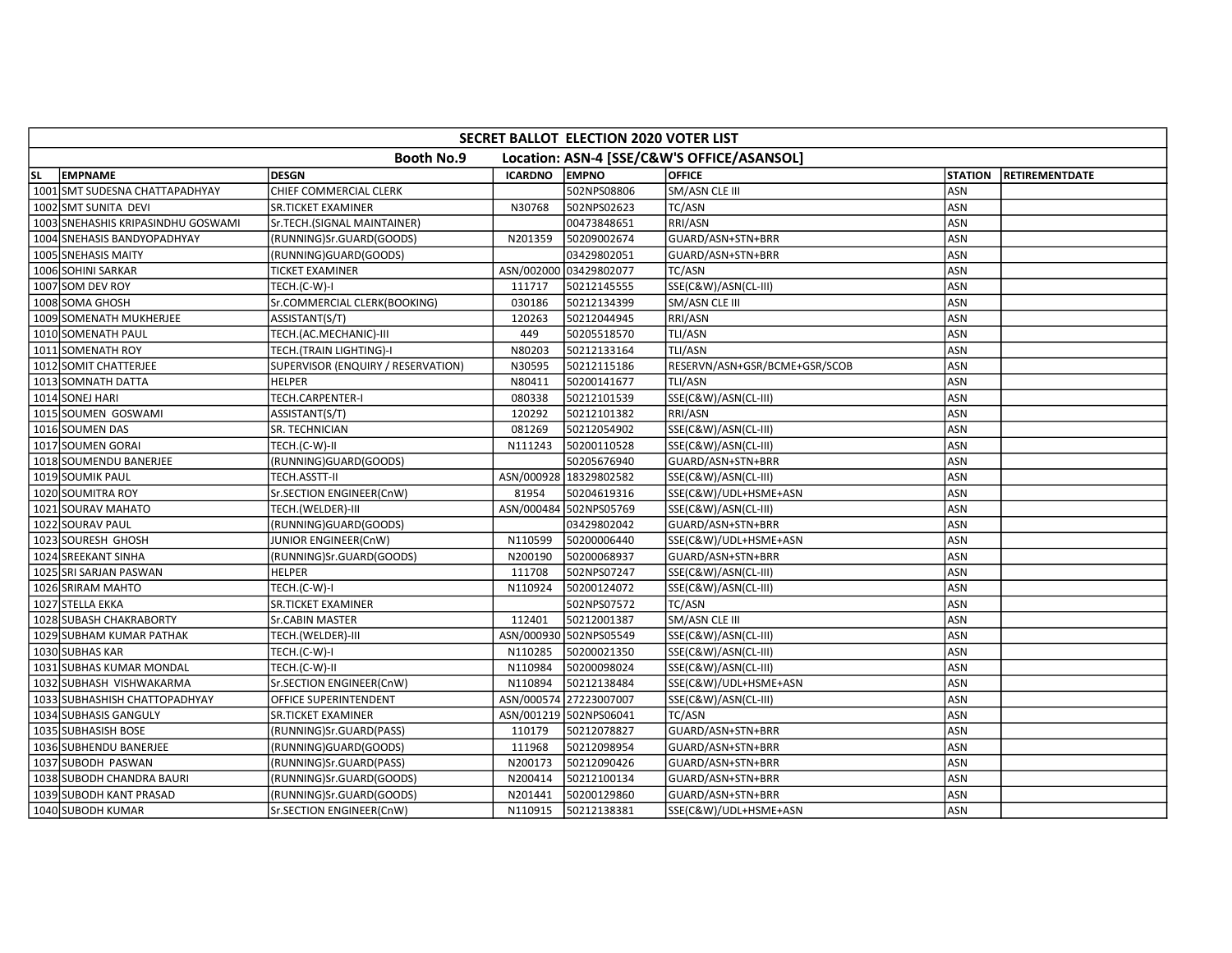| SECRET BALLOT ELECTION 2020 VOTER LIST |                                                                 |                              |                |              |                       |                |                       |  |  |  |
|----------------------------------------|-----------------------------------------------------------------|------------------------------|----------------|--------------|-----------------------|----------------|-----------------------|--|--|--|
|                                        | <b>Booth No.9</b><br>Location: ASN-4 [SSE/C&W'S OFFICE/ASANSOL] |                              |                |              |                       |                |                       |  |  |  |
| <b>SL</b>                              | <b>EMPNAME</b>                                                  | <b>DESGN</b>                 | <b>ICARDNO</b> | <b>EMPNO</b> | <b>OFFICE</b>         | <b>STATION</b> | <b>RETIREMENTDATE</b> |  |  |  |
|                                        | 1041 SUBODH KUMAR                                               | <b>STATION MANAGER-NG</b>    | N201864        | 50205403730  | SM/ASN CLE III        | ASN            |                       |  |  |  |
|                                        | 1042 SUBODH KUMAR DUTTA                                         | (RUNNING)Sr.GUARD(GOODS)     | 111382         | 50209286950  | GUARD/ASN+STN+BRR     | ASN            |                       |  |  |  |
|                                        | 1043 SUBRATA DAS                                                | Sr. SECTION ENGINEER(SIG)    | 120415         | 50210307862  | RRI/ASN               | ASN            |                       |  |  |  |
|                                        | 1044 SUBRATA MOITRA                                             | (RUNNING)Sr.GUARD(GOODS)     | N30392         | 50212143881  | GUARD/ASN+STN+BRR     | ASN            |                       |  |  |  |
|                                        | 1045 SUBRATA MUKHERJEE                                          | STATION MANAGER-NG           | 110530         | 50212074597  | SM/ASN CLE III        | ASN            |                       |  |  |  |
|                                        | 1046 SUBRATA SAIN                                               | <b>STATION MASTER</b>        | 111242         | 50200017217  | SM/ASN CLE III        | ASN            |                       |  |  |  |
|                                        | 1047 SUCHITA RAM                                                | PEON                         |                | 502NPS05865  | SM/ASN CLE III        | ASN            |                       |  |  |  |
|                                        | 1048 SUDARSHAN YADAV                                            | PORTER(TRANSPORTATION)       | 030092         | 50212126652  | SM/ASN CLE III        | ASN            |                       |  |  |  |
|                                        | 1049 SUDHIR KUMAR                                               | (RUNNING)GUARD(MAIL/EXP.)    | 110294         | 50212071924  | GUARD/ASN+STN+BRR     | ASN            |                       |  |  |  |
|                                        | 1050 SUDHIR KUMAR                                               | PORTER (COMMERCIAL)          | N200673        | 50200047491  | SM/ASN CLE III        | ASN            |                       |  |  |  |
|                                        | 1051 SUDHIR KUMAR SINGH                                         | TECH.(C-W)-II                | N111113        | 50200106902  | SSE(C&W)/ASN(CL-III)  | <b>ASN</b>     |                       |  |  |  |
|                                        | 1052 SUDHIR MONDAL                                              | Sr.TECH(BLACK SMITH)         | 120250         | 50212086319  | RRI/ASN               | ASN            |                       |  |  |  |
|                                        | 1053 SUDIPTA DAS                                                | (RUNNING)Sr.GUARD(GOODS)     | N201735        | 50209542164  | GUARD/ASN+STN+BRR     | ASN            |                       |  |  |  |
|                                        | 1054 SUDIPTA SARKAR                                             | TECH.(SIGNAL MAINTAINER)-III |                | 50200133978  | RRI/ASN               | ASN            |                       |  |  |  |
|                                        | 1055 SUDORSON SINHA                                             | TECH.(C-W)-I                 | N111124        | 50206004880  | SSE(C&W)/ASN(CL-III)  | ASN            |                       |  |  |  |
|                                        | 1056 SUGOTO PRATIM DAS GUPTA                                    | (RUNNING)Sr.GUARD(PASS)      | 110333         | 50212100808  | GUARD/ASN+STN+BRR     | ASN            |                       |  |  |  |
|                                        | 1057 SUJATA NAG                                                 | Sr.COMMERCIAL CLERK(BOOKING) | 030023         | 50212127085  | SM/ASN CLE III        | <b>ASN</b>     |                       |  |  |  |
|                                        | 1058 SUJIT KUMAR                                                | Sr.SECTION ENGINEER(CnW)     | 111792         | 45436404067  | SSE(C&W)/UDL+HSME+ASN | ASN            |                       |  |  |  |
|                                        | 1059 SUJIT KUMAR                                                | STATION MANAGER-NG           |                | 50200169213  | SM/ASN CLE III        | ASN            |                       |  |  |  |
|                                        | 1060 SUJIT KUMAR RAM                                            | (RUNNING)Sr.GUARD(GOODS)     | N201137        | 50221001677  | GUARD/ASN+STN+BRR     | ASN            |                       |  |  |  |
|                                        | 1061 SUJIT MANDAL                                               | TECH.(C-W)-II                | N111682        | 50200171591  | SSE(C&W)/ASN(CL-III)  | ASN            |                       |  |  |  |
|                                        | 1062 SUJOY ROY                                                  | <b>SHUNT MAN</b>             | N200058        | 50200063060  | SM/ASANSOL            | <b>ASN</b>     |                       |  |  |  |
|                                        | 1063 SUKCHAND MURMU                                             | PORTER (COMMERCIAL)          |                | 50212089576  | SM/ASN CLE III        | ASN            |                       |  |  |  |
|                                        | 1064 SUKHDEO ROY                                                | <b>SHUNT MAN</b>             | 113369         | 50200010984  | SM/ASANSOL            | <b>ASN</b>     |                       |  |  |  |
|                                        | 1065 SUKHENDU KARMAKAR                                          | TECH.(FITTER)-III            | 10500200       | 50213002211  | SSE(C&W)/ASN(CL-III)  | <b>ASN</b>     |                       |  |  |  |
|                                        | 1066 SUKRA                                                      | <b>TECHNICIAN GR-I</b>       | 080364         | 50212036730  | SSE(C&W)/ASN(CL-III)  | ASN            |                       |  |  |  |
|                                        | 1067 SUKUMAR METE                                               | <b>Sr.CABIN MASTER</b>       | 111935         | 50212081942  | SM/ASN CLE III        | ASN            |                       |  |  |  |
|                                        | 1068 SUKURMONI HEMBRAM                                          | PEON                         | N110692        | 50200164069  | SM/ASN CLE III        | ASN            |                       |  |  |  |
|                                        | 1069 SULOCHANA DEVI                                             | PEON                         | 113273         | 50200018260  | SM/ASN CLE III        | ASN            |                       |  |  |  |
|                                        | 1070 SUMAN CHANDRA DAS                                          | <b>TICKET EXAMINER</b>       | C00038         | 27223006595  | TC/ASN                | ASN            |                       |  |  |  |
|                                        | 1071 SUMAN KUMAR                                                | <b>TICKET EXAMINER</b>       | N30641         | 50200125090  | <b>TC/ASN</b>         | <b>ASN</b>     |                       |  |  |  |
|                                        | 1072 SUMAN MAHATO                                               | <b>HELPER</b>                | M00094         | 50219223294  | SSE(C&W)/ASN(CL-III)  | ASN            |                       |  |  |  |
|                                        | 1073 SUMAN MUKHERJEE                                            | <b>TECHNICIAN GR-I</b>       | N110231        | 50212124205  | SSE(C&W)/ASN(CL-III)  | ASN            |                       |  |  |  |
|                                        | 1074 SUMANTA GHOSH                                              | PORTER(TRANSPORTATION)       |                | 502NPS06968  | SM/ASN CLE III        | ASN            |                       |  |  |  |
|                                        | 1075 SUMIT BANERJEE                                             | (RUNNING)Sr.GUARD(GOODS)     | N200766        | 50200031045  | GUARD/ASN+STN+BRR     | ASN            |                       |  |  |  |
|                                        | 1076 SUNIL CHANDRA MURMU                                        | Sr.SHUNTING MASTER           | 041154         | 50212110462  | SM/ASN CLE III        | <b>ASN</b>     |                       |  |  |  |
|                                        | 1077 SUNIL KUMAR                                                | <b>ASST. STATION MASTER</b>  | 110397         | 50212133000  | SM/ASN CLE III        | ASN            |                       |  |  |  |
|                                        | 1078 SUNIL KUMAR                                                | PORTER (COMMERCIAL)          | 113102         | 50212129264  | SM/ASN CLE III        | ASN            |                       |  |  |  |
|                                        | 1079 SUNIL KUMAR                                                | CHIEF COMMERCIAL CLERK       | N30604         | 50212020436  | SM/ASN CLE III        | ASN            |                       |  |  |  |
|                                        | 1080 SUNIL KUMAR CHOUDHARY                                      | TECH.(WELDER)-II             | N110709        | 50200401684  | SSE(C&W)/ASN(CL-III)  | ASN            |                       |  |  |  |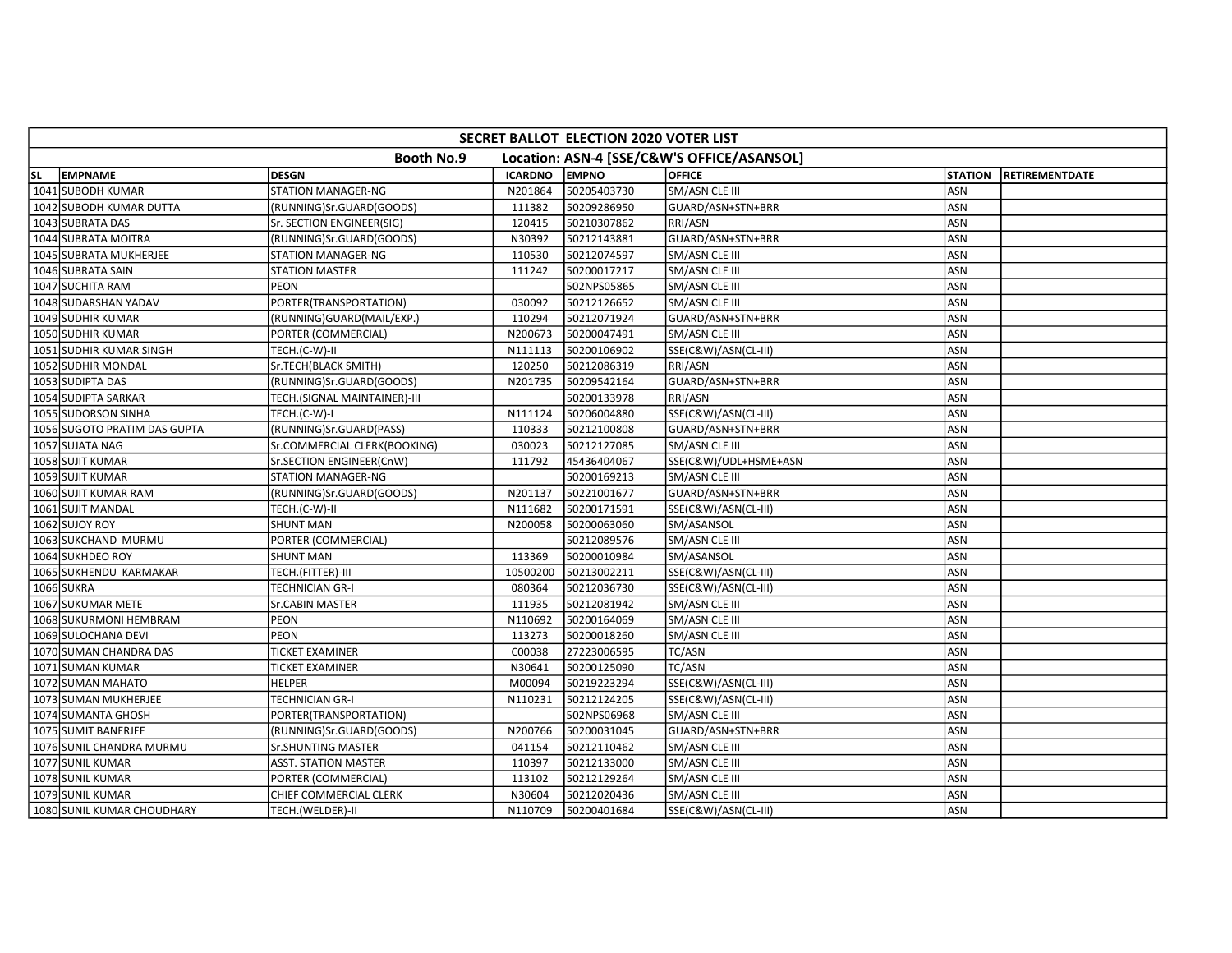| SECRET BALLOT ELECTION 2020 VOTER LIST                          |                                  |                              |                |                        |                       |                |                       |  |  |
|-----------------------------------------------------------------|----------------------------------|------------------------------|----------------|------------------------|-----------------------|----------------|-----------------------|--|--|
| <b>Booth No.9</b><br>Location: ASN-4 [SSE/C&W'S OFFICE/ASANSOL] |                                  |                              |                |                        |                       |                |                       |  |  |
| <b>SL</b>                                                       | <b>EMPNAME</b>                   | <b>DESGN</b>                 | <b>ICARDNO</b> | <b>EMPNO</b>           | <b>OFFICE</b>         | <b>STATION</b> | <b>RETIREMENTDATE</b> |  |  |
|                                                                 | 1081 SUNIL KUMAR HANSDA          | (RUNNING)GUARD(GOODS)        | N200854        | 50200054847            | GUARD/ASN+STN+BRR     | ASN            |                       |  |  |
|                                                                 | 1082 SUNIL KUMAR KESHRI          | (RUNNING)Sr.GUARD(GOODS)     |                | 502P9801161            | GUARD/ASN+STN+BRR     | ASN            |                       |  |  |
|                                                                 | 1083 SUNIL KUMAR SHARMA          | TECH.(C-W)-II                |                | ASN/000549 50200142591 | SSE(C&W)/ASN(CL-III)  | ASN            |                       |  |  |
|                                                                 | 1084 SUNIL KUMAR SINHA           | (RUNNING)Sr.GUARD(PASS)      | N201263        | 50211101878            | GUARD/ASN+STN+BRR     | ASN            |                       |  |  |
|                                                                 | 1085 SUNIL PRASAD                | (RUNNING)Sr.GUARD(GOODS)     |                | 50216237077            | GUARD/ASN+STN+BRR     | ASN            |                       |  |  |
|                                                                 | 1086 SUNITA BANERJEE             | CHIEF COMMERCIAL CLERK       | N30108         | 50209500224            | SM/ASN CLE III        | ASN            |                       |  |  |
|                                                                 | 1087 SUPRAKASH NANDI             | PEON                         | 080438         | 50212103664            | SSE(C&W)/ASN(CL-III)  | ASN            |                       |  |  |
|                                                                 | 1088 SUPRIYA MUKHOPADHYAY        | (RUNNING)Sr.GUARD(GOODS)     | N201376        | 50200045196            | GUARD/ASN+STN+BRR     | ASN            |                       |  |  |
|                                                                 | 1089 SUPRIYA ROY CHOWDHURY       | SR. TECHNICIAN               | 060521         | 50212078281            | TLI/ASN               | ASN            |                       |  |  |
|                                                                 | 1090 SUPRIYO DAS                 | ASSISTANT(S/T)               |                | 502N1000316            | RRI/ASN               | ASN            |                       |  |  |
|                                                                 | 1091 SURAI MURMU                 | TECH.(C-W)-II                | 111590         | 50208MAS985            | SSE(C&W)/ASN(CL-III)  | ASN            |                       |  |  |
|                                                                 | 1092 SURAJ KUMAR TANTI           | ASSISTANT(S/T)               |                | 50200165270            | RRI/ASN               | ASN            |                       |  |  |
|                                                                 | 1093 SURENDRA DAS                | <b>SHUNT MAN</b>             |                | 275N0003729            | SM/ASANSOL            | ASN            |                       |  |  |
|                                                                 | 1094 SURENDRA KUMAR              | CHIEF COMMERCIAL CLERK       | N30301         | 50212104220            | SM/ASN CLE III        | ASN            |                       |  |  |
|                                                                 | 1095 SURENDRA KUMAR              | <b>HELPER</b>                | 111718         | 502NPS06513            | SSE(C&W)/ASN(CL-III)  | ASN            |                       |  |  |
|                                                                 | 1096 SURENDRA MONDAL             | (RUNNING)Sr.GUARD(GOODS)     | N200782        | 50212109071            | GUARD/ASN+STN+BRR     | ASN            |                       |  |  |
|                                                                 | 1097 SURENDRA PRASAD SINGH       | SR.TECH.(ELEC)               | N80057         | 50212084694            | <b>TLI/ASN</b>        | ASN            |                       |  |  |
|                                                                 | 1098 SURENDRA YADAV              | PORTER(TRANSPORTATION)       | 030091         | 50212126597            | SM/ASN CLE III        | ASN            |                       |  |  |
|                                                                 | 1099 SURESH PRASAD               | Sr.SECTION ENGINEER(CnW)     | N110165        | 50212145464            | SSE(C&W)/UDL+HSME+ASN | ASN            |                       |  |  |
|                                                                 | 1100 SURESH RAM                  | SR.TECH.(C-W)                | 080378         | 50212088973            | SSE(C&W)/ASN(CL-III)  | ASN            |                       |  |  |
|                                                                 | 1101 SURESH RAWANI               | SR. TECHNICIAN               | 081670         | 50212102015            | SSE(C&W)/ASN(CL-III)  | ASN            |                       |  |  |
|                                                                 | 1102 SURESH YADAV                | PORTER(TRANSPORTATION)       | 030093         | 50212126706            | SM/ASN CLE III        | ASN            |                       |  |  |
|                                                                 | 1103 SUSABHAN CHOWDHURY          | <b>TECHNICIAN III</b>        | N80298         | 50200101606            | <b>TLI/ASN</b>        | ASN            |                       |  |  |
|                                                                 | 1104 SUSANTA BANERJEE            | (RUNNING)Sr.GUARD(PASS)      | 110285         | 50212091017            | GUARD/ASN+STN+BRR     | ASN            |                       |  |  |
|                                                                 | 1105 SUSANTA KUMAR ROY CHOWDHURY | (RUNNING)GUARD(MAIL/EXP.)    | N200516        | 50212089965            | GUARD/ASN+STN+BRR     | <b>ASN</b>     |                       |  |  |
|                                                                 | 1106 SUSANTA SEN                 | (RUNNING)Sr.GUARD(GOODS)     | N200823        | 50212140752            | GUARD/ASN+STN+BRR     | ASN            |                       |  |  |
|                                                                 | 1107 SUSHANTA MISHRA             | <b>HELPER</b>                | 30375          | 18729801673            | SSE(C&W)/ASN(CL-III)  | ASN            |                       |  |  |
|                                                                 | 1108 SUSHIL CHANDRA LALL         | Sr.SECTION ENGINEER(CnW)     | N110664        | 50212128016            | SSE(C&W)/UDL+HSME+ASN | ASN            |                       |  |  |
|                                                                 | 1109 SUSHIL KUMAR                | (RUNNING)Sr.GUARD(GOODS)     | N201366        | 50236400471            | GUARD/ASN+STN+BRR     | ASN            |                       |  |  |
|                                                                 | 1110 SUSHIL PRASAD               | (RUNNING)Sr.GUARD(PASS)      | N200262        | 50207319290            | GUARD/ASN+STN+BRR     | ASN            |                       |  |  |
|                                                                 | 1111 SUSMITA CHAKRABORTY         | Sr.COMMERCIAL CLERK(BOOKING) |                | C-00036/18 50200094924 | SM/ASN CLE III        | <b>ASN</b>     |                       |  |  |
|                                                                 | 1112 SUSMITA KESH                | Sr.COMMERCIAL CLERK          | N30719         | 50200181341            | SM/ASN CLE III        | ASN            |                       |  |  |
|                                                                 | 1113 SUTAPA MAZUMDER             | TECH.(C-W)-II                | N-111684       | 50200404896            | SSE(C&W)/ASN(CL-III)  | ASN            |                       |  |  |
|                                                                 | 1114 SUVANKAR BISWAS             | <b>TRAINEE SKILLED</b>       |                | 03429802998            | RRI/ASN               | ASN            |                       |  |  |
|                                                                 | 1115 SWAMI VIKASH KR PASWAN      | <b>TICKET EXAMINER</b>       |                | ASN/001216 12329800614 | TC/ASN                | ASN            |                       |  |  |
|                                                                 | 1116 SWAPAN BAURI                | <b>TECHNICIAN GR-I</b>       | 080360         | 50212110978            | SSE(C&W)/ASN(CL-III)  | <b>ASN</b>     |                       |  |  |
|                                                                 | 1117 SWAPAN MALI                 | <b>CABIN MASTER</b>          | 100420         | 50212110772            | SM/ASN CLE III        | ASN            |                       |  |  |
|                                                                 | 1118 SWAPAN PANDA                | <b>SHUNT MAN</b>             | 110103         | 50212122610            | SM/ASANSOL            | ASN            |                       |  |  |
|                                                                 | 1119 SWAPAN SANYAL               | (RUNNING)Sr.GUARD(GOODS)     | 110334         | 50211078005            | GUARD/ASN+STN+BRR     | ASN            |                       |  |  |
|                                                                 | 1120 SWAPNA NASKAR               | Sr.SECTION ENGINEER(CnW)     | N110172        | 50212107591            | SSE(C&W)/UDL+HSME+ASN | ASN            |                       |  |  |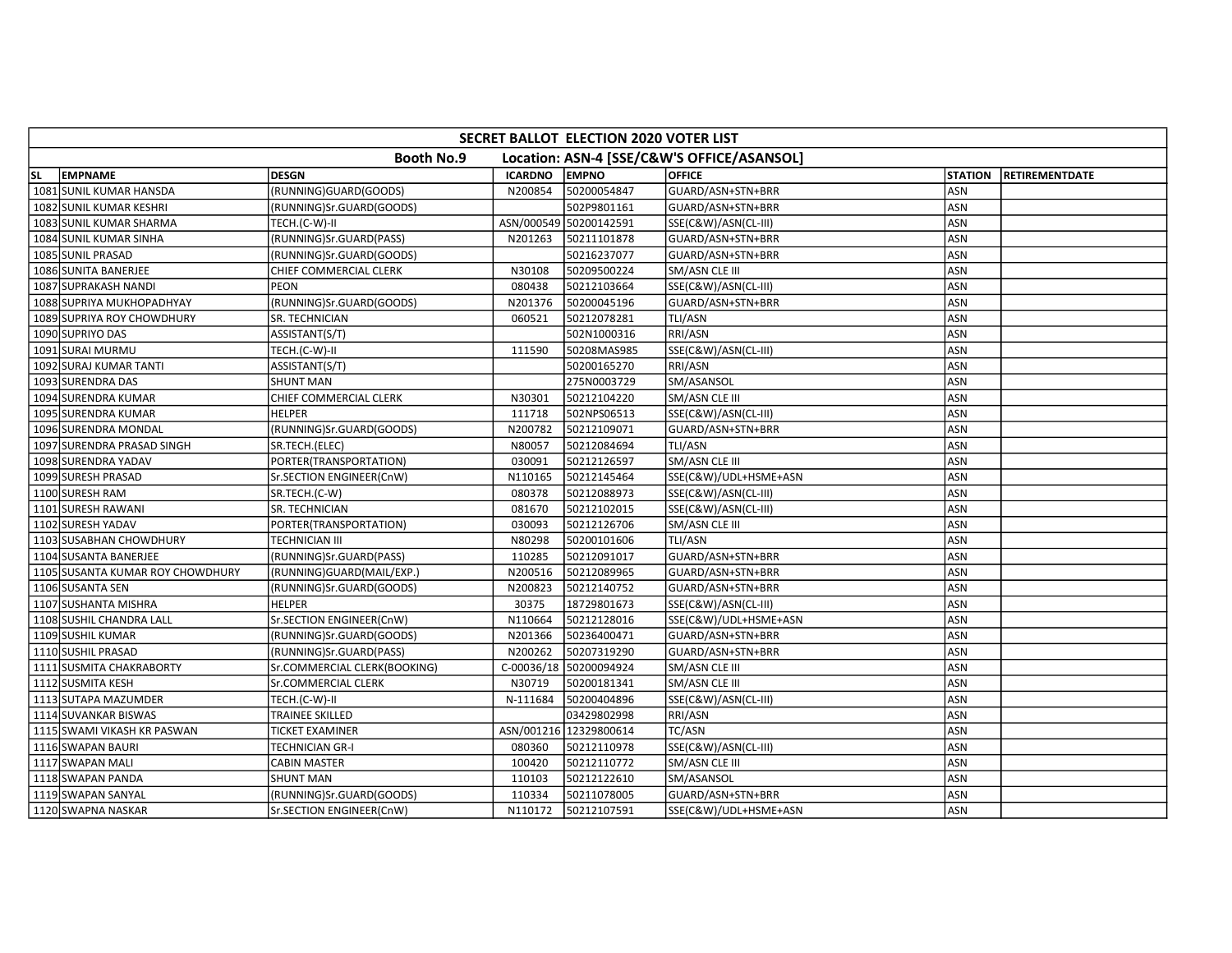| SECRET BALLOT ELECTION 2020 VOTER LIST                          |                                 |                                |                |              |                       |                |                       |  |
|-----------------------------------------------------------------|---------------------------------|--------------------------------|----------------|--------------|-----------------------|----------------|-----------------------|--|
| <b>Booth No.9</b><br>Location: ASN-4 [SSE/C&W'S OFFICE/ASANSOL] |                                 |                                |                |              |                       |                |                       |  |
| <b>SL</b>                                                       | <b>EMPNAME</b>                  | <b>DESGN</b>                   | <b>ICARDNO</b> | <b>EMPNO</b> | <b>OFFICE</b>         | <b>STATION</b> | <b>RETIREMENTDATE</b> |  |
|                                                                 | 1121 SWARNA KANTI MUKHERJEE     | (RUNNING)GUARD(GOODS)          | 111273         | 50714502885  | GUARD/ASN+STN+BRR     | ASN            |                       |  |
|                                                                 | 1122 SWARUP BANERJEE            | (RUNNING)Sr.GUARD(GOODS)       |                | 50714502909  | GUARD/ASN+STN+BRR     | ASN            |                       |  |
|                                                                 | 1123 SYANTAN SINHA              | Sr. TRAVELLING TICKET EXAMINER | 03/2039        | 502H4753264  | <b>TC/ASN</b>         | ASN            |                       |  |
|                                                                 | 1124 TANMOY KUMAR PARIA         | (RUNNING)Sr.GUARD(GOODS)       | N201379        | 50206009852  | GUARD/ASN+STN+BRR     | ASN            |                       |  |
|                                                                 | 1125 TAPAN GORAI                | SR. TECHNICIAN                 | 060060         | 50212082478  | TLI/ASN               | ASN            |                       |  |
|                                                                 | 1126 TAPAN HARI                 | <b>TECHNICIAN GR-I</b>         | 082291         | 50212050180  | SSE(C&W)/ASN(CL-III)  | ASN            |                       |  |
|                                                                 | 1127 TAPAN KR PAUL              | SR.TECH.(C-W)                  | N111234        | 50210108634  | SSE(C&W)/ASN(CL-III)  | ASN            |                       |  |
|                                                                 | 1128 TAPAN KUMAR PAL            | Sr.TECH.(SIGNAL MAINTAINER)    | 120252         | 50212073465  | RRI/ASN               | ASN            |                       |  |
|                                                                 | 1129 TAPAN KUMAR SARKAR         | <b>TECHNICIAN GR-I</b>         | 080676         | 50209289549  | SSE(C&W)/ASN(CL-III)  | ASN            |                       |  |
|                                                                 | 1130 TAPAS KR BARAI             | <b>TECHNICIAN GR-II</b>        | N111238        | 50200022767  | SSE(C&W)/ASN(CL-III)  | ASN            |                       |  |
|                                                                 | 1131 TAPAS KUMAR GANGULY        | Sr.SECTION ENGINEER(CnW)       | N110654        | 50212143030  | SSE(C&W)/UDL+HSME+ASN | ASN            |                       |  |
|                                                                 | 1132 TAPAS KUMAR MONDAL         | SR. TECHNICIAN                 | 081211         | 50212106409  | SSE(C&W)/ASN(CL-III)  | ASN            |                       |  |
|                                                                 | 1133 TAPAS KUMAR SAHA           | (RUNNING)Sr.GUARD(PASS)        | 110258         | 50212091029  | GUARD/ASN+STN+BRR     | ASN            |                       |  |
|                                                                 | 1134 TARA PADA KISKU            | CHIEF COMMERCIAL CLERK         | 031035         | 50212073751  | SM/ASN CLE III        | ASN            |                       |  |
|                                                                 | 1135 TARAK NATH RAM             | MARKER (COMMERCIAL)            | N30533         | 50200118485  | SM/ASN CLE III        | ASN            |                       |  |
|                                                                 | 1136 TARIT KUMAR ROY            | SR.TECH.(C-W)                  | 080391         | 50212074500  | SSE(C&W)/ASN(CL-III)  | ASN            |                       |  |
|                                                                 | 1137 TARKESHWAR PRASAD          | <b>SENIOR CASHIER</b>          | N20145         | 50208304105  | A/csCASH OFFICE/ASN   | <b>ASN</b>     |                       |  |
|                                                                 | 1138 TARKESHWAR TURHA           | <b>CHIEF TRAINS CLERK</b>      |                | 50200161536  | SM/ASN CLE III        | ASN            |                       |  |
|                                                                 | 1139 TARUN KANTI GHOSH          | PORTER (COMMERCIAL)            | 110129         | 50212120777  | SM/ASN CLE III        | ASN            |                       |  |
|                                                                 | 1140 TARUN KUMAR DAS            | (RUNNING)Sr.GUARD(GOODS)       |                | 50209351504  | GUARD/ASN+STN+BRR     | ASN            |                       |  |
|                                                                 | 1141 TARUN KUMAR MONDAL         | Sr.SECTION ENGINEER(CnW)       | 111746         | 50212112290  | SSE(C&W)/UDL+HSME+ASN | ASN            |                       |  |
|                                                                 | 1142 TEJ KUMAR SINGH            | (RUNNING)GUARD(MAIL/EXP.)      | 111632         | 50212071717  | GUARD/ASN+STN+BRR     | ASN            |                       |  |
|                                                                 | 1143 TEJ NARAYAN SINGH          | PORTER (COMMERCIAL)            | N200210        | 50212121691  | SM/ASN CLE III        | ASN            |                       |  |
|                                                                 | 1144 THAKUR MONDAL              | <b>SHUNT MAN</b>               | 112318         | 50212118801  | SM/ASANSOL            | <b>ASN</b>     |                       |  |
|                                                                 | 1145 THAKUR MUNESHWAR CHOUDHARY | (RUNNING)Sr.GUARD(GOODS)       | N200061        | 50200068093  | GUARD/ASN+STN+BRR     | ASN            |                       |  |
|                                                                 | 1146 THAKURA MAJHI              | TECH.(SIGNAL MAINTAINER)-III   | N170078        | 50200062224  | RRI/ASN               | ASN            |                       |  |
|                                                                 | 1147 TINA CHAKRABARTI           | CHIEF COMMERCIAL CLERK         | N30153         | 50212139324  | SM/ASN CLE III        | ASN            |                       |  |
|                                                                 | 1148 TRIVENI YADAV              | SR.TECH.(C-W)                  | 081512         | 50212074482  | SSE(C&W)/ASN(CL-III)  | ASN            |                       |  |
|                                                                 | 1149 TUMPA PARAMANIK            | TECH.(C-W)-III                 | N111306        | 50200138162  | SSE(C&W)/ASN(CL-III)  | ASN            |                       |  |
|                                                                 | 1150 TUSHAR KANTI GHOSH         | (RUNNING)Sr.GUARD(PASS)        | 111808         | 50212104061  | GUARD/ASN+STN+BRR     | ASN            |                       |  |
|                                                                 | 1151 UDAY KUMAR SINGH           | Sr.TECH.(TL FITTER EHLF)       | N80216         | 50212112975  | TLI/ASN               | ASN            |                       |  |
|                                                                 | 1152 UDAY KUMAR TIWARI          | (RUNNING)Sr.GUARD(GOODS)       | N200926        | 50200045378  | GUARD/ASN+STN+BRR     | ASN            |                       |  |
|                                                                 | 1153 UJJAIN KUMAR               | (RUNNING)Sr.GUARD(GOODS)       | N200826        | 50205242124  | GUARD/ASN+STN+BRR     | ASN            |                       |  |
|                                                                 | 1154 UJJWAL GHOSH               | <b>HELPER</b>                  | 111589         | 502NPS06577  | SSE(C&W)/ASN(CL-III)  | ASN            |                       |  |
|                                                                 | 1155 UMA KANT PRASAD SINHA      | (RUNNING)GUARD(MAIL/EXP.)      | 110235         | 50212082818  | GUARD/ASN+STN+BRR     | ASN            |                       |  |
|                                                                 | 1156 UMA KANT SINHA             | TECH.(C-W)-II                  | N110859        | 50200126111  | SSE(C&W)/ASN(CL-III)  | ASN            |                       |  |
|                                                                 | 1157 UMA RANI MUNDA             | PORTER (COMMERCIAL)            | 110362         | 50200134594  | SM/ASN CLE III        | ASN            |                       |  |
|                                                                 | 1158 UMA SHANKAR CHOWDHURY      | TECH-I(ELECT)                  | 060107         | 50212138939  | TLI/ASN               | ASN            |                       |  |
|                                                                 | 1159 UMA SHANKAR YADAV          | (RUNNING)Sr.GUARD(GOODS)       | 110231         | 50211099562  | GUARD/ASN+STN+BRR     | ASN            |                       |  |
|                                                                 | 1160 UMAKANTA RUIDAS            | (RUNNING)Sr.GUARD(GOODS)       | N200194        | 50200056807  | GUARD/ASN+STN+BRR     | <b>ASN</b>     |                       |  |